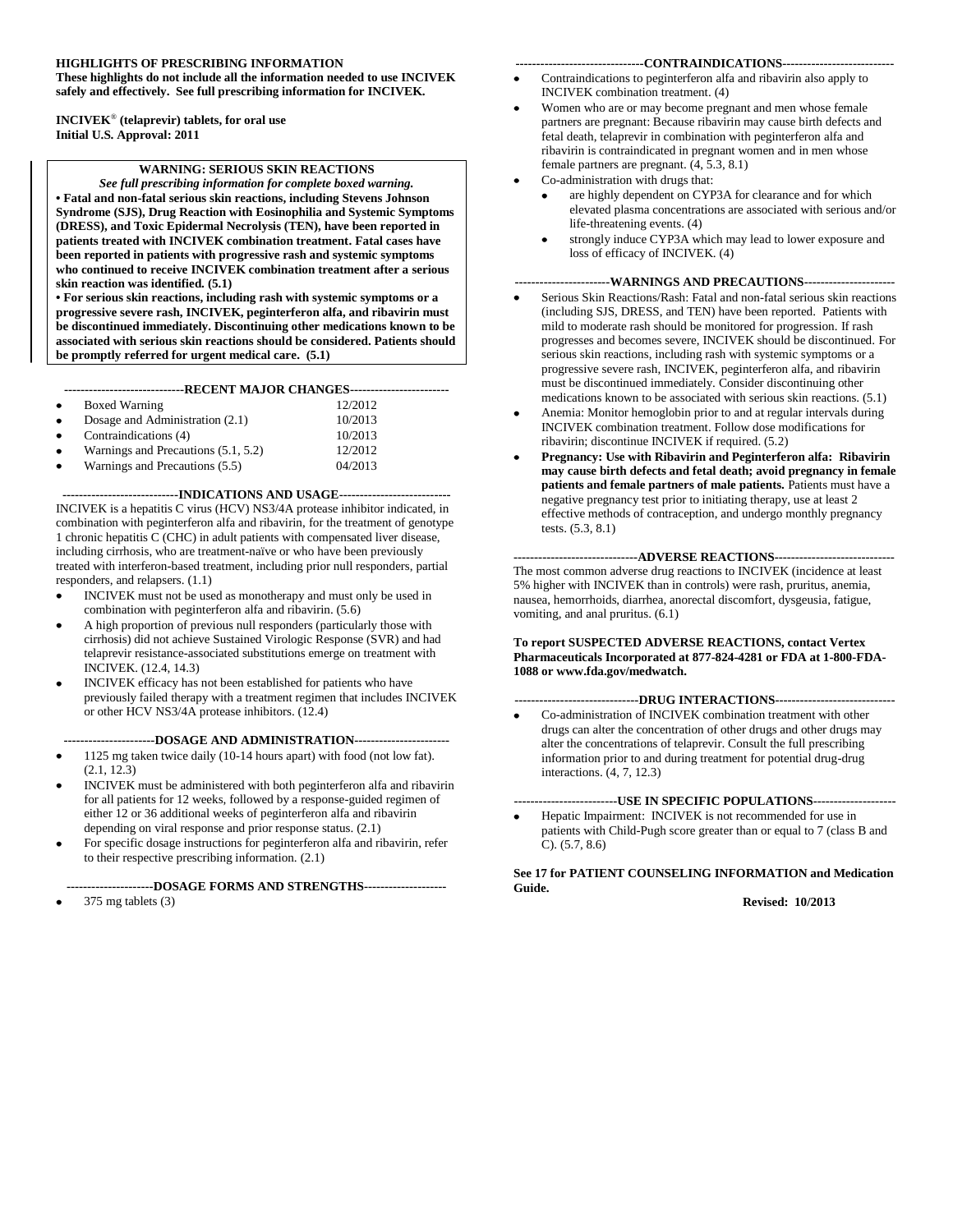## **FULL PRESCRIBING INFORMATION: CONTENTS\***

#### **WARNING: SERIOUS SKIN REACTIONS 1 INDICATIONS AND USAGE**

- 
- 1.1 Chronic Hepatitis C **2 DOSAGE AND ADMINISTRATION**
- 
- 2.1 INCIVEK/Peginterferon Alfa/Ribavirin Combination Treatment 2.2 Dose Reduction
- 2.3 Discontinuation of Dosing
- **3 DOSAGE FORMS AND STRENGTHS**
- **4 CONTRAINDICATIONS**

## **5 WARNINGS AND PRECAUTIONS**

- 5.1 Serious Skin Reactions/Rash
	- 5.2 Anemia
	- 5.3 Pregnancy: Use with Ribavirin and Peginterferon Alfa
	- 5.4 Drug Interactions
	- 5.5 Laboratory Tests
	- 5.6 General
- 5.7 Hepatic Impairment
- **6 ADVERSE REACTIONS**
	- 6.1 Clinical Trials Experience
	- 6.2 Post-marketing Experience

## **7 DRUG INTERACTIONS**

- 7.1 Potential for INCIVEK to Affect Other Drugs
- 7.2 Potential for Other Drugs to Affect INCIVEK
- 7.3 Established and Other Potentially Significant Drug Interactions

## **8 USE IN SPECIFIC POPULATIONS**

- 8.1 Pregnancy
- 8.3 Nursing Mothers 8.4 Pediatric Use
- 8.5 Geriatric Use
- 8.6 Hepatic Impairment
- 8.7 Renal Impairment
- 8.8 Liver Transplantation
- **10 OVERDOSAGE**

## **11 DESCRIPTION**

- **12 CLINICAL PHARMACOLOGY**
	- 12.1 Mechanism of Action
	- 12.2 Pharmacodynamics
	- 12.3 Pharmacokinetics
	- 12.4 Microbiology
	- 12.5 Pharmacogenomics

## **13 NONCLINICAL TOXICOLOGY**

13.1 Carcinogenesis, Mutagenesis, Impairment of Fertility

## **14 CLINICAL STUDIES**

- 14.1 Description of Adult Clinical Trials
- 14.2 Treatment-Naïve Adults
- 14.3 Previously Treated Adults
- **16 HOW SUPPLIED/STORAGE AND HANDLING**
- **17 PATIENT COUNSELING INFORMATION**

\*Sections or subsections omitted from the full prescribing information are not listed.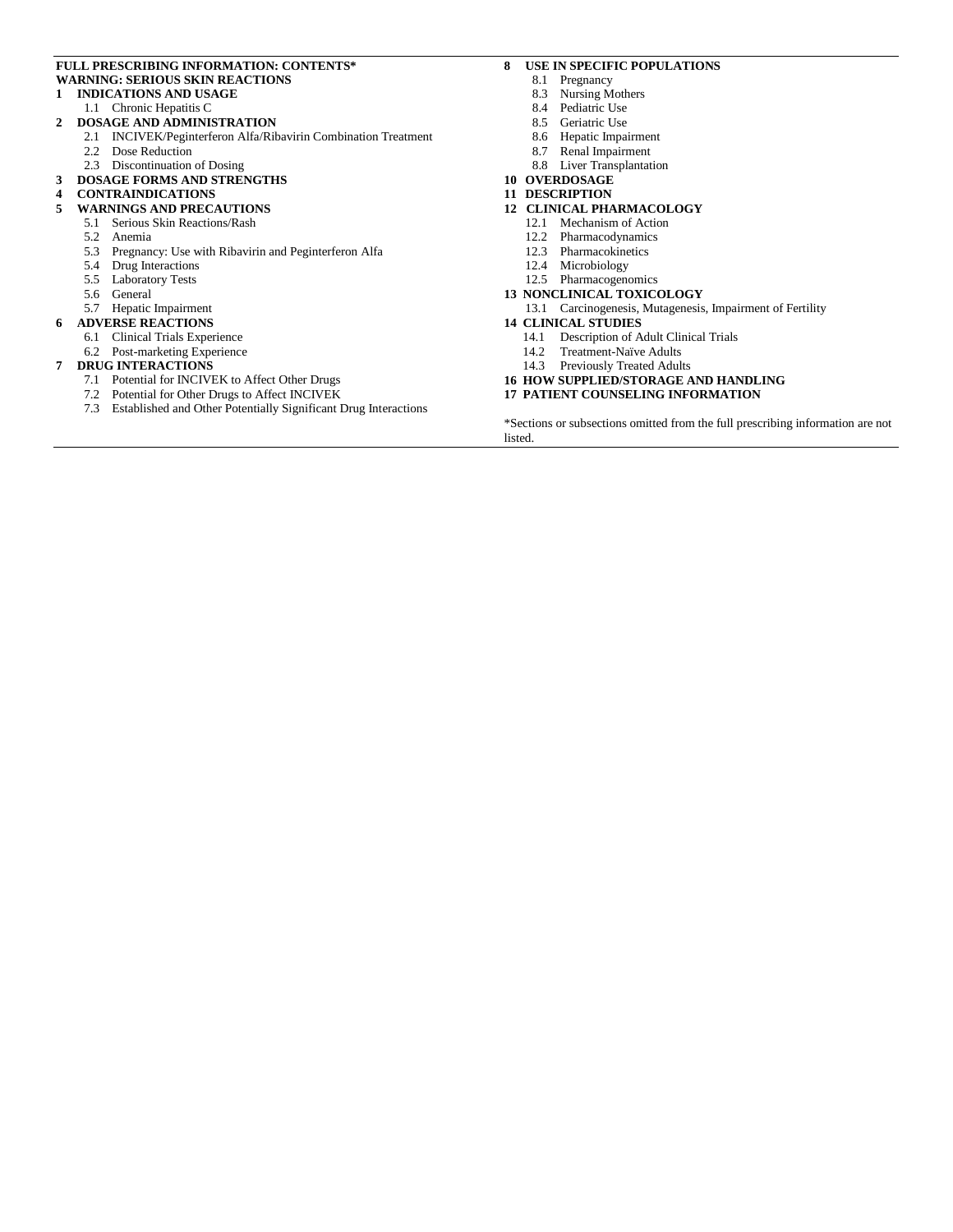## **WARNING: SERIOUS SKIN REACTIONS**

**• Fatal and non-fatal serious skin reactions, including Stevens Johnson Syndrome (SJS), Drug Reaction with Eosinophilia and Systemic Symptoms (DRESS), and Toxic Epidermal Necrolysis (TEN), have been reported in patients treated with INCIVEK combination treatment. Fatal cases have been reported in patients with progressive rash and systemic symptoms who continued to receive INCIVEK combination treatment after a serious skin reaction was identified** *[see Warnings and Precautions (5.1)]***.** 

**• For serious skin reactions, including rash with systemic symptoms or a progressive severe rash, INCIVEK, peginterferon alfa, and ribavirin must be discontinued immediately. Discontinuing other medications known to be associated with serious skin reactions should be considered. Patients should be promptly referred for urgent medical care** *[see Warnings and Precautions (5.1)]***.**

## **1 INDICATIONS AND USAGE**

## **1.1 Chronic Hepatitis C**

INCIVEK<sup>®</sup> (telaprevir), in combination with peginterferon alfa and ribavirin, is indicated for the treatment of genotype 1 chronic hepatitis C in adult patients with compensated liver disease, including cirrhosis, who are treatment-naïve or who have previously been treated with interferon-based treatment, including prior null responders, partial responders, and relapsers *[see Clinical Studies (14.2 and 14.3), including definitions of these terms].*

The following points should be considered when initiating treatment with INCIVEK:

- INCIVEK must not be administered as monotherapy and must only be prescribed with both peginterferon alfa and ribavirin *[see Warnings and Precautions (5.6)]*.
- $\bullet$ A high proportion of previous null responders (particularly those with cirrhosis) did not achieve a Sustained Virologic Response (SVR) and had telaprevir resistance-associated substitutions emerge on treatment with INCIVEK combination treatment *[see Microbiology (12.4) and Clinical Studies (14.3)]*.
- INCIVEK efficacy has not been established for patients who have previously failed therapy with a treatment regimen that includes INCIVEK or other HCV NS3/4A protease inhibitors *[see Microbiology (12.4)]*.

### **2 DOSAGE AND ADMINISTRATION**

## **2.1 INCIVEK/Peginterferon Alfa/Ribavirin Combination Treatment**

The recommended dose of INCIVEK tablets is 1125 mg (three 375-mg tablets) taken orally twice daily (10-14 hours apart) with food (not low fat) *[see Clinical Pharmacology (12.3)]*.

For specific dosage instructions for peginterferon alfa and ribavirin, refer to their respective prescribing information.

### *Duration of Treatment*

The recommended duration of treatment with INCIVEK is 12 weeks in combination with peginterferon alfa and ribavirin. HCV RNA levels should be monitored at weeks 4 and 12 to determine combination treatment duration and assess for treatment futility (Tables 1 and 2).

| <b>Treatment-Naïve and Prior Relapse Patients</b>                 |                                                                              |                                                         |                                              |
|-------------------------------------------------------------------|------------------------------------------------------------------------------|---------------------------------------------------------|----------------------------------------------|
| <b>HCV RNA</b> <sup>a</sup>                                       | <b>Triple Therapy</b><br><b>INCIVEK.</b><br>peginterferon alfa and ribavirin | <b>Dual Therapy</b><br>peginterferon alfa and ribavirin | Total<br><b>Treatment</b><br><b>Duration</b> |
| Undetectable (Target Not Detected) at<br>Weeks 4 and 12           | First 12 weeks                                                               | Additional 12 weeks                                     | 24 weeks                                     |
| Detectable $(1000 \text{ IU/mL}$ or less) at<br>Weeks 4 and/or 12 | First 12 weeks                                                               | Additional 36 weeks                                     | 48 weeks                                     |
| <b>Prior Partial and Null Responder Patients</b>                  |                                                                              |                                                         |                                              |
|                                                                   | <b>Triple Therapy</b><br><b>INCIVEK,</b><br>peginterferon alfa and ribavirin | <b>Dual Therapy</b><br>peginterferon alfa and ribavirin | Total<br><b>Treatment</b><br><b>Duration</b> |

#### **Table 1: Recommended Treatment Duration (See also Table 2 for Treatment Futility Rules)**

<sup>a</sup>In clinical trials, HCV RNA in plasma was measured using a COBAS<sup>®</sup> TaqMan<sup>®</sup> assay with a lower limit of quantification of 25 IU/mL and a limit of detection of 10 IU/mL. See *Laboratory Tests (5.5)* for a description of HCV RNA assay recommendations.

All Patients and Additional 36 weeks and Hall Patients and Additional 36 weeks 48 weeks

For the purpose of assessing response-guided therapy eligibility at weeks 4 and 12 (see Table 1), an "undetectable" HCV RNA (Target Not Detected) result is required; a confirmed "detectable but below limit of quantification" HCV RNA result should not be considered equivalent to an "undetectable" HCV RNA (Target Not Detected) result *[see Laboratory Tests (5.5)]*.

Treatment-naïve patients with cirrhosis who have undetectable HCV RNA (Target Not Detected) at weeks 4 and 12 of INCIVEK combination treatment may benefit from an additional 36 weeks of peginterferon alfa and ribavirin (48 weeks total) *[see Clinical Studies (14.2)]*.

#### **2.2 Dose Reduction**

To prevent treatment failure, the dose of INCIVEK must not be reduced or interrupted. Refer to the respective prescribing information for dose modification of peginterferon alfa and ribavirin *[see Warnings and Precautions (5.6)].*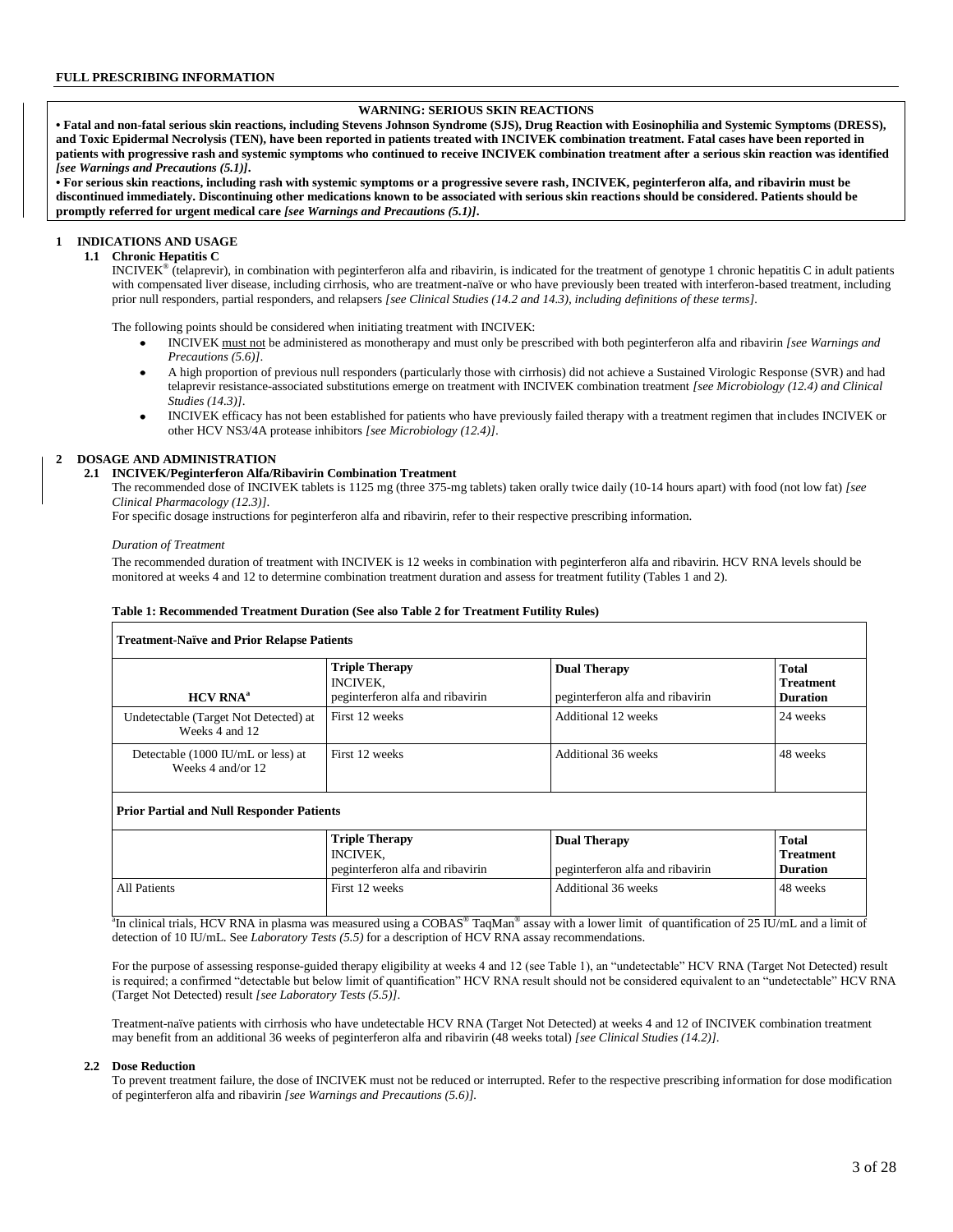### **2.3 Discontinuation of Dosing**

Patients with inadequate viral response are unlikely to achieve SVR, and may develop treatment-emergent resistance substitutions *[see Microbiology (12.4*)*]*. Discontinuation of therapy is recommended in all patients with (1) HCV RNA levels of greater than 1000 IU/mL at Treatment Week 4 or 12; or (2) confirmed detectable HCV RNA levels at Treatment Week 24 (see Table 2).

#### **Table 2: Treatment Futility Rules: All Patients**

| <b>HCV RNA</b>                             | Action                                                                                                |
|--------------------------------------------|-------------------------------------------------------------------------------------------------------|
| Week 4 or Week 12: Greater than 1000 IU/mL | Discontinue INCIVEK and peginterferon alfa and ribavirin (INCIVEK treatment complete at 12)<br>weeks) |
| Week 24: Detectable                        | Discontinue peginterferon alfa and ribavirin                                                          |

If peginterferon alfa or ribavirin is discontinued for any reason, INCIVEK must also be discontinued.

#### **3 DOSAGE FORMS AND STRENGTHS**

Each tablet contains 375 mg of telaprevir. Tablets are available as purple, film-coated, capsule-shaped tablets debossed with the characters "V 375" on one side.

#### **4 CONTRAINDICATIONS**

Contraindications to peginterferon alfa and ribavirin also apply to INCIVEK combination treatment.

INCIVEK combination treatment is contraindicated in:

- women who are or may become pregnant. Ribavirin may cause fetal harm when administered to a pregnant woman. If this drug is used during pregnancy, or if the patient becomes pregnant while taking this drug treatment, the patient should be apprised of the potential hazard to a fetus *[see Warnings and Precautions (5.3) and Use in Specific Populations (8.1)]*.
- men whose female partners are pregnant.

INCIVEK is a strong inhibitor of CYP3A. INCIVEK is contraindicated when combined with drugs that are highly dependent on CYP3A for clearance and for which elevated plasma concentrations are associated with serious and/or life-threatening events (narrow therapeutic index). INCIVEK is contraindicated when combined with drugs that strongly induce CYP3A and thus may lead to lower exposure and loss of efficacy of INCIVEK. Contraindicated drugs are listed below in Table 3 *[also see Drug Interactions (7), Table 5 and Clinical Pharmacology (12.3), Tables 6 and 7].*

| <b>Drug Class</b>                 | Drugs within Class that are Contraindicated with<br><b>INCIVEK</b>                                                                        | <b>Clinical Comments</b>                                                                                                                   |  |  |
|-----------------------------------|-------------------------------------------------------------------------------------------------------------------------------------------|--------------------------------------------------------------------------------------------------------------------------------------------|--|--|
| Alpha 1-adrenoreceptor antagonist | Alfuzosin                                                                                                                                 | Potential for hypotension or cardiac arrhythmia                                                                                            |  |  |
| Anticonvulsants                   | Carbamazepine, phenobarbital, phenytoin                                                                                                   | Potential for lower exposure and loss of efficacy of<br><b>INCIVEK</b>                                                                     |  |  |
| Antimycobacterials                | Rifampin                                                                                                                                  | Rifampin significantly reduces telaprevir plasma<br>concentrations.                                                                        |  |  |
| Ergot derivatives                 | Dihydroergotamine, ergonovine, ergotamine,<br>methylergonovine                                                                            | Potential for acute ergot toxicity characterized by<br>peripheral vasospasm or ischemia                                                    |  |  |
| GI motility agent                 | Cisapride                                                                                                                                 | Potential for cardiac arrhythmias                                                                                                          |  |  |
| Herbal products                   | St. John's wort ( <i>Hypericum perforatum</i> )                                                                                           | Plasma concentrations of telaprevir can be reduced<br>by concomitant use of the herbal preparation St.<br>John's wort.                     |  |  |
| HMG-CoA reductase inhibitors      | Lovastatin, simvastatin                                                                                                                   | Potential for myopathy including rhabdomyolysis                                                                                            |  |  |
| Neuroleptic                       | Pimozide                                                                                                                                  | Potential for serious and/or life-threatening adverse<br>reactions such as cardiac arrhythmias                                             |  |  |
| PDE5 inhibitor                    | Sildenafil (Revatio <sup>®</sup> ) or tadalafil (Adcirca <sup>®</sup> ) [for<br>treatment of pulmonary arterial hypertension <sup>1</sup> | Potential for PDE5 inhibitor-associated adverse<br>events, including visual abnormalities, hypotension,<br>prolonged erection, and syncope |  |  |
| Sedatives/hypnotics               | Orally administered midazolam <sup>b</sup> , triazolam                                                                                    | Prolonged or increased sedation or respiratory<br>depression                                                                               |  |  |

## **Table 3: Drugs that are Contraindicated with INCIVEK**

<sup>a</sup> See *Drug Interactions, Table 5* for co-administration of sildenafil and tadalafil when dosed for erectile dysfunction.

<sup>b</sup> See *Drug Interactions, Table 5* for parenterally administered midazolam.

## **5 WARNINGS AND PRECAUTIONS**

## **5.1 Serious Skin Reactions/Rash**

Fatal and non-fatal serious skin reactions, including Stevens Johnson Syndrome (SJS), Drug Reaction with Eosinophilia and Systemic Symptoms (DRESS), and Toxic Epidermal Necrolysis (TEN), have been reported in patients treated with INCIVEK combination treatment. Fatal cases have been reported in patients with progressive rash and systemic symptoms who continued to receive INCIVEK combination treatment after a serious skin reaction was identified.

**For serious skin reactions, including rash with systemic symptoms or a progressive severe rash, INCIVEK, peginterferon alfa, and ribavirin must be discontinued immediately. Discontinuing other medications known to be associated with serious skin reactions should be considered. Patients should be promptly referred for urgent medical care.**

In clinical trials, serious skin reactions, including DRESS and SJS were reported in less than 1% of subjects who received INCIVEK combination treatment compared to none who received peginterferon alfa and ribavirin alone. These serious skin reactions required hospitalization, and all subjects recovered. The presenting signs of DRESS may include rash, fever, facial edema, and evidence of internal organ involvement (e.g., hepatitis, nephritis). Eosinophilia may or may not be present. The presenting signs of SJS may include fever, target lesions, and mucosal erosions or ulcerations (e.g., conjunctivae, lips).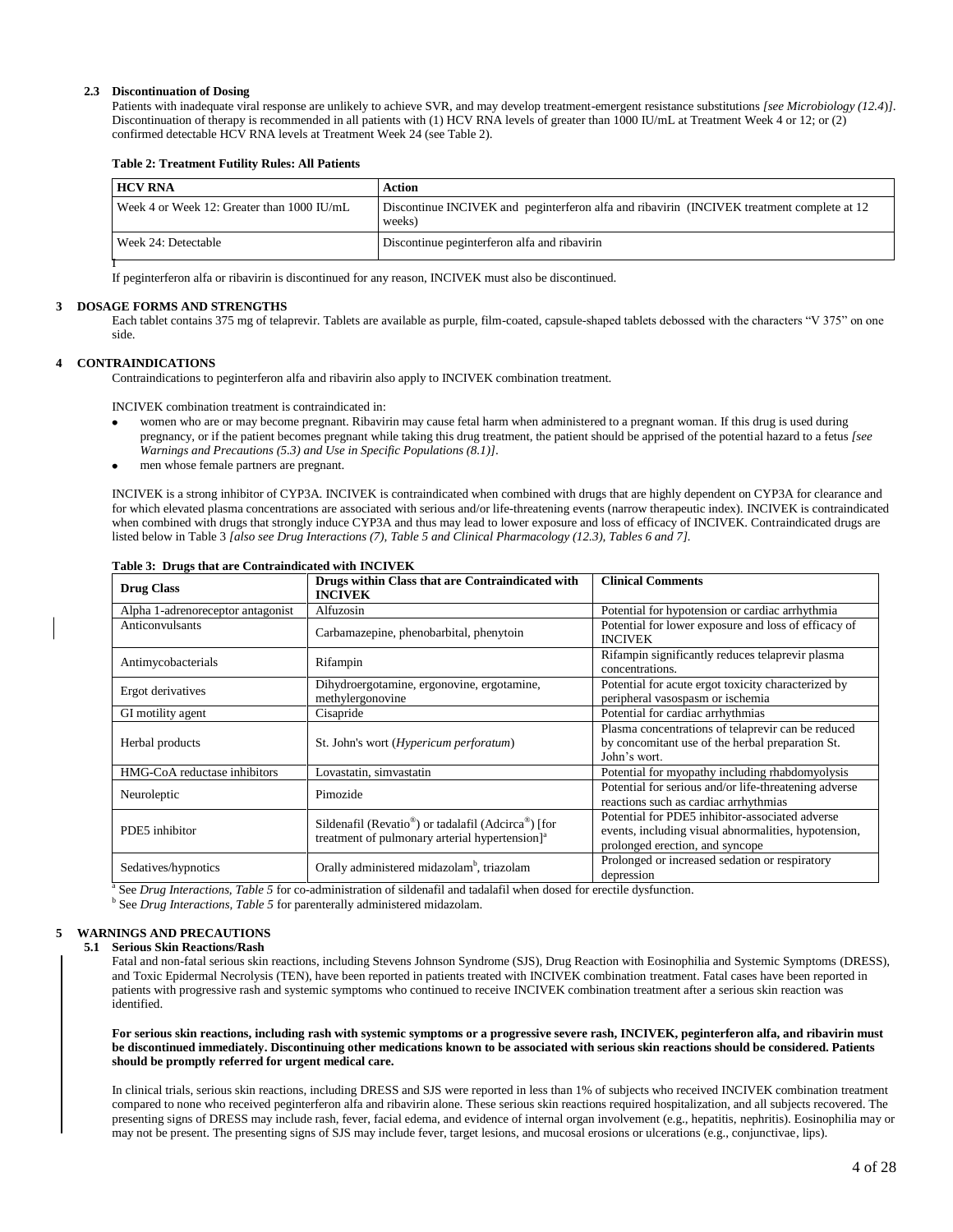TEN and Erythema Multiforme (EM) have been observed in post-marketing experience *[see also Boxed Warning and Adverse Reactions (6.2)].* Rash events (all grades) developed in 56% of subjects who received INCIVEK combination treatment *[see Adverse Reactions (6.1)]* and in 34% of subjects who received peginterferon alfa and ribavirin. Rash most frequently began during the first 4 weeks, but could occur at any time during INCIVEK combination treatment. Rash events led to discontinuation of INCIVEK alone in 6% of subjects and discontinuation of INCIVEK combination treatment in 1% of subjects. Severe rash (e.g., a generalized rash or rash with vesicles or bullae or ulcerations other than SJS) was reported in 4% of subjects who received INCIVEK combination treatment compared to less than 1% who received peginterferon alfa and ribavirin alone. The severe rash may have a prominent eczematous component.

Patients with mild to moderate rashes should be followed for progression of rash or development of systemic symptoms. If rash progresses and becomes severe, INCIVEK should be discontinued. Peginterferon alfa and ribavirin may be continued. If improvement is not observed within 7 days of INCIVEK discontinuation, sequential or simultaneous interruption or discontinuation of ribavirin and/or peginterferon alfa should be considered. If medically indicated, earlier interruption or discontinuation of ribavirin and peginterferon alfa should be considered *[see also Boxed Warning]*. Patients should be monitored until the rash has resolved. INCIVEK must not be reduced or restarted if discontinued due to rash. Treatment of rash with oral antihistamines and/or topical corticosteroids may provide symptomatic relief but effectiveness of these measures has not been established. Treatment of rash with systemic corticosteroids is not recommended *[see Drug Interactions (7)]*.

#### **5.2 Anemia**

Anemia has been reported with peginterferon alfa and ribavirin therapy. The addition of INCIVEK to peginterferon alfa and ribavirin is associated with an additional decrease in hemoglobin concentrations. A decrease in hemoglobin levels occurred during the first 4 weeks of treatment, with lowest values reached at the end of INCIVEK dosing. Hemoglobin values gradually returned to levels observed with peginterferon alfa and ribavirin after INCIVEK dosing was completed. Hemoglobin values less than or equal to 10 g per dL were observed in 36% of subjects who received INCIVEK combination treatment compared to 17% of subjects who received peginterferon alfa and ribavirin. In clinical trials, the median time to onset of hemoglobin less than or equal to 10 g per dL was faster among subjects treated with INCIVEK combination treatment compared to those who received peginterferon alfa and ribavirin: 56 days (range 8-365 days) versus 63 days (range 13-341 days), respectively. Hemoglobin values less than 8.5 g per dL were observed in 14% of subjects who received INCIVEK combination treatment compared to 5% of subjects receiving peginterferon alfa and ribavirin.

In subjects receiving INCIVEK combination treatment, 32% underwent a ribavirin dose modification (reduction, interruption or discontinuation) due to anemia, 6% received a blood transfusion, 4% discontinued INCIVEK, and 1% discontinued INCIVEK combination treatment. In subjects treated with peginterferon alfa and ribavirin alone, 12% underwent ribavirin dose modification due to anemia, 1% received a blood transfusion, and fewer than 1% discontinued treatment. Anemia requiring ribavirin dose reduction, blood transfusion, and/or erythropoiesis stimulating agent (ESA) has been reported to occur as soon as 10 days following initiation of INCIVEK combination treatment.

Hemoglobin should be monitored prior to and at least at weeks 2, 4, 8 and 12 during INCIVEK combination treatment and as clinically appropriate. Earlier and more frequent monitoring for some patients should be considered. For the management of anemia, ribavirin dose reductions should be used (refer to the prescribing information for ribavirin for its dose reduction guidelines). If ribavirin dose reductions are inadequate, discontinuation of INCIVEK should be considered. If ribavirin is permanently discontinued for the management of anemia, INCIVEK must also be permanently discontinued. Ribavirin may be restarted per the dosing modification guidelines for ribavirin. The dose of INCIVEK must not be reduced and INCIVEK must not be restarted if discontinued.

#### **5.3 Pregnancy: Use with Ribavirin and Peginterferon Alfa**

Ribavirin may cause birth defects and/or death of the exposed fetus. Extreme care must be taken to avoid pregnancy in female patients and in female partners of male patients. Ribavirin therapy should not be started unless a report of a negative pregnancy test has been obtained immediately prior to initiation of therapy.

Because INCIVEK must be used in combination with peginterferon alfa and ribavirin, the contraindications and warnings applicable to those drugs are applicable to combination therapy. Female patients of childbearing potential and their male partners as well as male patients and their female partners must use 2 effective contraceptive methods during treatment and for 6 months after all treatment has ended. Female patients should have monthly pregnancy tests during treatment and during the 6-month period after stopping treatment. Extreme care must be taken to avoid pregnancy in female patients and in female partners of male patients as significant teratogenic and/or embryocidal effects have been demonstrated in all animal species exposed to ribavirin *[see Contraindications (4) and Use in Specific Populations (8.1)]*. Refer also to the prescribing information for ribavirin.

#### *Female Patients*

Hormonal contraceptives may be continued but may not be reliable during INCIVEK dosing and for up to 2 weeks following cessation of INCIVEK *[see Drug Interactions (7)].* During this time, female patients of childbearing potential should use 2 effective non-hormonal methods of contraception. Examples may include barrier methods or intrauterine devices (IUDs) *[see also Use in Specific Populations (8.1)]*. Two weeks after completion of INCIVEK treatment, hormonal contraceptives are again appropriate as one of the 2 required effective methods of birth control; however, specific prescribing information recommendations should be followed for the contraceptives.

### **5.4 Drug Interactions**

See Table 3 for a listing of drugs that are contraindicated for use with INCIVEK due to potentially life-threatening adverse events or potential loss of therapeutic effect to INCIVEK *[see Contraindications (4)]*. Refer to Table 5 for established and other potentially significant drug-drug interactions *[see Drug Interactions (7)]*.

#### **5.5 Laboratory Tests**

HCV RNA levels should be monitored at weeks 4 and 12 and as clinically indicated. Use of a sensitive real-time RT-PCR assay for monitoring HCV RNA levels during treatment is recommended. The assay should have a lower limit of HCV RNA quantification equal to or less than 25 IU per mL and a limit of HCV RNA detection of approximately 10-15 IU per mL. For the purpose of assessing response-guided therapy eligibility, an "undetectable" HCV RNA (Target Not Detected) result is required; a confirmed "detectable but below limit of quantification" HCV RNA result should not be considered equivalent to an "undetectable" HCV RNA result (reported as "Target Not Detected" or "HCV RNA Not Detected").

Hematology evaluations (including hemoglobin, white cell differential, and platelet count) are recommended prior to and at weeks 2, 4, 8 and 12 and as clinically appropriate. Chemistry evaluations (including electrolytes, serum creatinine, uric acid, hepatic enzymes, bilirubin, and TSH) are recommended as frequently as hematology evaluations or as clinically appropriate *[see Adverse Reactions (6.1)]*.

Refer to the prescribing information for peginterferon alfa and ribavirin, including pregnancy testing requirements.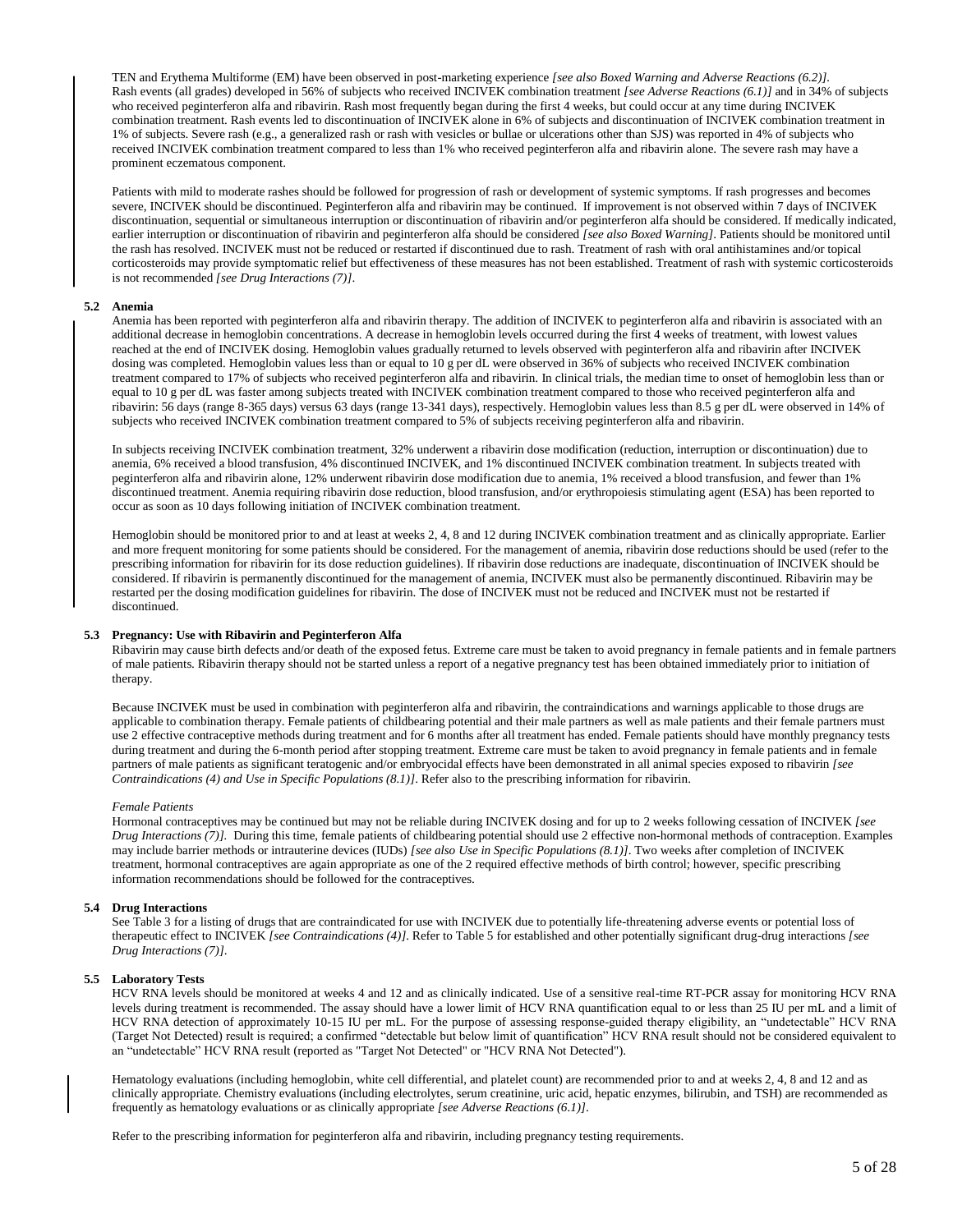## **5.6 General**

INCIVEK must not be administered as monotherapy and must only be prescribed with both peginterferon alfa and ribavirin. Therefore, the prescribing information for peginterferon alfa and ribavirin must be consulted before starting treatment with INCIVEK.

There are no clinical data on re-treating patients who have failed an HCV NS3/4A protease inhibitor-based treatment*,* nor are there data on repeated courses of INCIVEK *[see Microbiology (12.4)]*.

#### **5.7 Hepatic Impairment**

INCIVEK is not recommended for patients with moderate or severe hepatic impairment (Child-Pugh B or C, score greater than or equal to 7) or patients with decompensated liver disease. Refer to prescribing information for peginterferon alfa and ribavirin which must be co-administered with INCIVEK *[see Use in Specific Populations (8.6)]*.

## **6 ADVERSE REACTIONS**

- The following adverse reactions are discussed in greater detail in other sections of the label:
- Serious Skin Reactions/Rash *[see Boxed Warning and Warnings and Precautions (5.1)]*
- Anemia *[see Warnings and Precautions (5.2)]*
- Pregnancy: Use with Ribavirin and Peginterferon alfa *[see Contraindications (4), Warnings and Precautions (5.3), and Use in Specific Populations (8.1)]*

INCIVEK must be administered with peginterferon alfa and ribavirin. Refer to their respective prescribing information for their associated adverse reactions.

#### **6.1 Clinical Trials Experience**

Because clinical trials are conducted under widely varying conditions, adverse reaction rates observed in the clinical trials of a drug cannot be directly compared to rates in the clinical trials of another drug and may not reflect the rates observed in clinical practice.

The safety assessment is based on data from pooled adequate and well-controlled clinical trials including 1797 subjects who received INCIVEK combination treatment and 493 who received peginterferon alfa and ribavirin.

Serious adverse drug reactions occurred in 3% of subjects who received INCIVEK combination treatment compared to none of the subjects treated with peginterferon alfa and ribavirin. The most frequent serious adverse events in subjects treated with INCIVEK combination treatment were skin disorders (rash and/or pruritus) and anemia *[see Warnings and Precautions (5.1 and 5.2)]*. Fourteen percent of subjects discontinued INCIVEK due to adverse drug reactions. Rash, anemia, fatigue, pruritus, nausea, and vomiting were the most frequent adverse drug reactions leading to discontinuation of INCIVEK.

INCIVEK was administered in combination with peginterferon alfa and ribavirin. The following table lists adverse drug reactions that occurred in subjects treated with INCIVEK with an incidence at least 5% greater than in subjects receiving peginterferon alfa and ribavirin alone (Table 4).

#### **Table 4: Clinical Adverse Drug Reactions Reported with at Least 5% Higher Frequency Among Subjects Receiving INCIVEK**

|                      | $\ddot{\phantom{0}}$<br>$\circ$<br>. .             | $\sim$<br>$\cdot$                |
|----------------------|----------------------------------------------------|----------------------------------|
|                      | <b>INCIVEK</b> , peginterferon alfa, and ribavirin | Peginterferon alfa and ribavirin |
|                      | <b>Combination Treatment</b>                       |                                  |
|                      | $N=1797$                                           | $N=493$                          |
| Rash*                | 56%                                                | 34%                              |
| Fatigue              | 56%                                                | 50%                              |
| Pruritus             | 47%                                                | 28%                              |
| Nausea               | 39%                                                | 28%                              |
| Anemia*              | 36%                                                | 17%                              |
| Diarrhea             | 26%                                                | 17%                              |
| Vomiting             | 13%                                                | 8%                               |
| Hemorrhoids          | 12%                                                | 3%                               |
| Anorectal discomfort | 11%                                                | 3%                               |
| Dysgeusia            | 10%                                                | 3%                               |
| Anal pruritus        | 6%                                                 | 1%                               |

*\**Rash and anemia based on SSC (Special Search Category) grouped terms.

#### **Description of Selected Adverse Drug Reactions**

#### *Anorectal Signs and Symptoms*

In the controlled clinical trials, 29% of subjects treated with INCIVEK combination treatment experienced anorectal adverse events, compared to 7% of those treated with peginterferon alfa and ribavirin alone. The majority of these events (e.g., hemorrhoids, anorectal discomfort, anal pruritus, and rectal burning) were mild to moderate in severity; less than 1% led to treatment discontinuation and all resolved during or after completion of INCIVEK dosing.

#### *Laboratory abnormalities*

*White Blood Cells:* Treatment with peginterferon alfa is associated with decreases in mean values for total white blood cell, absolute neutrophil, and absolute lymphocyte count. More subjects treated with INCIVEK had decreases in lymphocyte counts to 499/mm<sup>3</sup> or less (15% compared to 5%). Decreases in total white cell counts to  $1,499/\text{mm}^3$  or less were comparable (8% compared to 5%). The incidence of decreases in absolute neutrophil counts to 749/mm<sup>3</sup> or less was 15% in subjects treated with peginterferon alfa and ribavirin alone compared to 12% among those treated with INCIVEK combination treatment.

*Platelets:* Treatment with peginterferon alfa is associated with decreases in mean platelet counts. More patients treated with INCIVEK combination treatment had decreases in mean platelet values of all grades: 47% compared to 36% treated with peginterferon alfa and ribavirin alone. Three percent of INCIVEK combination treatment subjects had decreases to 49,999/mm<sup>3</sup> or less compared to 1% of those treated with peginterferon alfa and ribavirin-treated alone.

*Bilirubin:* Forty one percent of subjects treated with INCIVEK compared to 28% of peginterferon alfa and ribavirin-treated subjects had all grade elevations in bilirubin levels; 4% and 2% of subjects, respectively, had greater than or equal to 2.6 x ULN elevations. Bilirubin levels increased most steeply during the first 1 to 2 weeks of INCIVEK dosing, stabilized and between Weeks 12 and 16 were at baseline levels.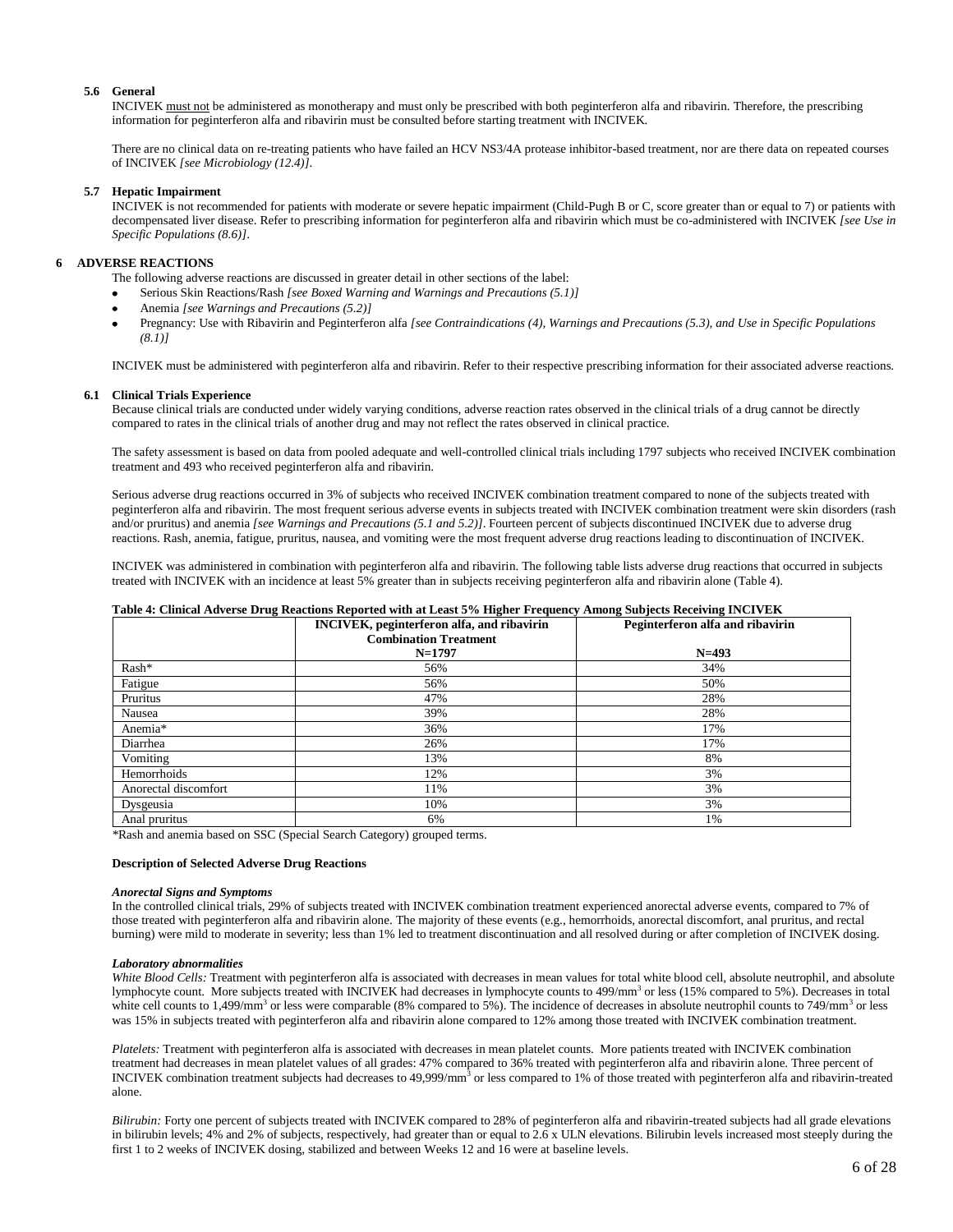*Uric Acid:* During the INCIVEK combination treatment period, 73% of subjects had elevated uric acid levels compared to 29% for those treated with peginterferon alfa and ribavirin alone. Shifts to greater than or equal to 12.1 mg per dL from baseline in uric acid levels were also more frequent among subjects treated with INCIVEK (7%) compared to peginterferon alfa and ribavirin (1%). Less than 1% of subjects had clinical events of gout/gouty arthritis; none were serious and none resulted in treatment discontinuation.

### *Additional Data from Clinical Trials*

In the analysis of an additional study (Trial C211), the safety profile of combination treatment with INCIVEK 1125 mg twice daily was similar to the safety profile for patients receiving combination treatment with INCIVEK 750 mg every 8 hours (q8h) *[see Clinical Studies (14.2)]*. No new safety findings were identified.

#### **6.2 Post-marketing Experience**

The following adverse reactions have been identified during post-approval use of INCIVEK. Because these reactions are reported voluntarily from a population of uncertain size, it is not always possible to reliably estimate their frequency or establish a causal relationship to drug exposure.

*Skin and Subcutaneous Tissue Disorders:* Toxic Epidermal Necrolysis (TEN) and Erythema Multiforme (EM) *[see also Boxed Warning and Warnings and Precautions (5.1)]*

*Renal and Urinary Disorders:* Pre-renal azotemia with or without acute renal insufficiency/failure, uric acid nephropathy

#### **7 DRUG INTERACTIONS**

## **7.1 Potential for INCIVEK to Affect Other Drugs**

INCIVEK is a strong inhibitor of CYP3A. Co-administration of INCIVEK with drugs that are primarily metabolized by CYP3A may result in increased plasma concentrations of such drugs, which could increase adverse reactions (see Table 5). INCIVEK is also an inhibitor of P-gp, OATP1B1, and OATP2B1. Co-administration of INCIVEK with drugs that are substrates for P-gp, OATP1B1, and OATP2B1 transport may result in increased plasma concentrations of such drugs, which could increase adverse reactions (see Table 5). **If dose adjustments of concomitant medications are made during INCIVEK treatment, they should be re-adjusted after administration of INCIVEK is completed.**

## **7.2 Potential for Other Drugs to Affect INCIVEK**

INCIVEK is a substrate of CYP3A and P-gp; therefore, drugs that induce CYP3A and/or P-gp may decrease INCIVEK plasma concentrations and reduce the therapeutic effect of INCIVEK. Co-administration of INCIVEK with drugs that inhibit CYP3A and/or P-gp may increase INCIVEK plasma concentrations.

#### **7.3 Established and Other Potentially Significant Drug Interactions**

Table 5 provides effect on concentration of INCIVEK or concomitant drug with INCIVEK. These recommendations are based on either drug interaction trials (indicated with \*) or predicted interactions due to the expected magnitude of interaction and potential for serious adverse events or loss of efficacy. Most drug interaction studies have been performed with a dose of 750 mg q8h of INCIVEK. The 1125 mg twice-daily regimen provides similar total daily exposures of telaprevir; thus drug interactions are expected to be similar between the two regimens when evaluated after multiple doses *[see Clinical Pharmacology (12.3)].*

| Table 5: Established and Other Potentially Significant Drug Interactions: Alterations in Dose or Regimen May Be Recommended Based on Drug Interaction |  |
|-------------------------------------------------------------------------------------------------------------------------------------------------------|--|
| <b>Trials or Predicted Interaction</b> [See Clinical Pharmacology (12.3) (Tables 6 and 7) for Magnitude of Interaction.]                              |  |

| <b>Concomitant Drug</b>                                                                 | <b>Effect on concentration of</b>                         | <b>Trials or Fredicted Interaction</b> [see Cunical Pharmacology (12.5) (Tables 6 and 7) for magnitude of interaction.]<br><b>Clinical Comment</b>                                                                                                                                                                              |
|-----------------------------------------------------------------------------------------|-----------------------------------------------------------|---------------------------------------------------------------------------------------------------------------------------------------------------------------------------------------------------------------------------------------------------------------------------------------------------------------------------------|
| Class:                                                                                  | <b>INCIVEK or Concomitant</b>                             |                                                                                                                                                                                                                                                                                                                                 |
| <b>Drug Name</b>                                                                        | Drug                                                      |                                                                                                                                                                                                                                                                                                                                 |
| <b>ANALGESICS</b>                                                                       |                                                           |                                                                                                                                                                                                                                                                                                                                 |
| alfentanil                                                                              | ↑alfentanil                                               | Careful monitoring of therapeutic and adverse effects (including respiratory depression) is recommended                                                                                                                                                                                                                         |
| fentanyl                                                                                | ↑fentanyl                                                 | when telaprevir is co-administered with alfentanil or fentanyl, including extended-release transdermal or<br>transmucosal preparations of fentanyl.                                                                                                                                                                             |
| <b>ANTIARRHYTHMICS</b>                                                                  |                                                           |                                                                                                                                                                                                                                                                                                                                 |
| lidocaine (systemic),<br>amiodarone, bepridil,<br>flecainide, propafenone,<br>quinidine | antiarrhythmics                                           | Co-administration with telaprevir has the potential to produce serious and/or life-threatening adverse events<br>and has not been studied. Caution is warranted and clinical monitoring is recommended when co-<br>administered with telaprevir.                                                                                |
| digoxin*                                                                                | $\uparrow$ digoxin                                        | Concentrations of digoxin were increased when co-administered with telaprevir. The lowest dose of<br>digoxin should be initially prescribed. The serum digoxin concentrations should be monitored and used for<br>titration of digoxin dose to obtain the desired clinical effect.                                              |
| <b>ANTIBACTERIALS</b>                                                                   |                                                           |                                                                                                                                                                                                                                                                                                                                 |
| clarithromycin                                                                          | telaprevir                                                | Concentrations of both telaprevir and the antibacterial may be increased during co-administration. Caution                                                                                                                                                                                                                      |
| erythromycin                                                                            | antibacterials                                            | is warranted and clinical monitoring is recommended when co-administered with telaprevir. QT interval                                                                                                                                                                                                                           |
| telithromycin                                                                           |                                                           | prolongation and Torsade de Pointes have been reported with clarithromycin and erythromycin. QT interval<br>prolongation has been reported with telithromycin.                                                                                                                                                                  |
| <b>ANTICOAGULANT</b>                                                                    |                                                           |                                                                                                                                                                                                                                                                                                                                 |
| warfarin                                                                                | $\uparrow$ or $\downarrow$ warfarin                       | Concentrations of warfarin may be altered when co-administered with telaprevir. The international<br>normalized ratio (INR) should be monitored when warfarin is co-administered with telaprevir.                                                                                                                               |
| <b>ANTIDEPRESSANTS</b>                                                                  |                                                           |                                                                                                                                                                                                                                                                                                                                 |
| escitalopram*                                                                           | $\leftrightarrow$ telaprevir<br>$\downarrow$ escitalopram | Concentrations of escitalopram were decreased when co-administered with telaprevir. Selective serotonin<br>reuptake inhibitors such as escital opram have a wide therapeutic index, but doses may need to be adjusted<br>when combined with telaprevir.                                                                         |
| trazodone                                                                               | ↑ trazodone                                               | Concomitant use of trazodone and telaprevir may increase plasma concentrations of trazodone which may<br>lead to adverse events such as nausea, dizziness, hypotension and syncope. If trazodone is used with<br>telaprevir, the combination should be used with caution and a lower dose of trazodone should be<br>considered. |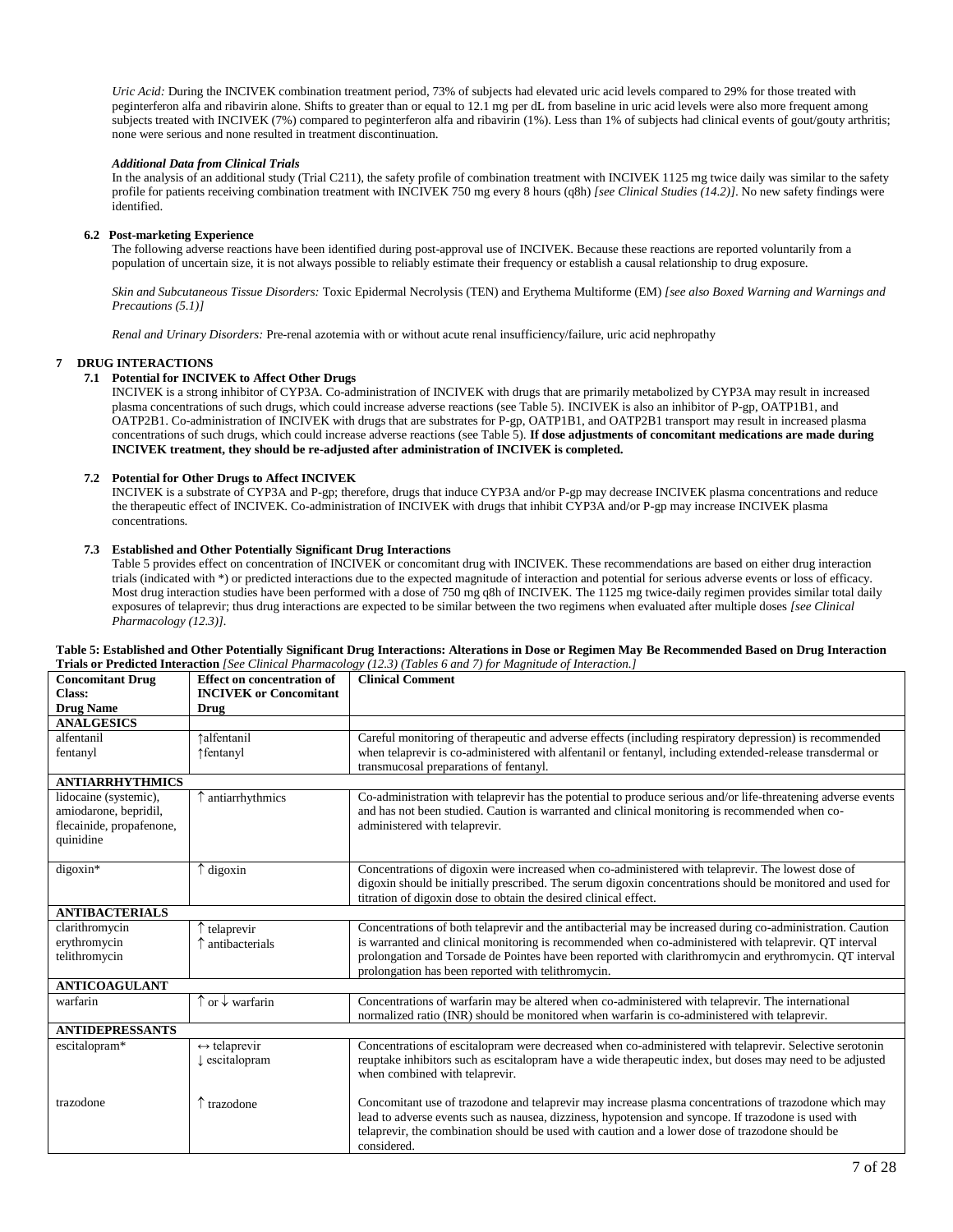| <b>ANTIFUNGALS</b>              |                                                     |                                                                                                                                                                                                                                                                                                                              |
|---------------------------------|-----------------------------------------------------|------------------------------------------------------------------------------------------------------------------------------------------------------------------------------------------------------------------------------------------------------------------------------------------------------------------------------|
| ketoconazole*<br>itraconazole   | ketoconazole                                        | Ketoconazole increases the plasma concentrations of telaprevir. Concomitant systemic use of itraconazole<br>or posaconazole with telaprevir may increase plasma concentration of telaprevir.                                                                                                                                 |
| posaconazole                    | ↑ telaprevir                                        | Plasma concentrations of itraconazole, ketoconazole, or posaconazole may be increased in the presence of                                                                                                                                                                                                                     |
| voriconazole                    |                                                     | telaprevir. When co-administration is required, high doses of itraconazole or ketoconazole (greater than 200)                                                                                                                                                                                                                |
|                                 | T itraconazole                                      | mg/day) are not recommended.                                                                                                                                                                                                                                                                                                 |
|                                 | $\uparrow$ posaconazole                             |                                                                                                                                                                                                                                                                                                                              |
|                                 | $\uparrow$ or $\downarrow$ voriconazole             | Caution is warranted and clinical monitoring is recommended for itraconazole, posaconazole and<br>voriconazole.                                                                                                                                                                                                              |
|                                 |                                                     |                                                                                                                                                                                                                                                                                                                              |
|                                 |                                                     | QT interval prolongation and Torsade de Pointes have been reported with voriconazole and posaconazole.<br>QT interval prolongation has been reported with ketoconazole.<br>Due to multiple enzymes involved with voriconazole metabolism, it is difficult to predict the interaction                                         |
|                                 |                                                     | with telaprevir. Voriconazole should not be administered to patients receiving telaprevir unless an                                                                                                                                                                                                                          |
| <b>ANTI GOUT</b>                |                                                     | assessment of the benefit/risk ratio justifies its use.                                                                                                                                                                                                                                                                      |
| colchicine                      | colchicine                                          | Patients with renal or hepatic impairment should not be given colchicine with telaprevir, due to the risk of                                                                                                                                                                                                                 |
|                                 |                                                     | colchicine toxicity. A reduction in colchicine dosage or an interruption of colchicine treatment is<br>recommended in patients with normal renal or hepatic function.<br>Treatment of gout flares: co-administration of colchicine in patients on telaprevir:                                                                |
|                                 |                                                     | 0.6 mg (1 tablet) for 1 dose, followed by 0.3 mg (half tablet) 1 hour later. Not to be repeated before 3 days.<br>If used for prophylaxis of gout flares: co-administration of colchicine in patients on telaprevir:<br>If the original regimen was 0.6 mg twice a day, the regimen should be adjusted to 0.3 mg once a day. |
|                                 |                                                     | If the original regimen was $0.6$ mg once a day, the regimen should be adjusted to $0.3$ mg once every other<br>day.                                                                                                                                                                                                         |
|                                 |                                                     | Treatment of familial Mediterranean fever (FMF): co-administration of colchicine in patients on telaprevir:<br>Maximum daily dose of 0.6 mg (may be given as 0.3 mg twice a day).                                                                                                                                            |
| <b>ANTIMYCOBACTERIAL</b>        |                                                     |                                                                                                                                                                                                                                                                                                                              |
| rifabutin                       | $\downarrow$ telaprevir                             | Concentrations of telaprevir may be decreased, while rifabutin concentrations may be increased during co-                                                                                                                                                                                                                    |
|                                 | ↑ rifabutin                                         | administration. Telaprevir may be less effective due to decreased concentrations. The concomitant use of<br>rifabutin and telaprevir is not recommended.                                                                                                                                                                     |
| <b>BENZODIAZEPINES</b>          |                                                     |                                                                                                                                                                                                                                                                                                                              |
| alprazolam*                     | alprazolam                                          | Concomitant use of alprazolam and telaprevir increases exposure to alprazolam. Clinical monitoring is                                                                                                                                                                                                                        |
|                                 |                                                     | warranted.                                                                                                                                                                                                                                                                                                                   |
| parenterally                    | ↑ midazolam                                         | Concomitant use of parenterally administered midazolam with telaprevir increased exposure to midazolam.                                                                                                                                                                                                                      |
| administered<br>midazolam*      |                                                     | Co-administration should be done in a setting which ensures clinical monitoring and appropriate medical<br>management in case of respiratory depression and/or prolonged sedation.                                                                                                                                           |
|                                 |                                                     | Dose reduction for midazolam should be considered, especially if more than a single dose of midazolam is                                                                                                                                                                                                                     |
|                                 |                                                     | administered.                                                                                                                                                                                                                                                                                                                |
|                                 |                                                     | Co-administration of oral midazolam with telaprevir is contraindicated.                                                                                                                                                                                                                                                      |
| zolpidem (non-                  | $\downarrow$ zolpidem                               | Exposure to zolpidem was decreased when co-administered with telaprevir. Clinical monitoring and dose                                                                                                                                                                                                                        |
| benzodiazepine<br>sedative)*    |                                                     | titration of zolpidem is recommended to achieve the desired clinical response.                                                                                                                                                                                                                                               |
|                                 |                                                     |                                                                                                                                                                                                                                                                                                                              |
| <b>CALCIUM CHANNEL BLOCKERS</b> |                                                     |                                                                                                                                                                                                                                                                                                                              |
| amlodipine*                     | amlodipine                                          | Exposure to amlodipine was increased when co-administered with telaprevir. Caution should be used and                                                                                                                                                                                                                        |
|                                 |                                                     | dose reduction for amlodipine should be considered. Clinical monitoring is recommended.                                                                                                                                                                                                                                      |
| diltiazem                       | Tealcium channel blockers                           | Concentrations of other calcium channel blockers may be increased when telaprevir is co-administered.                                                                                                                                                                                                                        |
| felodipine                      |                                                     | Caution is warranted and clinical monitoring of patients is recommended.                                                                                                                                                                                                                                                     |
| nicardipine<br>nifedipine       |                                                     |                                                                                                                                                                                                                                                                                                                              |
| nisoldipine                     |                                                     |                                                                                                                                                                                                                                                                                                                              |
| verapamil                       |                                                     |                                                                                                                                                                                                                                                                                                                              |
| <b>CORTICOSTEROIDS</b>          |                                                     |                                                                                                                                                                                                                                                                                                                              |
| Systemic                        | prednisone                                          | Systemic corticosteroids such as prednisone and methylprednisolone are CYP3A substrates. Since                                                                                                                                                                                                                               |
| prednisone                      | Tmethylprednisolone                                 | telaprevir is a strong CYP3A inhibitor, plasma concentrations of these corticosteroids can be increased                                                                                                                                                                                                                      |
| methylprednisolone              |                                                     | significantly. Co-administration of systemic corticosteroids and telaprevir is not recommended [see                                                                                                                                                                                                                          |
|                                 |                                                     | Warnings and Precautions (5.1)].<br>Systemic dexamethasone induces CYP3A and can thereby decrease telaprevir plasma concentrations. This                                                                                                                                                                                     |
| Systemic<br>dexamethasone       | $\downarrow$ telaprevir                             | may result in loss of therapeutic effect of telaprevir. Therefore this combination should be used with                                                                                                                                                                                                                       |
|                                 |                                                     | caution or alternatives should be considered.                                                                                                                                                                                                                                                                                |
| Inhaled/Nasal                   | fluticasone                                         | Concomitant use of inhaled fluticasone or budesonide and telaprevir may increase plasma concentrations of                                                                                                                                                                                                                    |
| fluticasone                     | ↑ budesonide                                        | fluticasone or budesonide resulting in significantly reduced serum cortisol concentrations. Co-                                                                                                                                                                                                                              |
| budesonide                      |                                                     | administration of fluticasone or budesonide and telaprevir is not recommended unless the potential benefit                                                                                                                                                                                                                   |
| ENDOTHELIN RECEPTOR ANTAGONIST  |                                                     | to the patient outweighs the risk of systemic corticosteroid side effects.                                                                                                                                                                                                                                                   |
| bosentan                        | bosentan                                            | Concentrations of bosentan may be increased when co-administered with telaprevir. Caution is warranted                                                                                                                                                                                                                       |
|                                 | HIV-ANTIVIRAL AGENTS: HIV-PROTEASE INHIBITORS (PIs) | and clinical monitoring is recommended.                                                                                                                                                                                                                                                                                      |
|                                 |                                                     |                                                                                                                                                                                                                                                                                                                              |
| atazanavir/ritonavir*           | $\downarrow$ telaprevir                             | Concomitant administration of telaprevir and atazanavir/ritonavir resulted in reduced steady-state telaprevir                                                                                                                                                                                                                |
|                                 | atazanavir                                          | exposure, while steady-state atazanavir exposure was increased.                                                                                                                                                                                                                                                              |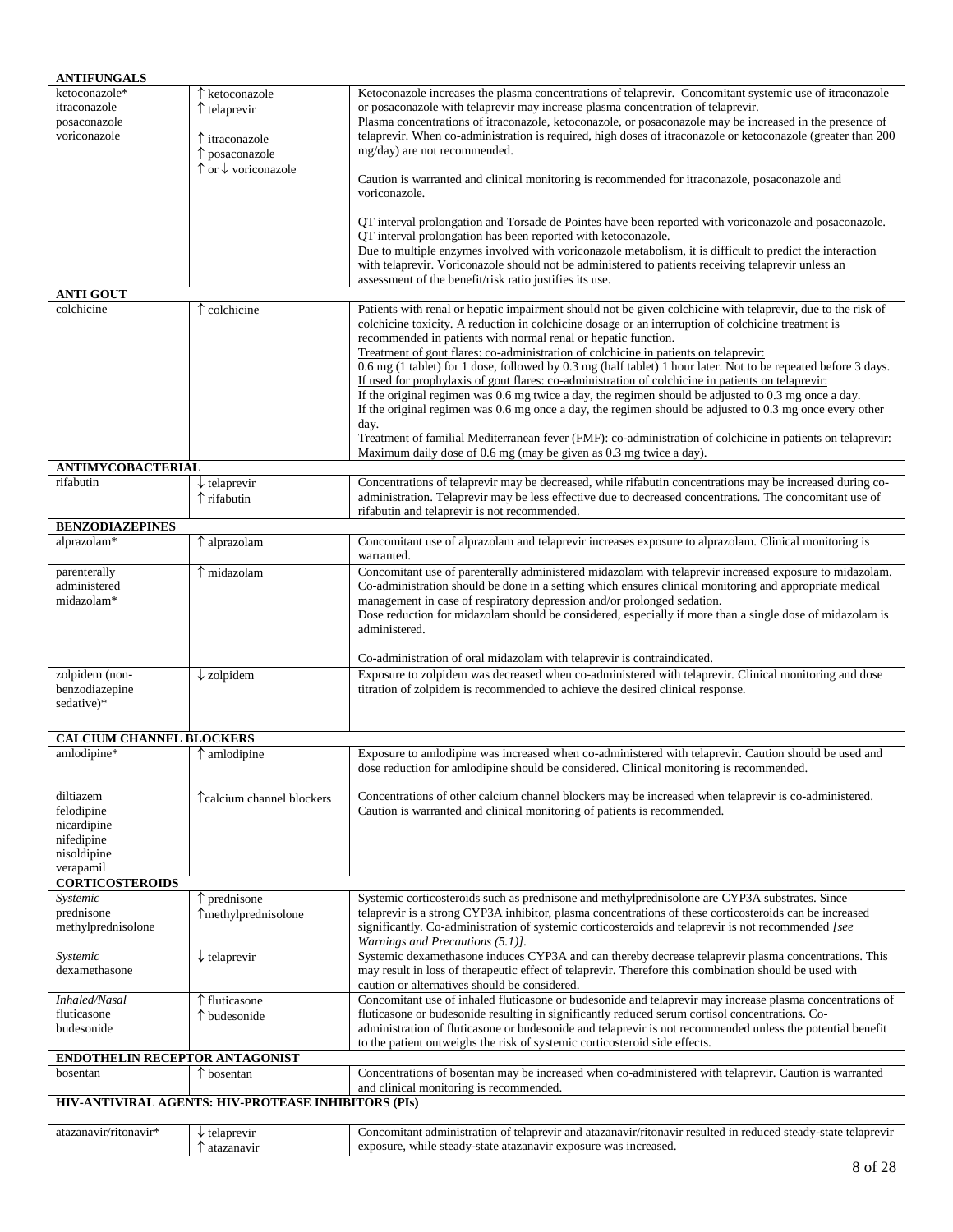| darunavir/ritonavir*         | $\downarrow$ telaprevir<br>$\downarrow$ darunavir                                        | Concomitant administration of telaprevir and darunavir/ritonavir resulted in reduced steady-state exposures<br>to telaprevir and darunavir. It is not recommended to co-administer darunavir/ritonavir and telaprevir.                                                                                                                                                                                                                                                                                                                                                                                                              |
|------------------------------|------------------------------------------------------------------------------------------|-------------------------------------------------------------------------------------------------------------------------------------------------------------------------------------------------------------------------------------------------------------------------------------------------------------------------------------------------------------------------------------------------------------------------------------------------------------------------------------------------------------------------------------------------------------------------------------------------------------------------------------|
| fosamprenavir/ritonavir*     | $\downarrow$ telaprevir<br>$\downarrow$ fosamprenavir                                    | Concomitant administration of telaprevir and fosamprenavir/ritonavir resulted in reduced steady-state<br>exposures to telaprevir and amprenavir. It is not recommended to co-administer fosamprenavir/ritonavir<br>and telaprevir.                                                                                                                                                                                                                                                                                                                                                                                                  |
| lopinavir/ritonavir*         | $\downarrow$ telaprevir<br>$\leftrightarrow$ lopinavir                                   | Concomitant administration of telaprevir and lopinavir/ritonavir resulted in reduced steady-state telaprevir<br>exposure, while the steady-state exposure to lopinavir was not affected. It is not recommended to co-<br>administer lopinavir/ritonavir and telaprevir.                                                                                                                                                                                                                                                                                                                                                             |
|                              | HIV-ANTIVIRAL AGENTS: REVERSE TRANSCRIPTASE INHIBITORS                                   |                                                                                                                                                                                                                                                                                                                                                                                                                                                                                                                                                                                                                                     |
| efavirenz*                   | $\downarrow$ telaprevir                                                                  | Concomitant administration of telaprevir and efavirenz resulted in reduced steady-state exposures to                                                                                                                                                                                                                                                                                                                                                                                                                                                                                                                                |
|                              | $\downarrow$ efavirenz                                                                   | telaprevir and efavirenz.                                                                                                                                                                                                                                                                                                                                                                                                                                                                                                                                                                                                           |
| tenofovir disoproxil         | $\leftrightarrow$ telaprevir                                                             | Concomitant administration of telaprevir and tenofovir disoproxil fumarate resulted in increased tenofovir                                                                                                                                                                                                                                                                                                                                                                                                                                                                                                                          |
| fumarate*                    | $\uparrow$ tenofovir                                                                     | exposure. Increased clinical and laboratory monitoring are warranted. Tenofovir disoproxil fumarate                                                                                                                                                                                                                                                                                                                                                                                                                                                                                                                                 |
|                              |                                                                                          | should be discontinued in patients who develop tenofovir-associated toxicities.                                                                                                                                                                                                                                                                                                                                                                                                                                                                                                                                                     |
| HMG-CoA REDUCTASE INHIBITORS |                                                                                          |                                                                                                                                                                                                                                                                                                                                                                                                                                                                                                                                                                                                                                     |
| atorvastatin*<br>fluvastatin | statin                                                                                   | Plasma concentrations of atorvastatin are markedly increased when co-administered with telaprevir. Avoid<br>concomitant administration of telaprevir and atorvastatin. For fluvastatin, pitavastatin, pravastatin, and                                                                                                                                                                                                                                                                                                                                                                                                              |
| pitavastatin                 |                                                                                          | rosuvastatin, caution is warranted and clinical monitoring is recommended. Refer to Contraindications (4)                                                                                                                                                                                                                                                                                                                                                                                                                                                                                                                           |
| pravastatin                  |                                                                                          | for HMG-CoA reductase inhibitors (lovastatin, simvastatin) that are contraindicated with INCIVEK.                                                                                                                                                                                                                                                                                                                                                                                                                                                                                                                                   |
| rosuvastatin                 |                                                                                          |                                                                                                                                                                                                                                                                                                                                                                                                                                                                                                                                                                                                                                     |
|                              | <b>HORMONAL CONTRACEPTIVES/ESTROGEN</b>                                                  |                                                                                                                                                                                                                                                                                                                                                                                                                                                                                                                                                                                                                                     |
| ethinyl estradiol*           | $\downarrow$ ethinyl estradiol                                                           | Exposure to ethinyl estradiol was decreased when co-administered with telaprevir. Two effective non-                                                                                                                                                                                                                                                                                                                                                                                                                                                                                                                                |
| norethindrone                | $\leftrightarrow$ norethindrone                                                          | hormonal methods of contraception should be used during treatment with telaprevir.                                                                                                                                                                                                                                                                                                                                                                                                                                                                                                                                                  |
|                              |                                                                                          | Patients using estrogens as hormone replacement therapy should be clinically monitored for signs of<br>estrogen deficiency. Refer also to Contraindications (4), Warnings and Precautions (5.3), and Use in<br>Specific Populations (8.1).                                                                                                                                                                                                                                                                                                                                                                                          |
| <b>IMMUNOSUPPRESSANTS</b>    |                                                                                          |                                                                                                                                                                                                                                                                                                                                                                                                                                                                                                                                                                                                                                     |
| cyclosporine*                | cyclosporine                                                                             | Plasma concentrations of cyclosporine and tacrolimus are markedly increased when co-administered with                                                                                                                                                                                                                                                                                                                                                                                                                                                                                                                               |
| sirolimus<br>tacrolimus*     | $\uparrow$ sirolimus<br>tacrolimus                                                       | telaprevir. Plasma concentration of sirolimus may be increased when co-administered with telaprevir,<br>though this has not been studied. Significant dose reductions and prolongation of the dosing interval of the<br>immunosuppressant to achieve the desired blood levels should be anticipated. Close monitoring of the<br>immunosuppressant blood levels, and frequent assessments of renal function and immunosuppressant-<br>related side effects are recommended when co-administered with telaprevir. Tacrolimus may prolong the<br>QT interval. The use of telaprevir in organ transplant patients has not been studied. |
| <b>INHALED BETA AGONIST</b>  |                                                                                          |                                                                                                                                                                                                                                                                                                                                                                                                                                                                                                                                                                                                                                     |
| salmeterol                   | salmeterol                                                                               | Concentrations of salmeterol may be increased when co-administered with telaprevir. Concurrent<br>administration of salmeterol and telaprevir is not recommended. The combination may result in increased<br>risk of cardiovascular adverse events associated with salmeterol, including QT prolongation, palpitations<br>and sinus tachycardia.                                                                                                                                                                                                                                                                                    |
| <b>INSULIN SECRETAGOGUES</b> |                                                                                          |                                                                                                                                                                                                                                                                                                                                                                                                                                                                                                                                                                                                                                     |
| repaglinide                  | repaglinide                                                                              | Caution is warranted and clinical monitoring is recommended.                                                                                                                                                                                                                                                                                                                                                                                                                                                                                                                                                                        |
| <b>NARCOTIC ANALGESIC</b>    |                                                                                          |                                                                                                                                                                                                                                                                                                                                                                                                                                                                                                                                                                                                                                     |
| methadone*                   | $\sqrt{k}$ -methadone                                                                    | Concentrations of methadone were reduced when co-administered with telaprevir. No adjustment of<br>methadone dose is required when initiating co-administration of telaprevir. However, clinical monitoring is<br>recommended as the dose of methodone during maintenance therapy may need to be adjusted in some<br>patients.                                                                                                                                                                                                                                                                                                      |
| <b>PDE5 INHIBITORS</b>       |                                                                                          |                                                                                                                                                                                                                                                                                                                                                                                                                                                                                                                                                                                                                                     |
| sildenafil                   | PDE5 inhibitors                                                                          | Concentrations of PDE5 inhibitors may be increased when co-administered with telaprevir. For the                                                                                                                                                                                                                                                                                                                                                                                                                                                                                                                                    |
| tadalafil                    |                                                                                          | treatment of erectile dysfunction, sildenafil at a single dose not exceeding 25 mg in 48 hours, vardenafil at a<br>single dose not exceeding 2.5 mg dose in 72 hours, or tadalafil at a single dose not exceeding 10 mg dose in                                                                                                                                                                                                                                                                                                                                                                                                     |
| vardenafil                   |                                                                                          | 72 hours can be used with increased monitoring for PDE5 inhibitor-associated adverse events.                                                                                                                                                                                                                                                                                                                                                                                                                                                                                                                                        |
|                              |                                                                                          | QT interval prolongation has been reported with vardenafil. Caution is warranted and clinical monitoring is                                                                                                                                                                                                                                                                                                                                                                                                                                                                                                                         |
|                              |                                                                                          | recommended.                                                                                                                                                                                                                                                                                                                                                                                                                                                                                                                                                                                                                        |
|                              |                                                                                          | Co-administration of sildenafil or tadalafil and telaprevir in the treatment of pulmonary arterial                                                                                                                                                                                                                                                                                                                                                                                                                                                                                                                                  |
|                              |                                                                                          | hypertension is contraindicated [see Contraindications (4)].                                                                                                                                                                                                                                                                                                                                                                                                                                                                                                                                                                        |
|                              | *These interactions have been studied. See Clinical Pharmacology (12.3), Tables 6 and 7. |                                                                                                                                                                                                                                                                                                                                                                                                                                                                                                                                                                                                                                     |

The direction of the arrow ( $\uparrow$  *= increase,*  $\downarrow$  *= decrease,*  $\leftrightarrow$  *= no change*) indicates the direction of the change in PK.

In addition to the drugs included in Table 5, the interaction between INCIVEK and the following drugs was evaluated in clinical trials and no dose adjustment is needed for any drug *[see Clinical Pharmacology (12.3)]*: esomeprazole, raltegravir, or buprenorphine.

## **8 USE IN SPECIFIC POPULATIONS**

#### **8.1 Pregnancy**

**Because INCIVEK must be used in combination with ribavirin and peginterferon alfa, the contraindications and warnings applicable to those drugs are applicable to combination treatment. Extreme care must be taken to avoid pregnancy in female patients and in female partners of male patients.**

**INCIVEK/Peginterferon Alfa/Ribavirin Combination Treatment**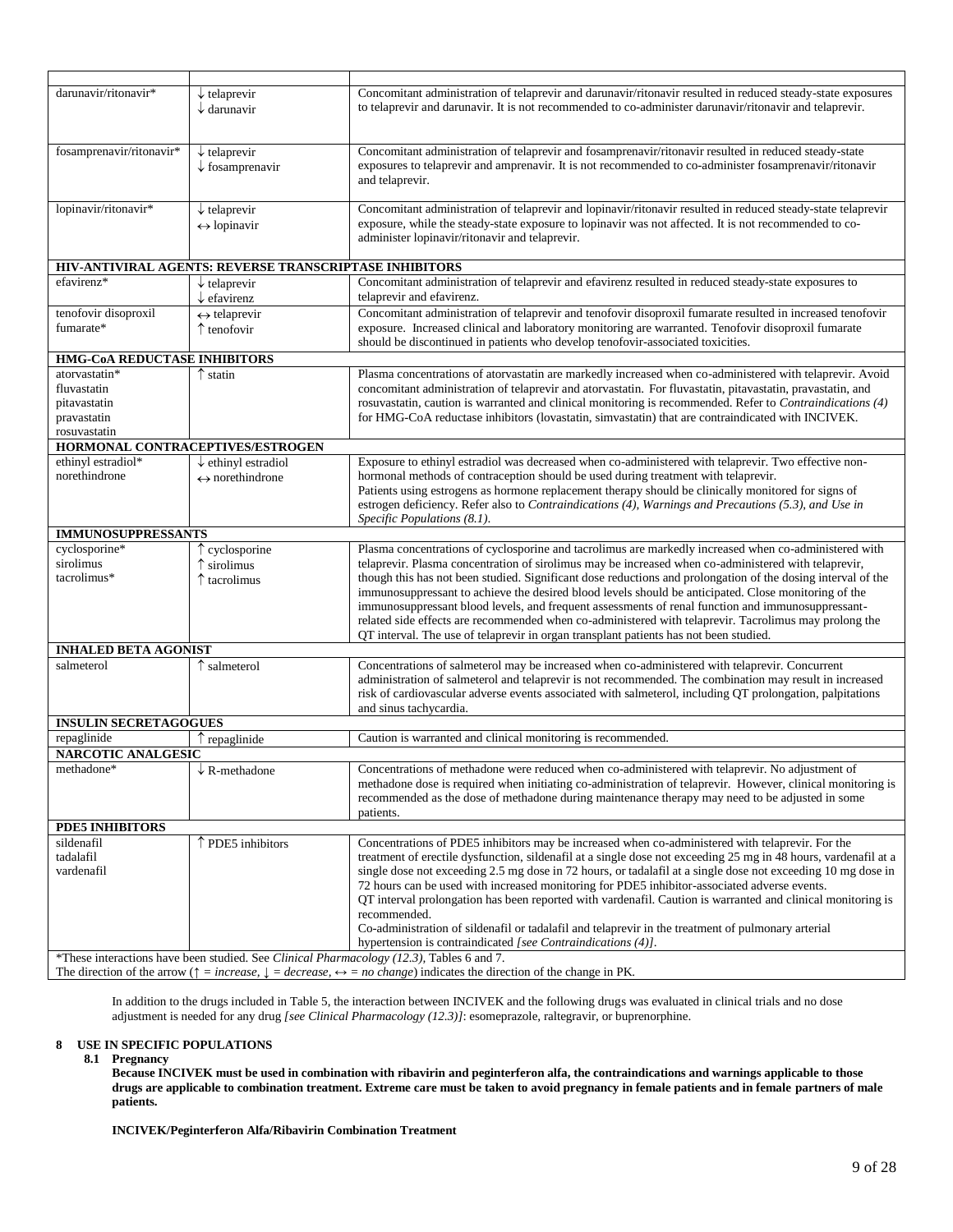**Pregnancy Category X:** Animal studies have shown that ribavirin causes birth defects and/or fetal deaths while peginterferon alfa is abortifacient *[see Contraindications (4) and Warnings and Precautions (5.3)]*. See the prescribing information for ribavirin.

Significant teratogenic and/or embryocidal effects have been demonstrated in all animal species exposed to ribavirin; and therefore ribavirin is contraindicated in women who are pregnant and in the male partners of women who are pregnant *[see Contraindications (4), Warnings and Precautions (5.3) and ribavirin prescribing information]*. Interferons have abortifacient effects in animals and should be assumed to have abortifacient potential in humans (see peginterferon alfa prescribing information).

Extreme caution must be taken to avoid pregnancy in female patients and female partners of male patients while taking this combination. Women of childbearing potential and their male partners should not receive ribavirin unless they are using effective contraception (2 reliable forms) during treatment with ribavirin and for 6 months after treatment. Systemic hormonal contraceptives may not be as effective in women while taking INCIVEK. Therefore, 2 alternative effective methods of contraception, including intrauterine devices and barrier methods, should be used in women during treatment with INCIVEK and concomitant ribavirin *[see Warnings and Precautions (5.3)]*.

#### **A Ribavirin Pregnancy Registry has been established to monitor maternal-fetal outcomes of pregnancies in female patients and female partners of male patients exposed to ribavirin during treatment and for 6 months following cessation of treatment. Healthcare providers and patients are encouraged to report such cases by calling 1-800-593-2214**.

### **INCIVEK (telaprevir) Tablets**

**Pregnancy Category B:** Telaprevir treatment alone in mice and rats did not result in harm to the fetus. The highest doses tested produced exposures equal to 1.84- and 0.60-fold the exposures in humans at the recommended clinical dose, respectively. Telaprevir treatment alone had effects on fertility parameters in rats. The no observed adverse effect level (NOAEL) for testicular toxicity was established at exposures 0.17-fold the human exposures at the recommended clinical dose. Potential effects on sperm (e.g., decreased % motile sperm and increased non-motile sperm count) were observed in a rat fertility study at exposures 0.30-fold the human exposures at the recommended clinical dose. Additional effects on fertility include minor increases in percent preimplantation loss, in percent of dams with nonviable embryos and percent of nonviable conceptuses per litter. These effects are likely associated with testicular toxicity in male but contributions of the female cannot be ruled out. There are, however, no adequate and well-controlled trials in pregnant women.

Significant teratogenic and/or embryocidal effects have been demonstrated in all animal species exposed to ribavirin. Extreme care must be taken to avoid pregnancy in female patients and in female partners of male patients—both during treatment and for 6 months after the completion of all treatment. INCIVEK combination treatment should not be started unless a female patient has a negative pregnancy test immediately prior to initiation of treatment. Pregnancy testing should occur monthly during INCIVEK combination treatment and for 6 months after all treatment has ended *[see Contraindications (4)]*. Pregnancy testing in non-pregnant female partners is recommended before INCIVEK combination therapy, every month during INCIVEK combination therapy, and for 6 months after ribavirin therapy has ended.

Hormonal contraceptives may be continued but may not be reliable during INCIVEK dosing and for up to 2 weeks following cessation of INCIVEK *[see Drug Interactions (7)].* During this time, female patients of childbearing potential should use 2 effective non-hormonal methods of contraception. Examples may include barrier methods or IUDs *[see also Warnings and Precautions (5.3)]*. Refer also to the prescribing information for ribavirin.

Two weeks after completion of INCIVEK treatment, hormonal contraceptives are again appropriate as one of the 2 required effective methods of birth control; however, specific prescribing information recommendations should be followed for the contraceptives. Refer also to the prescribing information for ribavirin.

#### **8.3 Nursing Mothers**

It is not known whether telaprevir is excreted in human breast milk. When administered to lactating rats, levels of telaprevir were higher in milk compared to those observed in plasma. Rat offspring exposed to telaprevir in utero showed no effects on body weight at birth. However, when fed via milk from telaprevir-treated dams, body weight gain of pups was lower than pups fed milk from control dams. After weaning, rat pup body weight gain was similar in offspring from telaprevir-treated and control dams. Because of the potential for adverse reactions in nursing infants, nursing must be discontinued prior to initiation of treatment. See also the prescribing information for ribavirin.

#### **8.4 Pediatric Use**

The safety, efficacy and pharmacokinetic profile of INCIVEK in pediatric patients have not been established.

#### **8.5 Geriatric Use**

Clinical trials of INCIVEK did not include sufficient numbers of subjects aged 65 and over to determine whether they respond differently from younger subjects. In general, caution should be exercised in the administration and monitoring of INCIVEK in geriatric patients reflecting the greater frequency of decreased hepatic function, and of concomitant disease or other drug therapy *[see Clinical Pharmacology (12.3)]*.

#### **8.6 Hepatic Impairment**

INCIVEK is not recommended for use in patients with moderate or severe hepatic impairment (Child-Pugh B or C, score greater than or equal to 7) because appropriate doses have not been established *[see Warnings and Precautions (5.7) and Clinical Pharmacology (12.3)]*. No dose adjustment of INCIVEK is necessary for patients with mild hepatic impairment (Child-Pugh A, score 5-6). Refer also to the prescribing information for peginterferon alfa and ribavirin which must be co-administered with INCIVEK.

#### **8.7 Renal Impairment**

No dose adjustment is necessary for INCIVEK in HCV-infected patients with mild, moderate or severe renal impairment. INCIVEK has not been studied in HCV-infected patients with CrCl less than or equal to 50 mL per min.

The pharmacokinetics of telaprevir were assessed after administration of a single dose of 750 mg to HCV-negative subjects with severe renal impairment (CrCl less than 30 mL per min). INCIVEK has not been studied in subjects with end-stage renal disease (ESRD) or on hemodialysis *[see Clinical Pharmacology (12.3)].* Refer also to the prescribing information for peginterferon alfa and ribavirin which must be co-administered with INCIVEK.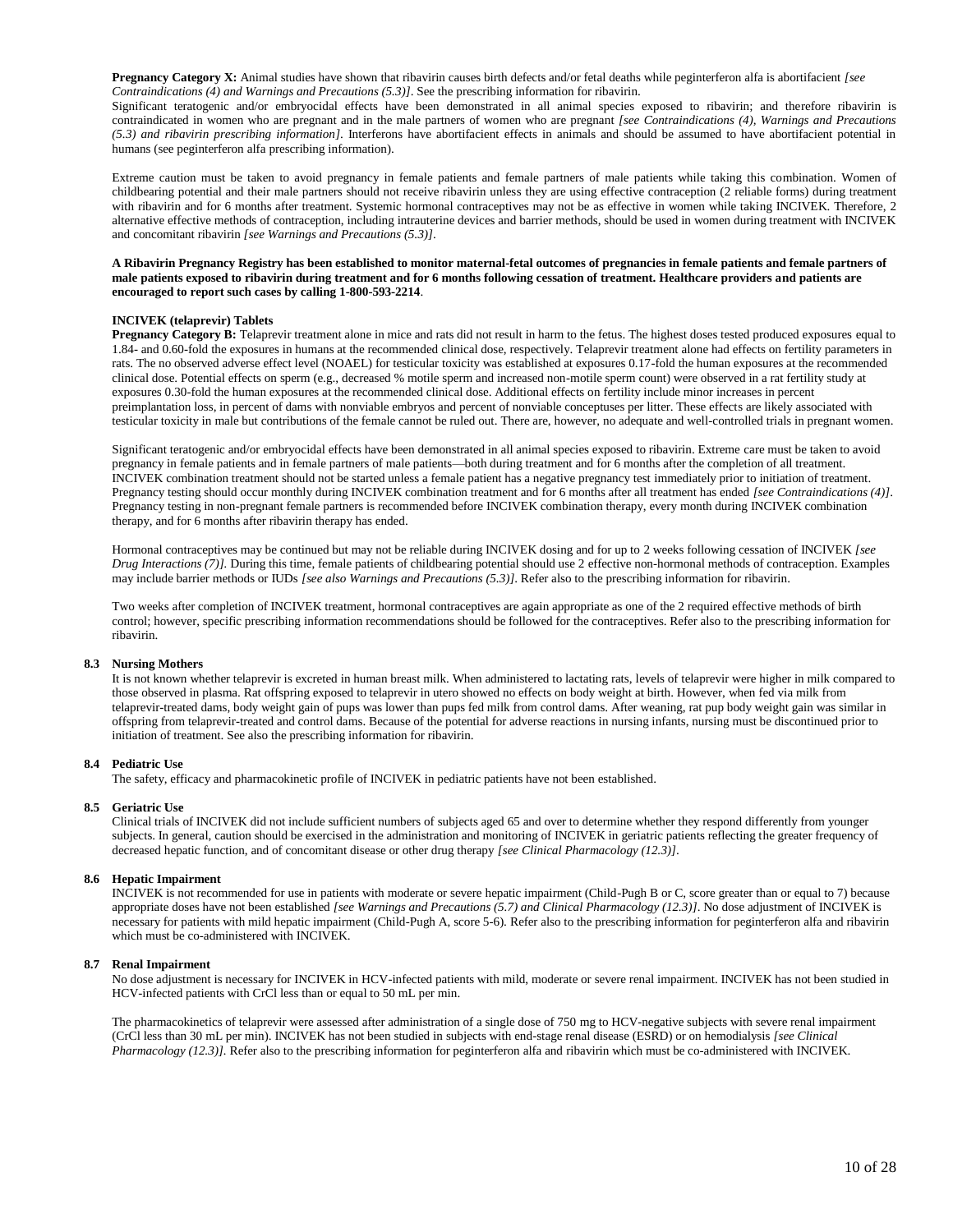## **8.8 Liver Transplantation**

The safety and efficacy of INCIVEK have not been established in liver transplant patients *[see Drug Interactions (7)]*.

#### **10 OVERDOSAGE**

The highest documented dose administered is 1875 mg every 8 hours for 4 days in healthy subjects with INCIVEK alone. In that trial, the following common adverse events were reported more frequently with the 1875 mg q8h regimen compared to the 750 mg q8h regimen: nausea, headache, diarrhea, decreased appetite, dysgeusia, and vomiting.

No specific antidote is available for overdose with INCIVEK. Treatment of overdose with INCIVEK consists of general supportive measures including monitoring of vital signs and observation of the clinical status of the patient. In the event of an overdose, it is reasonable to employ the standard supportive measures, such as removing unabsorbed material from the gastrointestinal tract, employing clinical monitoring (including obtaining an electrocardiogram), and instituting supportive therapy if required.

It is not known whether telaprevir is dialyzable by peritoneal or hemodialysis.

#### **11 DESCRIPTION**

INCIVEK (telaprevir) is an inhibitor of the HCV NS3/4A protease.

The IUPAC name for telaprevir is (1*S*,3a*R*,6a*S*)-2-[(2*S*)-2-({(2*S*)-2-cyclohexyl-2-[(pyrazin-2-ylcarbonyl)amino]acetyl}amino)-3,3-dimethylbutanoyl]-*N*-[(3*S*)-1- (cyclopropylamino)-1,2-dioxohexan-3-yl]-3,3a,4,5,6,6a-hexahydro-1H-cyclopenta[c]pyrrole-1-carboxamide. Its molecular formula is  $C_{36}H_{53}N_7O_6$  and its molecular weight is 679.85. Telaprevir has the following structural formula:



Telaprevir drug substance is a white to off-white powder with a solubility in water of 0.0047 mg/mL.

Telaprevir interconverts to an *R*-diastereomer, VRT-127394, which is the major metabolite in plasma and is approximately 30-fold less potent than telaprevir. INCIVEK is available as a purple, capsule-shaped, film-coated tablet for oral administration containing 375 mg of telaprevir. Each tablet contains the inactive ingredients colloidal silicon dioxide, croscarmellose sodium, D&C Red No. 40, dibasic calcium phosphate (anhydrous), FD&C Blue No. 2, hypromellose acetate succinate, microcrystalline cellulose, polyethylene glycol, polyvinyl alcohol, sodium lauryl sulfate, sodium stearyl fumarate, talc, and titanium dioxide.

#### **12 CLINICAL PHARMACOLOGY**

#### **12.1 Mechanism of Action**

Telaprevir is a direct-acting antiviral (DAA) agent against the hepatitis C virus *[*see *Microbiology (12.4)].*

#### **12.2 Pharmacodynamics**

*ECG Evaluation*

The effect of telaprevir 750 and 1875 mg on QTc interval was evaluated in a double-blind, double-dummy, randomized, placebo-, and active-controlled (moxifloxacin 400 mg) four period crossover thorough QT trial in 44 subjects. In the trial with demonstrated ability to detect small effects, the upper bound of the one-sided 95% confidence interval for the largest placebo adjusted, baseline-corrected QTc based on Fridericia correction method (QTcF) was below 10 ms, the threshold for regulatory concern. The dose of 1875 mg is adequate to represent the high exposure clinical scenario.

#### **12.3 Pharmacokinetics**

The pharmacokinetic properties of telaprevir have been evaluated in healthy adult subjects and in subjects with chronic hepatitis C. Following multiple doses of telaprevir (750 mg every 8 hours) in combination with peginterferon alfa and ribavirin in treatment-naïve subjects with genotype 1 chronic hepatitis C, mean (SD) C<sub>max</sub> was 3510 (1280) ng/mL, C<sub>min</sub> was 2030 (930) ng/mL, and AUC<sub>8h</sub> was 22,300 (8650) ng•hr/mL.

Telaprevir total exposure (AUC24h,ss) was similar regardless of whether the total daily dose of 2250 mg was administered as 750 mg every 8 hours or 1125 mg twice daily.

#### *Absorption and Bioavailability*

Telaprevir is orally available, most likely absorbed in the small intestine, with no evidence for absorption in the colon. Maximum plasma concentrations after a single dose of telaprevir are generally achieved after 4 to 5 hours. *In vitro* studies performed with human Caco-2 cells indicated that telaprevir is a substrate of P-glycoprotein (P-gp). Exposure to telaprevir is higher during co-administration of peginterferon alfa and ribavirin than after administration of telaprevir alone.

#### *Effects of Food on Oral Absorption*

The systemic exposure (AUC) to telaprevir was increased by 237% when telaprevir was administered with a standard fat meal (containing 533 kcal and 21 g fat) compared to when telaprevir was administered under fasting conditions. In addition, the type of meal significantly affects exposure to telaprevir. Relative to fasting, when telaprevir was administered with a low-fat meal (249 kcal, 3.6 g fat) and a high-fat meal (928 kcal, 56 g fat), the systemic exposure (AUC) to telaprevir was increased by approximately 117% and 330%, respectively. Doses of INCIVEK were administered within 30 minutes of completing a meal or snack containing approximately 20 grams of fat in the Phase 3 trials. Therefore, INCIVEK should always be taken with food (not low fat).

#### *Distribution*

*In vitro*, within a concentration range of 0.1 µM (68 ng per mL) to 20 µM (13600 ng per mL), telaprevir is approximately 59% to 76% bound to plasma proteins. Telaprevir binds primarily to alpha 1-acid glycoprotein and albumin and the binding is concentration dependent, decreasing with increasing concentrations of telaprevir. After oral administration, the typical apparent volume of distribution (Vd/F) was estimated to be 252 L, with an inter-individual variability of 72%.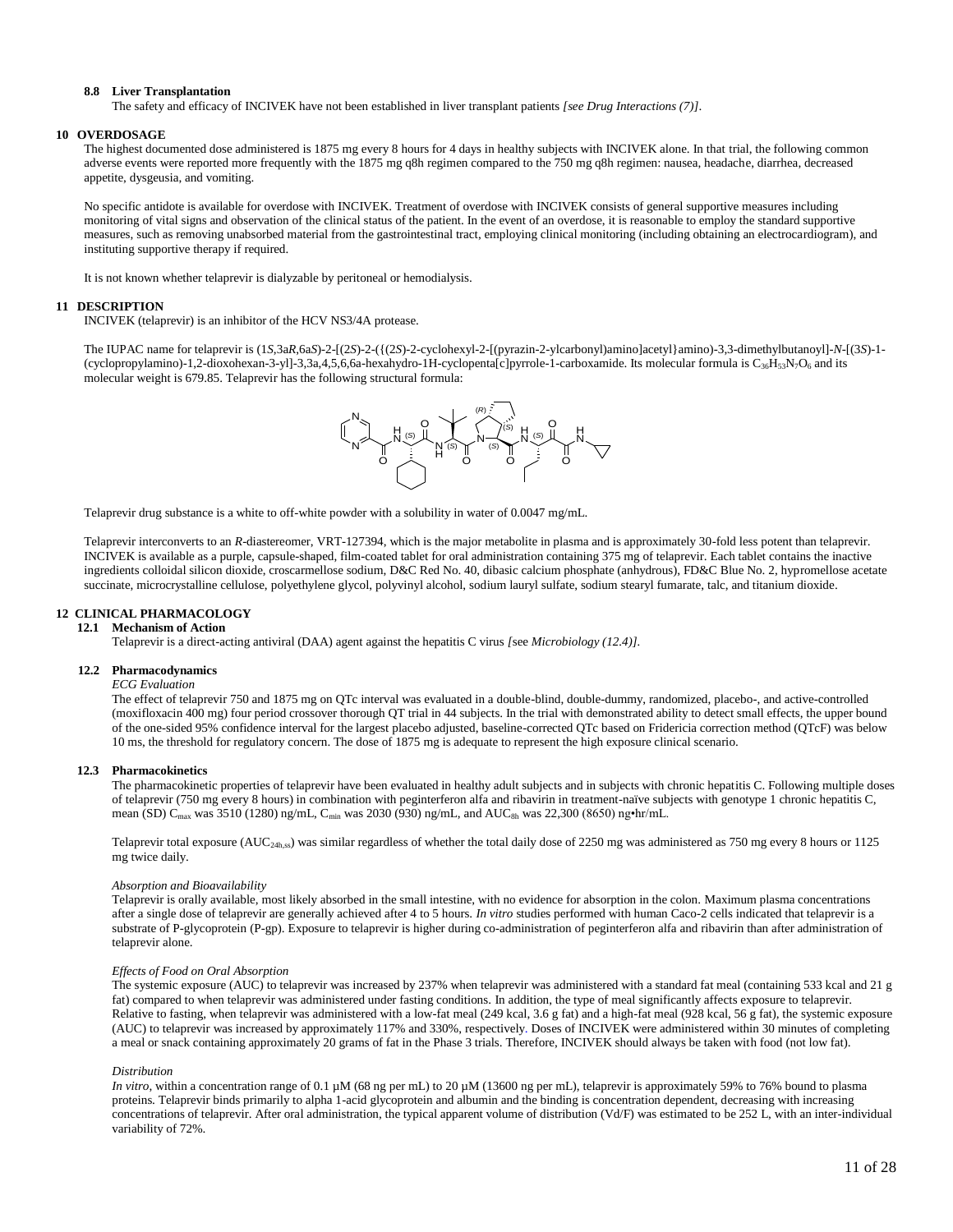### *Metabolism*

Telaprevir is extensively metabolized in the liver, involving hydrolysis, oxidation, and reduction. Multiple metabolites were detected in feces, plasma, and urine. After repeated-oral administration, the R-diastereomer of telaprevir (30-fold less active), pyrazinoic acid, and a metabolite that underwent reduction at the α-ketoamide bond of telaprevir (not active) were found to be the predominant metabolites of telaprevir. *In vitro* studies using recombinant human cytochrome P450 (CYP) isoforms indicated that CYP3A4 was the major isoform responsible for CYP-mediated telaprevir metabolism. *In vitro* studies using recombinant aldo-ketoreductases indicated that these and potentially other reductases are also responsible for the reduction of telaprevir. Other proteolytic enzymes are also involved in the hydrolysis of telaprevir. These non-CYP mediated pathways of metabolism likely play a major role after multiple dosing of telaprevir.

#### *Elimination*

Following administration of a single oral dose of 750 mg <sup>14</sup>C-telaprevir in healthy subjects, 90% of total radioactivity was recovered in feces, urine and expired air within 96 hours post-dose. The median recovery of the administered radioactive dose was approximately 82% in the feces, 9% in exhaled air and 1% in urine. The contribution of unchanged <sup>14</sup>C-telaprevir and the R-diastereomer of telaprevir towards total radioactivity recovered in feces was 31.9% and 18.8%, respectively. After oral administration, the apparent total clearance (Cl/F) was estimated to be 32.4 L per hour with an inter-individual variability of 27.2%. The mean elimination half-life after single-dose oral administration of telaprevir 750 mg typically ranged from about 4.0 to 4.7 hours. At steady state, the effective half-life is about 9 to 11 hours.

## Specific Populations

#### *Hepatic Impairment*

Steady-state exposure to telaprevir was reduced by 46% in HCV-negative subjects with moderate hepatic impairment (Child-Pugh Class B) compared to healthy subjects. The appropriate dose of INCIVEK in HCV-infected subjects with moderate or severe hepatic impairment has not been determined and therefore INCIVEK is not recommended in these populations.

Steady-state exposure to telaprevir was reduced by 15% in HCV-negative subjects with mild hepatic impairment (Child-Pugh Class A) compared to healthy subjects. Dose modification of INCIVEK is not required when administered to subjects with mild hepatic impairment. In previously treated subjects who had compensated liver disease and were treated with INCIVEK in combination with peginterferon alfa and ribavirin, subjects with cirrhosis had similar PK parameters compared to those without cirrhosis.

#### *Renal Impairment*

After administration of a single dose of 750 mg to HCV-negative subjects with severe renal impairment (CrCl less than 30 mL per min), the LS means of telaprevir C<sub>max</sub> and AUC<sub>inf</sub> were increased by 3% and 21%, respectively, compared to healthy subjects.

#### *Gender*

The effect of subject gender on telaprevir pharmacokinetics was evaluated using population pharmacokinetics of data from clinical trials of telaprevir. No dose adjustments are deemed necessary based on gender.

#### *Race*

Population pharmacokinetic analysis of telaprevir in HCV-infected subjects indicated that race had no apparent effect on the exposure to telaprevir.

#### *Geriatric Use*

Population pharmacokinetic analysis in HCV-infected subjects showed that within the age range (19-70 years) investigated (35 subjects 65 years of age and older), subject age did not have a clinically relevant effect on the exposure to telaprevir.

#### *Pediatric Use*

The pharmacokinetics of INCIVEK in pediatric patients have not been evaluated.

#### Drug Interactions

*In vitro* studies indicated that telaprevir is a substrate and a strong inhibitor of CYP3A and P-gp. *In vitro* studies indicated that telaprevir is also an inhibitor of OATP1B1 and OATP2B1. No inhibition by telaprevir of CYP1A2, CYP2A6, CYP2B6, CYP2C8, CYP2C9, CYP2C19, CYP2D6, or CYP2E1 isozymes was observed *in vitro*. *In vitro* studies also suggest that telaprevir does not induce CYP1A, CYP3A, CYP2B6, or CYP2C. Furthermore, *in vitro* studies suggest that telaprevir is neither a substrate for BCRP, OATP1B1, OATP2B1, or MRP2, nor an inhibitor of BCRP, MRP2, OCT2, and OAT1 transporters. Clinical trials were conducted to evaluate the effect of drugs that can affect or be affected by telaprevir during co-administration (Tables 6 and 7).

| Table 6            | Drug Interactions: Summary of Pharmacokinetic Parameters for Telaprevir in the Presence of Co-administered Drugs* |                             |    |                            |                                                                                     |                                       |                      |  |  |
|--------------------|-------------------------------------------------------------------------------------------------------------------|-----------------------------|----|----------------------------|-------------------------------------------------------------------------------------|---------------------------------------|----------------------|--|--|
|                    | <b>Dose and Schedule</b>                                                                                          |                             |    | <b>Effect on</b>           | LS Mean Ratio (90% CI) of Telaprevir PK<br><b>With/Without Co-administered Drug</b> |                                       |                      |  |  |
| Drug               | Drug                                                                                                              | <b>Telaprevir</b>           | N  | Telaprevir PK <sup>a</sup> | $C_{\rm max}$                                                                       | AUC or $C_{\text{avg,ss}}^{\text{b}}$ | $C_{\min}$           |  |  |
| Carbamazepine      | $200$ mg q12h for 17 days                                                                                         | $750$ mg q8h for<br>10 days | 11 |                            | 0.79                                                                                | 0.68                                  | 0.53                 |  |  |
|                    |                                                                                                                   |                             |    |                            | (0.70; 0.90)                                                                        | (0.58; 0.79)                          | (0.44; 0.65)         |  |  |
| Escitalopram       | 10 mg qd for 7 days                                                                                               | 750 mg q8h for 14<br>days   | 13 | $\leftrightarrow$          | 1.00<br>(0.95; 1.05)                                                                | 0.93<br>(0.89; 0.97)                  | 0.91<br>(0.86; 0.97) |  |  |
| Esomeprazole       | 40 mg qd for 6 days                                                                                               | 750 mg single dose          | 24 | $\leftrightarrow$          | 0.95<br>(0.86; 1.06)                                                                | 0.98<br>(0.91; 1.05)                  | NA                   |  |  |
| Ketoconazole       | Ketoconazole<br>400 mg single dose                                                                                | 750 mg single dose          | 17 |                            | 1.24<br>(1.10; 1.41)                                                                | 1.62<br>(1.45; 1.81)                  | NA                   |  |  |
| Oral Contraceptive | Norethindrone/ethinyl<br>estradiol $0.5 \text{ mg}/0.035 \text{ mg}$<br>qd for 21 days                            | 750 mg q8h for 21<br>days   | 23 | $\leftrightarrow$          | 1.00<br>(0.93; 1.07)                                                                | 0.99<br>(0.93; 1.05)                  | 1.00<br>(0.93; 1.08) |  |  |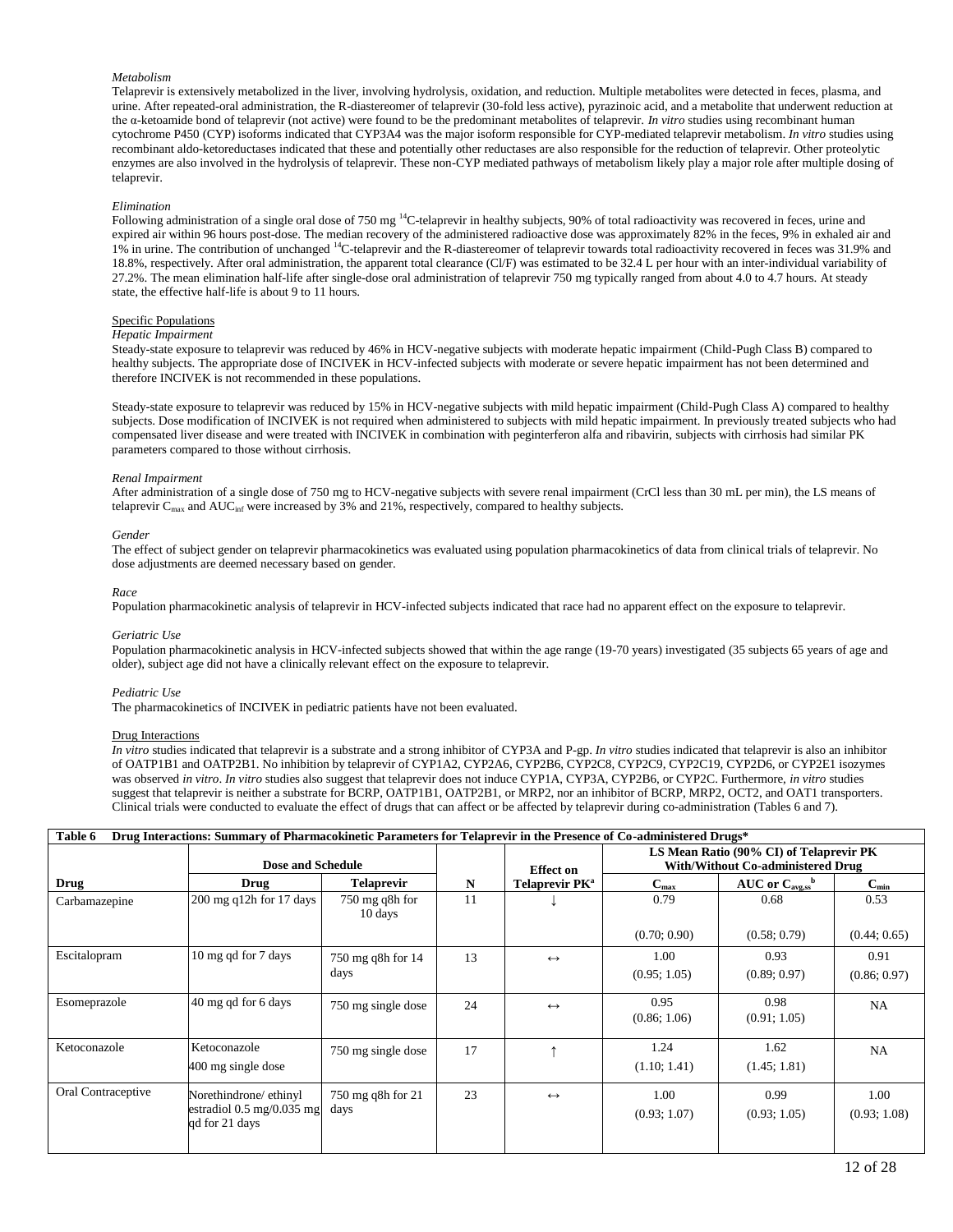| Drug Interactions: Summary of Pharmacokinetic Parameters for Telaprevir in the Presence of Co-administered Drugs*<br>Table 6<br>LS Mean Ratio (90% CI) of Telaprevir PK |                                                                                                                                                                                                                                                                                                                                                                   |                             |                                      |                            |                                   |                                          |                                     |  |  |
|-------------------------------------------------------------------------------------------------------------------------------------------------------------------------|-------------------------------------------------------------------------------------------------------------------------------------------------------------------------------------------------------------------------------------------------------------------------------------------------------------------------------------------------------------------|-----------------------------|--------------------------------------|----------------------------|-----------------------------------|------------------------------------------|-------------------------------------|--|--|
|                                                                                                                                                                         | <b>Dose and Schedule</b>                                                                                                                                                                                                                                                                                                                                          |                             |                                      | <b>Effect on</b>           |                                   | <b>With/Without Co-administered Drug</b> |                                     |  |  |
| Drug                                                                                                                                                                    | <b>Drug</b>                                                                                                                                                                                                                                                                                                                                                       | <b>Telaprevir</b>           | N                                    | Telaprevir PK <sup>a</sup> | $C_{\text{max}}$                  | AUC or $C_{\text{avg,ss}}^{\text{b}}$    | $C_{\min}$                          |  |  |
| Phenytoin                                                                                                                                                               | 200 mg q12h for 17 days                                                                                                                                                                                                                                                                                                                                           | 750 mg q8h for 10<br>days   | $\overline{7}$                       |                            | 0.68<br>(0.60; 0.77)              | 0.53<br>(0.47; 0.60)                     | 0.32<br>(0.25; 0.42)                |  |  |
| Rifampin                                                                                                                                                                | 600 mg qd for 8 days                                                                                                                                                                                                                                                                                                                                              | 750 mg single dose          | 16                                   | $\downarrow$               | 0.14<br>(0.11; 0.18)              | 0.08<br>(0.07; 0.11)                     | NA                                  |  |  |
| <b>Anti-HIV Drugs</b>                                                                                                                                                   |                                                                                                                                                                                                                                                                                                                                                                   |                             |                                      |                            |                                   |                                          |                                     |  |  |
| Atazanavir<br>(ATV)/ritonavir (rtv)                                                                                                                                     | 300 mg ATV/100 mg<br>rtv qd for 20 days                                                                                                                                                                                                                                                                                                                           | 750 mg q8h for 10<br>days   | 14                                   | $\downarrow$               | 0.79<br>(0.74; 0.84)              | 0.80<br>(0.76; 0.85)                     | 0.85<br>(0.75; 0.98)                |  |  |
| Darunavir<br>(DRV)/ritonavir (rtv)                                                                                                                                      | 600 mg DRV/100 mg<br>rtv bid for 20 days                                                                                                                                                                                                                                                                                                                          | 750 mg q8h for 10<br>days   | $11(N=14)$<br>for $C_{\text{max}}$ ) | $\downarrow$               | 0.64<br>(0.61; 0.67)              | 0.65<br>(0.61; 0.69)                     | 0.68<br>(0.63; 0.74)                |  |  |
| Efavirenz                                                                                                                                                               | 600 mg qd for 20 days                                                                                                                                                                                                                                                                                                                                             | 750 mg q8h for 10<br>days   | 21                                   | $\perp$                    | 0.91<br>(0.82; 1.02)              | 0.74<br>(0.65; 0.84)                     | 0.53<br>(0.44; 0.65)                |  |  |
| Fosamprenavir (fAPV)/<br>ritonavir (rtv)                                                                                                                                | 700 mg fAPV/100 mg<br>rtv bid for 20 days                                                                                                                                                                                                                                                                                                                         | 750 mg q8h for 10<br>days   | 18                                   | T                          | 0.67<br>(0.63; 0.71)              | 0.68<br>(0.63; 0.72)                     | 0.70<br>(0.64; 0.77)                |  |  |
| Lopinavir<br>(LPV)/ritonavir (rtv)                                                                                                                                      | 400 mg LPV/100 mg<br>rtv bid for 20 days                                                                                                                                                                                                                                                                                                                          | 750 mg q8h for 10<br>days   | 12                                   | $\perp$                    | 0.47<br>(0.41; 0.52)              | 0.46<br>(0.41; 0.52)                     | 0.48<br>(0.40; 0.56)                |  |  |
| Raltegravir                                                                                                                                                             | 400 mg bid for 11 days                                                                                                                                                                                                                                                                                                                                            | 750 mg q8h for 7<br>days    | 20                                   | $\leftrightarrow$          | 1.07<br>(0.98; 1.16)              | 1.07<br>(1.00; 1.15)                     | 1.14<br>(1.04; 1.26)                |  |  |
| Ritonavir                                                                                                                                                               | 100 mg single dose                                                                                                                                                                                                                                                                                                                                                | 750 mg single dose          | 14                                   | $\uparrow$                 | 1.30<br>(1.15; 1.47)              | 2.00<br>(1.72; 2.33)                     | NA                                  |  |  |
| Ritonavir                                                                                                                                                               | 100 mg q12h for 14<br>days                                                                                                                                                                                                                                                                                                                                        | 750 mg q12h for<br>14 days  | 5                                    |                            | 0.85<br>(0.63; 1.13)              | $0.76^{b,c}$<br>(0.60; 0.97)             | 0.68<br>(0.57; 0.82)                |  |  |
| Tenofovir disoproxil<br>fumarate (TDF)                                                                                                                                  | 300 mg qd TDF for 7<br>days                                                                                                                                                                                                                                                                                                                                       | 750 mg q8h for 7<br>days    | 16                                   | $\leftrightarrow$          | 1.01<br>(0.96; 1.05)              | 1.00<br>(0.94; 1.07)                     | 1.03<br>(0.93; 1.14)                |  |  |
| Tenofovir disoproxil<br>fumarate (TDF) and<br>efavirenz (EFV)                                                                                                           | 600 mg EFV /300 mg<br>TDF qd for 7 days                                                                                                                                                                                                                                                                                                                           | 1125 mg q8h for $7$<br>days | 15                                   | T.                         | $0.86^\circ$<br>(0.76; 0.97)      | $0.82^{\circ}$<br>(0.73; 0.92)           | $0.75$ <sup>c</sup><br>(0.66; 0.86) |  |  |
|                                                                                                                                                                         | 600 mg EFV /300 mg<br>TDF qd for 7 days                                                                                                                                                                                                                                                                                                                           | 1500 mg q12h for<br>7 days  | 16                                   | $\downarrow$               | 0.97 <sup>c</sup><br>(0.88; 1.06) | $0.80^{b,c}$<br>(0.73; 0.88)             | $0.52^{\circ}$<br>(0.42; 0.64)      |  |  |
|                                                                                                                                                                         | NA: not available/ not applicable; N = Number of subjects with data; qd = once daily; bid = twice daily; q8h = every 8 hours; q12h = every 12 hours                                                                                                                                                                                                               |                             |                                      |                            |                                   |                                          |                                     |  |  |
|                                                                                                                                                                         | The direction of the arrow ( $\uparrow$ = <i>increase</i> , $\downarrow$ = <i>decrease</i> , $\leftrightarrow$ = <i>no change</i> ) indicates the direction of the change in PK<br>$C_{\text{avg,ss}}$ = Average concentrations at steady state (AUC <sub>τ</sub> /τ).<br>Value with co-administered drug and telaprevir / value with telaprevir 750 mg q8h alone |                             |                                      |                            |                                   |                                          |                                     |  |  |

\*Data provided are under fed conditions unless otherwise noted.

| Table 7<br>Drug Interactions: Summary of Pharmacokinetic Parameters for Co-administered Drugs in the Presence of Telaprevir |                    |                                     |    |                                          |                                                                     |                      |            |  |
|-----------------------------------------------------------------------------------------------------------------------------|--------------------|-------------------------------------|----|------------------------------------------|---------------------------------------------------------------------|----------------------|------------|--|
| Drug                                                                                                                        | Dose and Schedule  |                                     |    | <b>Effect on</b><br>Drug PK <sup>a</sup> | LS Mean Ratio (90% CI) of Drug PK With/Without<br><b>Telaprevir</b> |                      |            |  |
|                                                                                                                             | Drug               | <b>Telaprevir</b>                   |    |                                          | $C_{\rm max}$                                                       | <b>AUC</b>           | $C_{\min}$ |  |
| Alprazolam                                                                                                                  | 0.5 mg single dose | $750 \text{ mg}$ q8h for 11<br>days | 17 |                                          | 0.97<br>(0.92; 1.03)                                                | 1.35<br>(1.23; 1.49) | NA         |  |
| Amlodipine                                                                                                                  | 5 mg single dose   | 750 mg q8h for 7<br>days            | 19 |                                          | 1.27<br>(1.21; 1.33)                                                | 2.79<br>(2.58; 3.01) | NA         |  |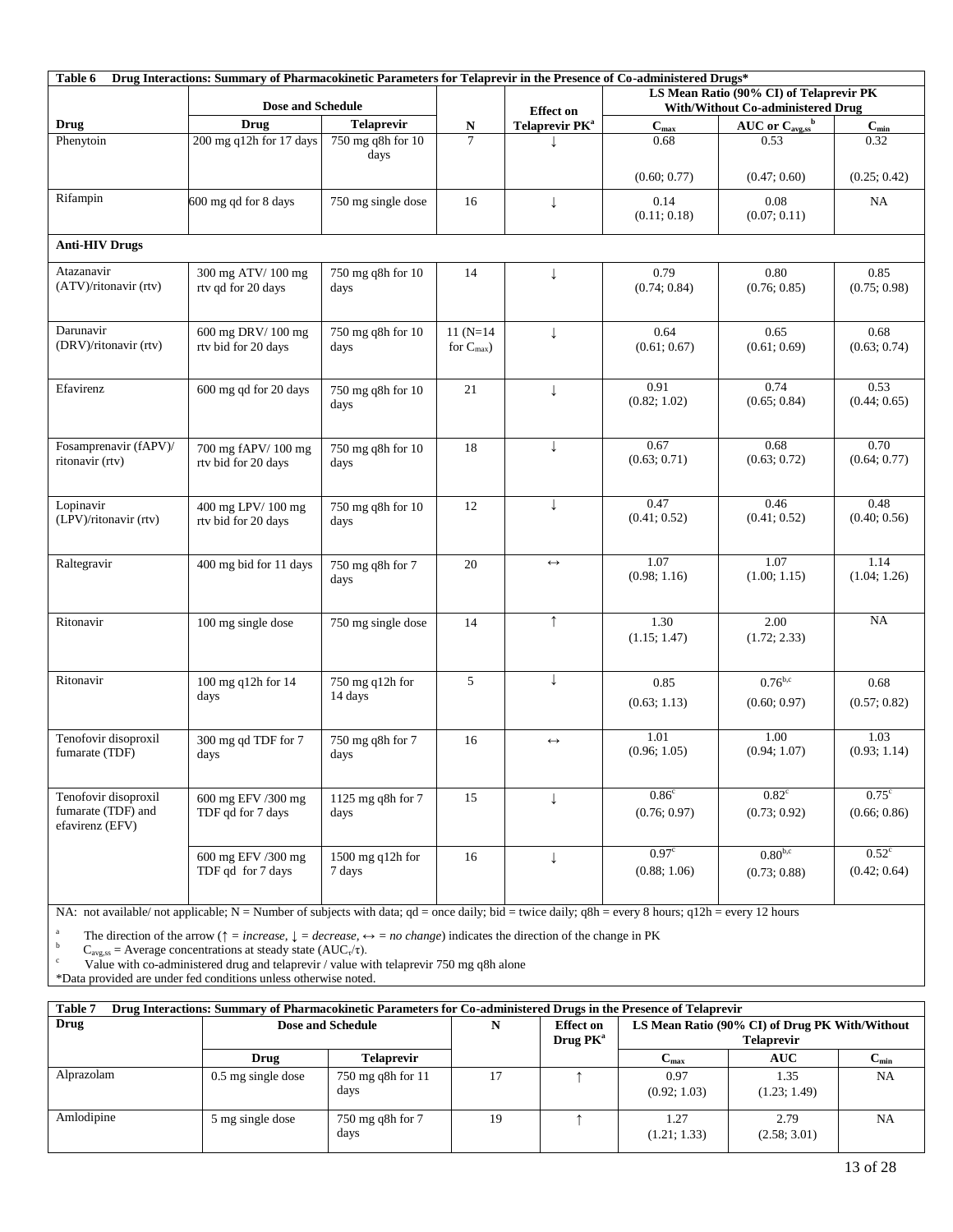| Drug Interactions: Summary of Pharmacokinetic Parameters for Co-administered Drugs in the Presence of Telaprevir<br><b>Table 7</b> |                                                                                                                         |                            |                               |                                          |                                                                          |                                                                                 |                      |
|------------------------------------------------------------------------------------------------------------------------------------|-------------------------------------------------------------------------------------------------------------------------|----------------------------|-------------------------------|------------------------------------------|--------------------------------------------------------------------------|---------------------------------------------------------------------------------|----------------------|
| <b>Drug</b>                                                                                                                        |                                                                                                                         | <b>Dose and Schedule</b>   | N                             | <b>Effect on</b><br>Drug PK <sup>a</sup> | LS Mean Ratio (90% CI) of Drug PK With/Without<br>Telaprevir             |                                                                                 |                      |
|                                                                                                                                    | <b>Drug</b>                                                                                                             | <b>Telaprevir</b>          |                               |                                          | $C_{\rm max}$                                                            | <b>AUC</b>                                                                      | $\mathbf{C}_{\min}$  |
| Atorvastatin                                                                                                                       | 20 mg single dose                                                                                                       | 750 mg q8h for 7<br>days   | 19                            | $\uparrow$                               | 10.60<br>(8.74; 12.85)                                                   | 7.88<br>(6.84; 9.07)                                                            | NA                   |
| Buprenorphine                                                                                                                      | Buprenorphine<br>maintenance therapy<br>(4 to 24 mg/daily in<br>combination with<br>naloxone)                           | 750 mg q8h for 7<br>days   | 14                            | $\leftrightarrow$                        | 0.80<br>(0.69; 0.93)                                                     | 0.96<br>(0.84; 1.10)                                                            | 1.06<br>(0.87; 1.30) |
| Carbamazepine                                                                                                                      | 200 mg q12h for<br>17 days                                                                                              | 750 mg q8h for<br>10 days  | 11                            | $\leftrightarrow$                        | 1.09<br>(0.98; 1.21)                                                     | 1.10<br>(0.99; 1.23)                                                            | 1.10<br>(0.97; 1.24) |
| Cyclosporine A (CsA)                                                                                                               | 100 mg single dose<br>when administered<br>alone; 10 mg single<br>dose when co-<br>administered with<br>telaprevir (D8) | 750 mg q8h for 11<br>days  | 9                             | $\uparrow$                               | 0.13<br>(0.11; 0.16)<br>Dose norm.: 1.32<br>(1.08; 1.60)                 | 0.46<br>(0.39; 0.55)<br>Dose norm.: 4.64<br>(3.90; 5.51)                        | NA                   |
| Digoxin                                                                                                                            | 0.5 mg single dose                                                                                                      | 750 mg q8h for 11<br>days  | 20                            | $\uparrow$                               | 1.50<br>(1.36; 1.65)                                                     | 1.85<br>(1.70; 2.00)                                                            | NA                   |
| Escitalopram                                                                                                                       | 10 mg qd, for 7 days                                                                                                    | 750 mg q8h for 14<br>days  | 13                            | T                                        | 0.70<br>(0.65; 0.76)                                                     | 0.65<br>(0.60; 0.70)                                                            | 0.58<br>(0.52; 0.64) |
| Ethinyl estradiol (EE), co-<br>administered with<br>norethindrone (NE)                                                             | $0.035$ mg qd EE/ $0.5$<br>mg<br>qd NE for 21 days                                                                      | 750 mg q8h for 21<br>days  | 24                            | $\downarrow$                             | 0.74<br>(0.68; 0.80)                                                     | 0.72<br>(0.69; 0.75)                                                            | 0.67<br>(0.63; 0.71) |
| Ketoconazole                                                                                                                       | 400 mg single dose                                                                                                      | 1250 mg q8h for 4<br>doses | 81                            | $\uparrow$                               | 1.23<br>(1.14; 1.33)                                                     | 1.46<br>(1.35; 1.58)                                                            | NA                   |
|                                                                                                                                    | 200 mg single dose                                                                                                      | 1250 mg q8h for 4<br>doses | 28                            | $\uparrow$                               | 1.75<br>(1.51; 2.03)                                                     | 2.25<br>(1.93; 2.61)                                                            | NA                   |
| $R$ -Methadone                                                                                                                     | Methadone<br>maintenance therapy<br>$(40 \text{ to } 120 \text{ mg/daily})$                                             | 750 mg q8h for 7<br>days   | 15                            |                                          | 0.71<br>(0.66; 0.76)                                                     | 0.71<br>(0.66; 0.76)                                                            | 0.69<br>(0.64; 0.75) |
| S-Methadone                                                                                                                        | Methadone<br>maintenance therapy<br>$(40 \text{ to } 120 \text{ mg/daily})$                                             | 750 mg q8h for 7<br>days   | 15                            |                                          | 0.65<br>(0.60; 0.71)                                                     | 0.64<br>(0.58; 0.70)                                                            | 0.60<br>(0.54; 0.67) |
| Midazolam (iv)                                                                                                                     | 0.5 mg iv single dose                                                                                                   | 750 mg q8h for 9<br>days   | 22                            | $\uparrow$                               | 1.02<br>(0.8; 1.31)                                                      | 3.40<br>(3.04; 3.79)                                                            | NA                   |
| Midazolam (oral)                                                                                                                   | 2 mg oral single dose                                                                                                   | 750 mg q8h for 11<br>days  | 21                            | $\uparrow$                               | 2.86<br>(2.52; 3.25)                                                     | 8.96<br>(7.75; 10.35)                                                           | NA                   |
| Norethindrone (NE), co-<br>administered with EE                                                                                    | $0.035$ mg qd EE/ $0.5$<br>mg<br>qd NE for 21 days                                                                      | 750 mg q8h for 21<br>days  | 24                            | $\leftrightarrow$                        | 0.85<br>(0.81; 0.89)                                                     | 0.89<br>(0.86; 0.93)                                                            | 0.94<br>(0.87; 1.0)  |
| Phenytoin                                                                                                                          | $200$ mg q $12h$ for<br>17 days                                                                                         | 750 mg q8h for<br>10 days  | $\tau$                        | $\uparrow$                               | 1.27                                                                     | 1.31                                                                            | 1.36                 |
| Tacrolimus                                                                                                                         | 2 mg single dose<br>when administered<br>alone; 0.5 mg single<br>dose when co-<br>administered with<br>telaprevir (D8)  | 750 mg q8h for 13<br>days  | 9                             | $\uparrow$                               | (1.09; 1.47)<br>2.34<br>(1.68; 3.25)<br>Dose norm.: 9.35<br>(6.73; 13.0) | (1.15; 1.49)<br>17.6<br>(13.2; 23.3)<br><b>Dose norm.: 70.3</b><br>(52.9; 93.4) | (1.21; 1.53)<br>NA   |
| Zolpidem                                                                                                                           | 5 mg single dose                                                                                                        | 750 mg q8h for 11<br>days  | 19                            | $\downarrow$                             | 0.58<br>(0.52; 0.66)                                                     | 0.53<br>(0.45; 0.64)                                                            | $\rm NA$             |
| <b>Anti-HIV Drugs</b>                                                                                                              |                                                                                                                         |                            |                               |                                          |                                                                          |                                                                                 |                      |
| Atazanavir (ATV), boosted<br>with ritonavir (rtv)                                                                                  | 300 mg ATV/100<br>mg rtv qd for 20 days                                                                                 | 750 mg q8h for 10<br>days  | $\tau$                        | $\uparrow$                               | 0.85<br>(0.73; 0.98)                                                     | 1.17<br>(0.97; 1.43)                                                            | 1.85<br>(1.40; 2.44) |
| Darunavir (DRV), boosted<br>with ritonavir (rtv)                                                                                   | 600 mg DRV/100<br>mg rtv bid for 20<br>days                                                                             | 750 mg q8h for 10<br>days  | 11 $(N=14$ for<br>$C_{max}$ ) | $\downarrow$                             | 0.60<br>(0.56; 0.64)                                                     | 0.60<br>(0.57; 0.63)                                                            | 0.58<br>(0.52; 0.64) |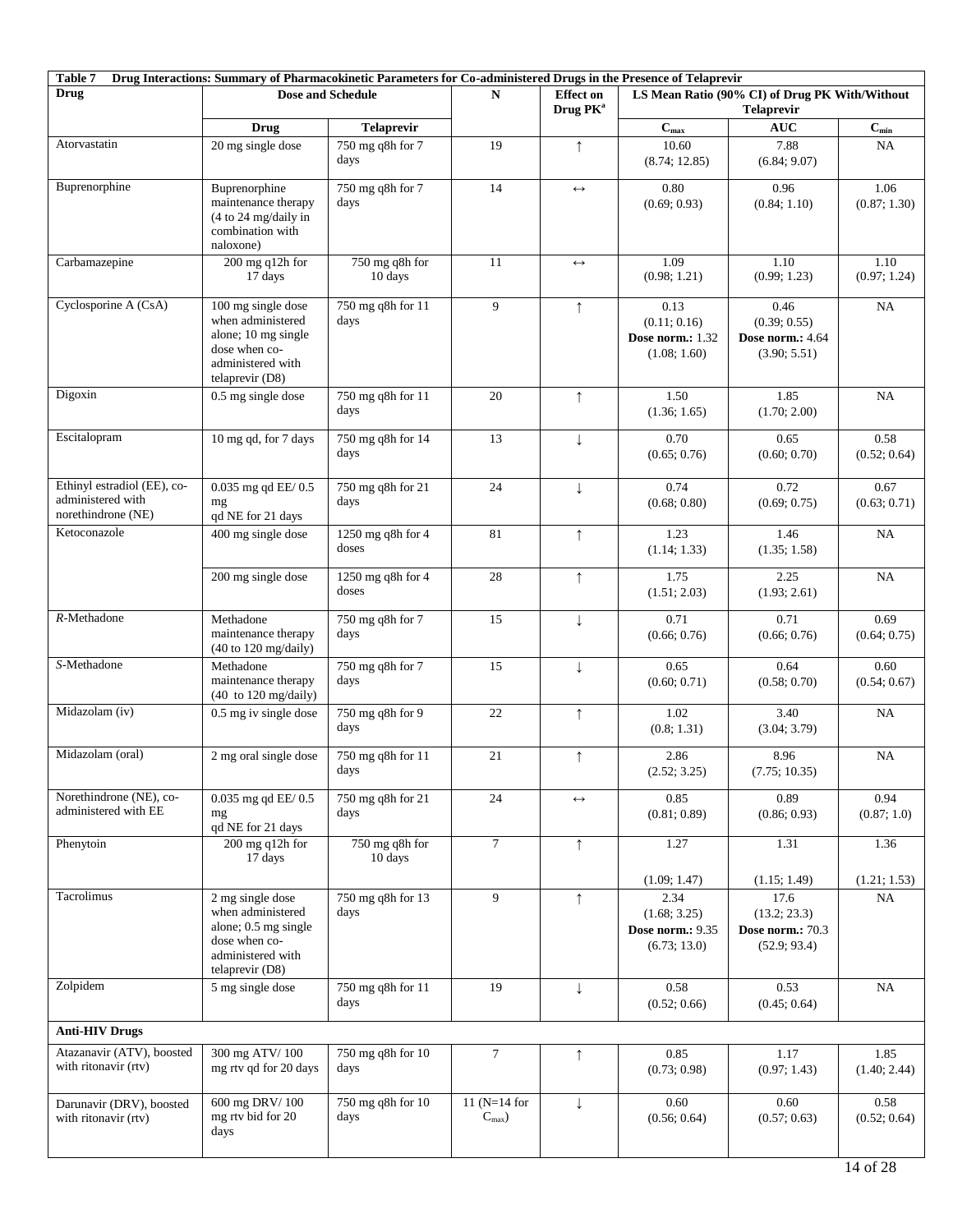| Table 7                                                                                                                                                                                       | Drug Interactions: Summary of Pharmacokinetic Parameters for Co-administered Drugs in the Presence of Telaprevir |                            |                                               |                   |                                                                     |                      |                      |
|-----------------------------------------------------------------------------------------------------------------------------------------------------------------------------------------------|------------------------------------------------------------------------------------------------------------------|----------------------------|-----------------------------------------------|-------------------|---------------------------------------------------------------------|----------------------|----------------------|
| <b>Drug</b>                                                                                                                                                                                   | <b>Dose and Schedule</b>                                                                                         |                            | N<br><b>Effect on</b><br>Drug PK <sup>a</sup> |                   | LS Mean Ratio (90% CI) of Drug PK With/Without<br><b>Telaprevir</b> |                      |                      |
|                                                                                                                                                                                               | <b>Drug</b>                                                                                                      | <b>Telaprevir</b>          |                                               |                   | $\mathbf{C}_{\max}$                                                 | <b>AUC</b>           | $\mathbf{C}_{\min}$  |
|                                                                                                                                                                                               | 600 mg DRV/100<br>mg rtv bid for 24<br>days                                                                      | 1125 mg q12h for 4<br>days | 15                                            | $\downarrow$      | 0.53<br>(0.47; 0.59)                                                | 0.49<br>(0.43; 0.55) | 0.42<br>(0.35; 0.51) |
| Efavirenz                                                                                                                                                                                     | 600 mg qd for 20<br>days                                                                                         | 750 mg q8h for 10<br>days  | 21                                            | $\leftrightarrow$ | 0.84<br>(0.76; 0.93)                                                | 0.93<br>(0.87; 0.98) | 0.98<br>(0.94; 1.02) |
| Efavirenz (EFV), co-<br>administered with tenofovir<br>disoproxil fumarate (TDF)                                                                                                              | 600 mg EFV /300 mg<br>TDF qd for 7 days                                                                          | 1125 mg q8h for 7<br>days  | 15                                            | $\downarrow$      | 0.76<br>(0.68; 0.85)                                                | 0.82<br>(0.74; 0.90) | 0.90<br>(0.81; 1.01) |
|                                                                                                                                                                                               | 600 mg EFV /300 mg<br>TDF qd for 7 days                                                                          | 1500 mg q12h for 7<br>days | 16                                            | T                 | 0.80<br>(0.74; 0.86)                                                | 0.85<br>(0.79; 0.91) | 0.89<br>(0.82; 0.96) |
| Fosamprenavir (fAPV),<br>boosted with ritonavir (rtv)                                                                                                                                         | 700 mg fAPV/100<br>mg bid rtv for 20<br>days                                                                     | 750 mg q8h for 10<br>days  | 18                                            | $\perp$           | 0.65<br>(0.59; 0.70)                                                | 0.53<br>(0.49; 0.58) | 0.44<br>(0.40; 0.50) |
|                                                                                                                                                                                               | 700 mg fAPV/100<br>mg bid rtv for 24<br>days                                                                     | 1125 mg q12h for 4<br>days | $17 (N=18$ for<br>$C_{\min}$ )                | $\downarrow$      | 0.60<br>(0.55; 0.67)                                                | 0.51<br>(0.47; 0.55) | 0.42<br>(0.37; 0.47) |
| Lopinavir (LPV), boosted<br>with ritonavir (rtv)                                                                                                                                              | 400 mg LPV/100 mg<br>rty bid for 20 days                                                                         | 750 mg q8h for 10<br>days  | 12                                            | $\leftrightarrow$ | 0.96<br>(0.87; 1.05)                                                | 1.06<br>(0.96; 1.17) | 1.14<br>(0.96; 1.36) |
| Raltegravir                                                                                                                                                                                   | 400 mg bid for 11<br>days                                                                                        | 750 mg q8h for 7<br>days   | 20                                            | $\uparrow$        | 1.26<br>(0.97; 1.62)                                                | 1.31<br>(1.03; 1.67) | 1.78<br>(1.26; 2.53) |
| Tenofovir disoproxil<br>fumarate                                                                                                                                                              | 300 mg qd for 7 days                                                                                             | 750 mg q8h for 7<br>days   | 16                                            | $\uparrow$        | 1.30<br>(1.16; 1.45)                                                | 1.30<br>(1.22; 1.39) | 1.41<br>(1.29; 1.54) |
| Tenofovir, on co-<br>administration of tenofovir<br>disoproxil fumarate (TDF)                                                                                                                 | 600 mg EFV /300 mg<br>TDF qd for 7 days                                                                          | 1125 mg q8h for 7<br>days  | 15                                            | $\uparrow$        | 1.22<br>(1.12; 1.33)                                                | 1.10<br>(1.03; 1.18) | 1.17<br>(1.06; 1.28) |
| and efavirenz (EFV)                                                                                                                                                                           | 600 mg EFV /300 mg<br>TDF qd for 7 days                                                                          | 1500 mg q12h for 7<br>days | 16                                            | $\uparrow$        | 1.24<br>(1.13; 1.37)                                                | 1.10<br>(1.03; 1.17) | 1.06<br>(0.98; 1.15) |
| <sup>a</sup> The direction of the arrow ( $\uparrow$ = <i>increase</i> , $\downarrow$ = <i>decrease</i> , $\leftrightarrow$ = <i>no change</i> ) indicates the direction of the change in PK. |                                                                                                                  |                            |                                               |                   |                                                                     |                      |                      |

## **12.4 Microbiology**

## *Mechanism of Action*

Telaprevir is an inhibitor of the HCV NS3/4A serine protease, necessary for the proteolytic cleavage of the HCV encoded polyprotein into mature forms of the NS4A, NS4B, NS5A and NS5B proteins and essential for viral replication. In a biochemical assay, telaprevir inhibited the proteolytic activity of the recombinant HCV NS3 protease domain with an  $IC_{50}$  value of 10 nM.

## *Antiviral Activity in Cell Culture*

In an HCV subtype 1b replicon assay, the telaprevir EC<sub>50</sub> value against wild-type HCV was 354 nM in a 2-day cell culture assay, and in a subtype 1a infectious virus assay, the EC<sub>50</sub> value was 280 nM in a 5-day cell culture assay. In biochemical enzymatic assays, the median IC<sub>50</sub> values of telaprevir against genotype 2, 3a, and 4a were 16 nM (range 6-32 nM; n=5), 40 nM (range 39-88 nM; n=5), and 130 nM (n=1), respectively, compared to a median IC<sub>50</sub> value of 20 nM (range 16-23; n=2) for genotype 1a and 20 nM for genotype 1b (range 13-33; n=4). The presence of 40% human serum reduced the anti-HCV activity of telaprevir by approximately 10-fold. Evaluation of telaprevir in combination with interferon alfa or ribavirin showed no evidence of antagonism in reducing HCV RNA levels in HCV replicon cells.

## *Resistance*

#### *In Cell Culture*

HCV genotype 1b replicons with reduced susceptibility to telaprevir have been selected in cell culture and characterized for telaprevir genotypic and phenotypic resistance. Additionally, resistance to telaprevir was evaluated in both biochemical and HCV genotype 1b replicon assays using sitedirected mutants and recombinant NS3/4A from telaprevir Phase 2 clinical trials isolates. Variants V36A/M, T54A/S, R155K/T, A156S, R155T+D168N, and V36A+T54A conferred 3- to 25-fold reduced susceptibility to telaprevir; and A156V/T variants and the V36M/A+R155K/T and T54S/A+A156S/T double variants conferred greater than 62-fold reduced susceptibility to telaprevir. No amino acid substitutions were observed at the proteolytic cleavage sites.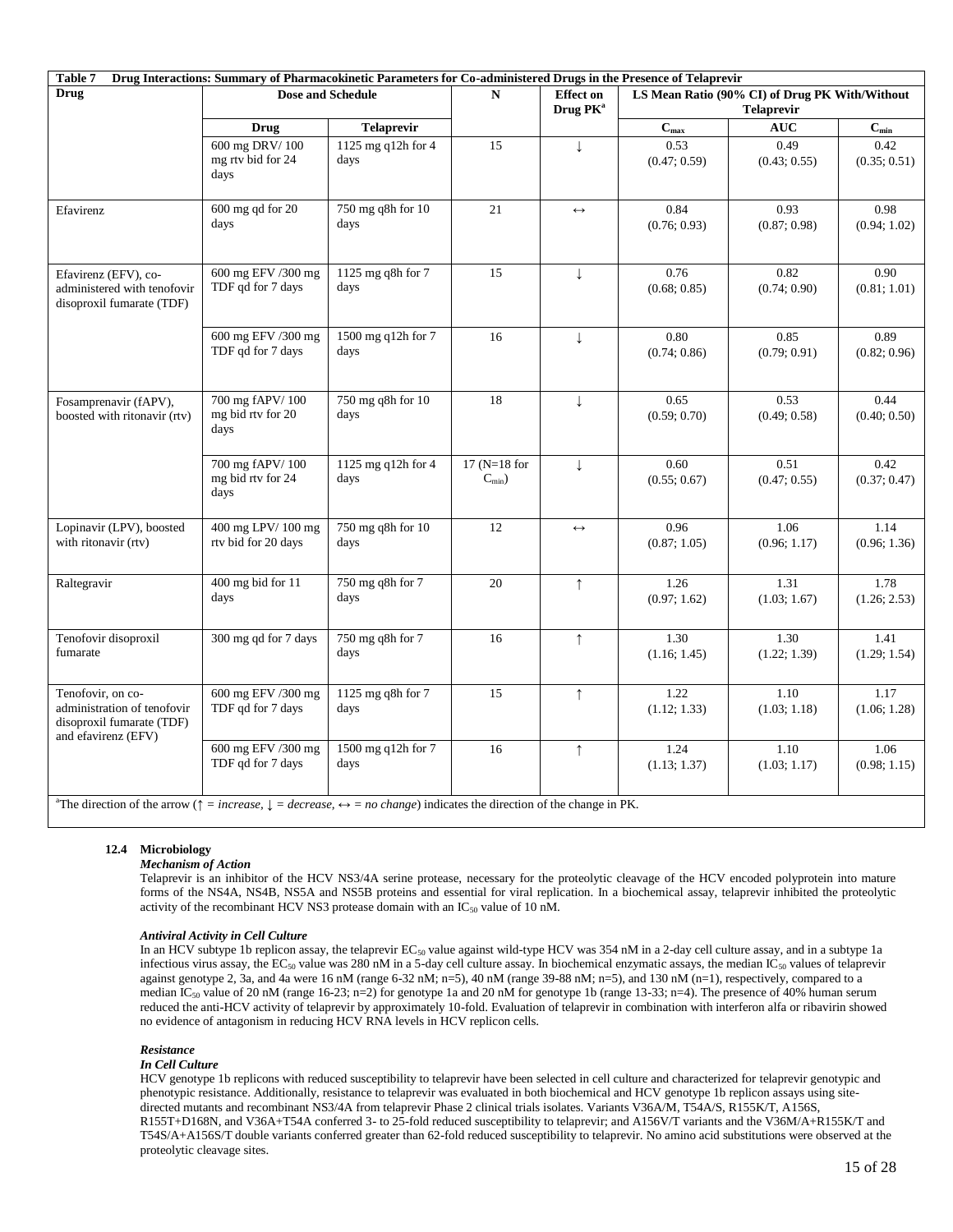### *In Clinical Trials*

In a pooled analysis of subjects who did not achieve SVR (on-treatment virologic failure or relapse) from the controlled Phase 3 clinical trials, NS3 amino acid substitutions V36M/A/L, T54A/S, R155K/T, and A156S/T were determined to emerge frequently on INCIVEK treatment (Table 8). Nearly all of these substitutions have been shown to reduce telaprevir anti-HCV activity in cell culture or biochemical assays. No clear evidence of treatmentemergent substitutions in the NS3 helicase domain or NS4A coding regions of the HCV genome was observed among subjects treated with INCIVEK who did not achieve SVR.

Telaprevir treatment-emergent resistance substitutions emerged in the majority of isolates from subjects who did not achieve SVR (Table 8): in almost 100% of subjects who failed during 12 weeks of T/PR and in the majority of subjects who failed on PR after Week 12 or who relapsed.

HCV genotype 1 subtype-associated patterns of INCIVEK treatment-emergent amino acid substitutions were observed. Subjects with HCV genotype 1a predominately had V36M and R155K or the combination of these variants, while subjects with HCV genotype 1b predominately had V36A, T54A/S, and A156S/T variants (Table 8). Among subjects treated with telaprevir, on-treatment virologic failure was more frequent in subjects with genotype 1a than with genotype 1b and more frequent in prior null responders *[see Clinical Studies (14*)*].* In the C211 Phase 3 clinical trial, there were no differences in the types of emerging variants between subjects receiving telaprevir 1125 mg twice daily and subjects receiving telaprevir 750 mg every 8 hours. Similar proportions of subjects in both treatment groups had telaprevir-resistant variants at the time of failure.

| Subjects who did not achieve SVR24 in INCIVEK Combination Treatment Arms |                                                         |                                                               |                                                             |  |  |
|--------------------------------------------------------------------------|---------------------------------------------------------|---------------------------------------------------------------|-------------------------------------------------------------|--|--|
| Emerging Substitutions <sup>1</sup> in NS3                               | <b>Percent of No SVR</b><br>Subjects $(n)$<br>$N = 525$ | <b>Percent Subtype 1a</b><br>No SVR Subjects (n)<br>$N = 356$ | <b>Percent Subtype 1b</b><br>No SVR Subjects (n)<br>$N=169$ |  |  |
| Any substitution at V36, T54, R155,<br>A156 or D168                      | 62% (323)                                               | 69% (247)                                                     | 45% (76)                                                    |  |  |
| R155K/T                                                                  | 38% (201)                                               | 56% (200)                                                     | $0.6\%$ (1)                                                 |  |  |
| V36M                                                                     | 33% (178)                                               | 49% (173)                                                     | $3\%$ (5)                                                   |  |  |
| $V36M + R155K^2$                                                         | 27% (142)                                               | 40% (142)                                                     | $0\%$ (0)                                                   |  |  |
| T54A/S                                                                   | 13% (68)                                                | 9% (31)                                                       | 22% (37)                                                    |  |  |
| V36A/L                                                                   | 12% (65)                                                | 10% (37)                                                      | 17% (28)                                                    |  |  |
| A156S/T                                                                  | 9% (48)                                                 | 8% (28)                                                       | 12% (20)                                                    |  |  |
| V36G/I, I132V, R155G/M,<br>A156V/F/N or $D168N$                          | Less than 2%                                            | Less than 2%                                                  | Less than 2%                                                |  |  |

| Table 8: Treatment-Emergent Substitutions in Pooled Phase 3 Trials:    |  |
|------------------------------------------------------------------------|--|
| Cubicate who did not cohiave CVD24 in IMCIVEIZ Combination Tweetment A |  |

<sup>1</sup>Alone or in combination with other substitutions (includes mixtures)

<sup>2</sup>Subjects with this combination are also encompassed in two V36M and R155K rows above.

#### *Persistence of Resistance-Associated Substitutions*

Persistence of telaprevir-resistant NS3 amino acid substitutions has been observed following treatment failure. Of a combined 255 treatment-naïve and previously treated subjects from Trials 108, 111, and C216 in whom telaprevir-resistant variants had emerged during treatment, 103 (40%) had detectable resistant variants by population sequencing at end of trial (follow-up range 2-70 weeks, median 45 weeks) and results for loss of variants were similar across the 3 trials. In the combined trials, 46% of the telaprevir-resistant substitutions in subtype 1a and 16% of the substitutions in subtype 1b were still detected by the end of trial: 29% of V36, 16% of T54, 38% of R155, 14% of A156, and 44% of V36M+R155K variants were detected at the end of trial.

In a 3-year follow-up trial of 56 treatment-naïve and prior treatment-failure subjects who did not achieve SVR with a telaprevir regimen in a Phase 2 trial and had telaprevir-resistant variants after treatment failure, variants were detected by population sequencing in 11% (6/56) of subjects (median follow-up of 25 months). Telaprevir-resistant variants V36L/M, T54S, and R155K were detectable (present at greater than 25% of the viral population) in some subjects at 24 months. By 36 months, V36M, T54A/S, and A156N/S/T variants had fallen below the level of detection by population sequencing in all subjects. At 36 months, 3% of the subject isolates that had the R155K variant still had detectable R155K variants by population sequencing.

The lack of detection of a substitution based on a population-based assay does not necessarily indicate the substitution has declined to the pre-treatment level. The long-term clinical impact of the emergence or persistence of detectable INCIVEK resistance-associated substitutions is unknown. No data are available regarding INCIVEK efficacy among patients who were previously exposed to INCIVEK, or who previously failed treatment with a regimen containing INCIVEK.

## *Effect of Baseline HCV Substitutions/Polymorphisms on Treatment Response*

A pooled analysis was conducted to explore the association between the detection (population-based assay) of baseline NS3/4A amino acid substitutions/polymorphisms and treatment outcome in Trials 108, 111, and C216. Baseline polymorphisms at NS3 position Q80 (Q80K, Q80L, Q80R), which are frequently observed in HCV genotype 1a-infected subjects and have been reported to reduce the activity of some HCV NS3/4A protease inhibitors, were not associated with reduced INCIVEK efficacy.

Telaprevir-associated resistance substitutions (substitutions at positions V36, T54, R155 or D168) were present at baseline in 5% (117/2217) of the available subject samples in the combined clinical trials. Given the small number of subjects with baseline telaprevir resistance substitutions, conclusions about their effect on response outcomes when these substitutions are present at baseline cannot be determined.

#### *Cross-Resistance*

Treatment-emergent NS3 amino acid substitutions detected in subjects treated with INCIVEK who did not achieve SVR in the clinical trials (substitutions at positions V36, T54, R155, A156 or D168) have been demonstrated to reduce the anti-HCV activity of boceprevir and other HCV NS3/4A protease inhibitors. The impact of prior INCIVEK exposure or treatment failure on the efficacy of boceprevir or other HCV NS3/4A protease inhibitors has not been studied. INCIVEK efficacy has not been established for patients with a history of exposure to NS3/4A protease inhibitors.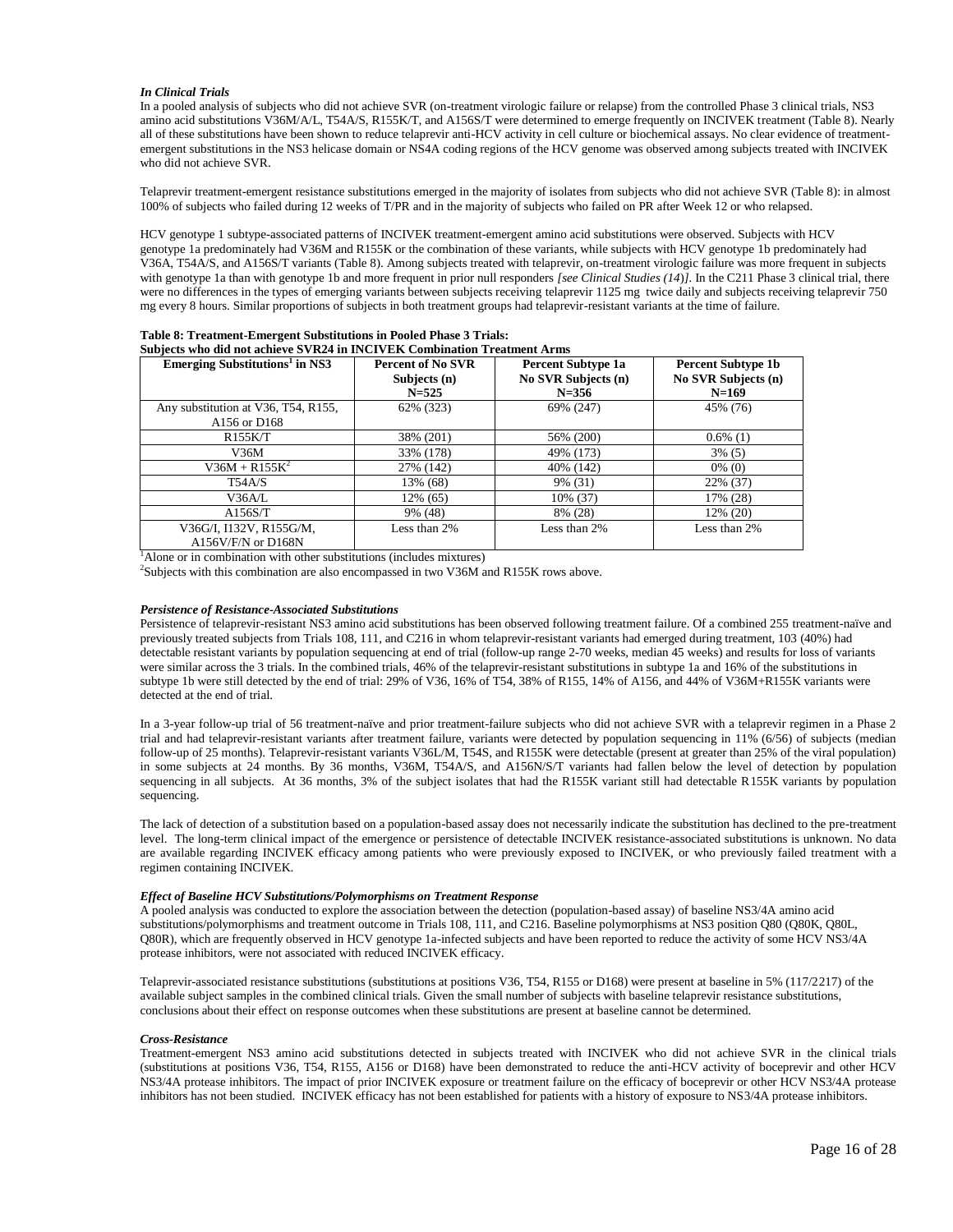Cross-resistance is not expected between INCIVEK and interferons, or INCIVEK and ribavirin. HCV replicons expressing telaprevir-associated resistance substitutions remained fully sensitive to interferon-alfa and ribavirin, as well as other direct-acting antivirals with different mechanisms of action, such as NS5B polymerase inhibitors.

#### **12.5 Pharmacogenomics**

A genetic variant near the gene encoding interferon-lambda-3 (*IL28B* rs12979860, a C to T change) is a strong predictor of response to peginterferon alfa and ribavirin (PR). rs12979860 was genotyped in 454 of 1088 subjects in Trial 108 (treatment-naïve) and 527 of 662 subjects in Trial C216 (previously treated) *[see Clinical Studies (14.2 and 14.3) for trial descriptions]*. SVR rates tended to be lower in subjects with the CT and TT genotypes compared to those with the CC genotype, particularly among treatment-naïve subjects receiving PR48 (Table 9). Among both treatmentnaïve and previous treatment failures, subjects of all IL28B genotypes appeared to have higher SVR rates with regimens containing INCIVEK. The results of this retrospective subgroup analysis should be viewed with caution because of the small sample size and potential differences in demographic or clinical characteristics of the subtrial population relative to the overall trial population. In Trial C211, all subjects were prospectively tested for IL28B variants; there were no clinically relevant differences in SVR12 responses between q8h and twice-daily dosing within the genetic subgroups.

#### **Table 9: SVR Rates by rs12979860 Genotype**

| <b>Trial</b>                          | rs12979860 Genotype | $SVR$ , n/N $(\% )$          |               |
|---------------------------------------|---------------------|------------------------------|---------------|
|                                       |                     | <b>T12/PR</b>                | Pbo/PR48      |
| 108 (treatment-naïve)                 | C/C                 | 45/50 (90%)                  | 35/55 (64%)   |
|                                       | C/T                 | 48/68 (71%)                  | 20/80 (25%)   |
|                                       | T/T                 | 16/22(73%)                   | 6/26(23%)     |
|                                       |                     | <b>T12/PR48</b> <sup>a</sup> | Pbo/PR48      |
| C <sub>216</sub> (previously treated) | C/C                 | 60/76 (79%)                  | 5/17(29%)     |
|                                       | C/T                 | 160/266 (60%)                | 9/58(16%)     |
|                                       | T/T                 | 49/80 (61%)                  | 4/30(13%)     |
| C211 (treatment-naïve)                |                     | <b>T12 Twice</b>             | T12 q8h/PR    |
|                                       |                     | Daily/PR                     |               |
|                                       | C/C                 | 97/105 (92%)                 | 92/106 (87%)  |
|                                       | C/T                 | 139/206 (67%)                | 141/208 (68%) |
|                                       | T/T                 | 38/58 (66%)                  | 37/57 (65%)   |

<sup>a</sup> Lead-in and immediate start T12/PR regimens pooled.

#### **13 NONCLINICAL TOXICOLOGY**

#### **13.1 Carcinogenesis, Mutagenesis, Impairment of Fertility**

#### **Carcinogenesis and Mutagenesis**

#### **INCIVEK /Peginterferon Alfa/Ribavirin Combination Treatment**

Ribavirin was shown to be genotoxic in several *in vitro* and *in vivo* assays. Ribavirin was not oncogenic in a 6-month p53+/- transgenic mouse study or a 2-year carcinogenicity study in rat. See the prescribing information for ribavirin.

#### **INCIVEK (telaprevir) Tablets**

Evidence of genotoxicity was not observed in a bacterial mutagenicity assay, *in vitro* mammalian chromosomal aberration assay, or *in vivo* micronucleus study in mouse. Telaprevir has not been tested for its carcinogenic potential.

#### **Impairment of Fertility**

#### **INCIVEK /Peginterferon Alfa/Ribavirin Combination Treatment**

Animal studies have shown that ribavirin induced reversible toxicity in males while peginterferon alfa may impair female fertility. See the prescribing information for ribavirin and peginterferon alfa.

## **INCIVEK (telaprevir) Tablets**

Telaprevir treatment alone had effects on fertility parameters in rats. The no observed adverse effect level (NOAEL) for degenerative testicular toxicity was established at exposures 0.17-fold the human exposures at the recommended clinical dose. Potential effects on sperm (e.g., decreased % motile sperm and increased non-motile sperm count) were observed in a rat fertility study at exposures 0.30-fold the human exposures at the recommended clinical dose. Additional effects on fertility include minor increases in percent preimplantation loss, the percent of dams with nonviable embryos and percent of nonviable conceptuses per litter. These effects are likely associated with testicular toxicity in male rats but contributions of the female cannot be ruled out. Degenerative testicular toxicity was not observed in chronic toxicity studies in the dog. Furthermore, mean changes in proposed hormonal biomarkers of testicular toxicity among subjects who received telaprevir were comparable to placebo.

#### **14 CLINICAL STUDIES**

### **14.1 Description of Adult Clinical Trials**

The efficacy and safety of INCIVEK in subjects with genotype 1 chronic hepatitis C were evaluated in 4 adequate and well-controlled clinical trials: 3 in treatment-naïve subjects and one in previously treated subjects (relapsers, partial responders, and null responders). Subjects in these trials had compensated liver disease, detectable HCV RNA, and liver histopathology consistent with chronic hepatitis C. In the trials, INCIVEK was administered at a total daily dosage of 2250 mg as either 750 mg every 8 hours (Trials 108, 111, C211 and C216) or 1125 mg twice daily (Trial C211); the peginterferon alfa-2a (Peg-IFN-alfa-2a) dose was 180 micrograms per week, and the ribavirin (RBV) dose was 1000 mg per day (subjects weighing less than 75 kg) or 1200 mg per day (subjects weighing greater than or equal to 75 kg). Plasma HCV RNA values were measured during the clinical trials using the COBAS® TaqMan<sup>®</sup> HCV test (version 2.0), for use with the High Pure System. The assay had a lower limit of quantitation of 25 IU per mL.

For Trials 108, 111, and C216, SVR was defined as HCV RNA less than 25 IU per mL at last observation within the SVR visit window (i.e., weeks 32- 78 for patients assigned to 24 weeks of treatment and weeks 56-78 for patients assigned to 48 weeks of treatment).

For Trial C211, SVR was defined as HCV RNA less than 25 IU/mL and assessed 12 weeks after the planned end of treatment, using the last measurement in the visit window.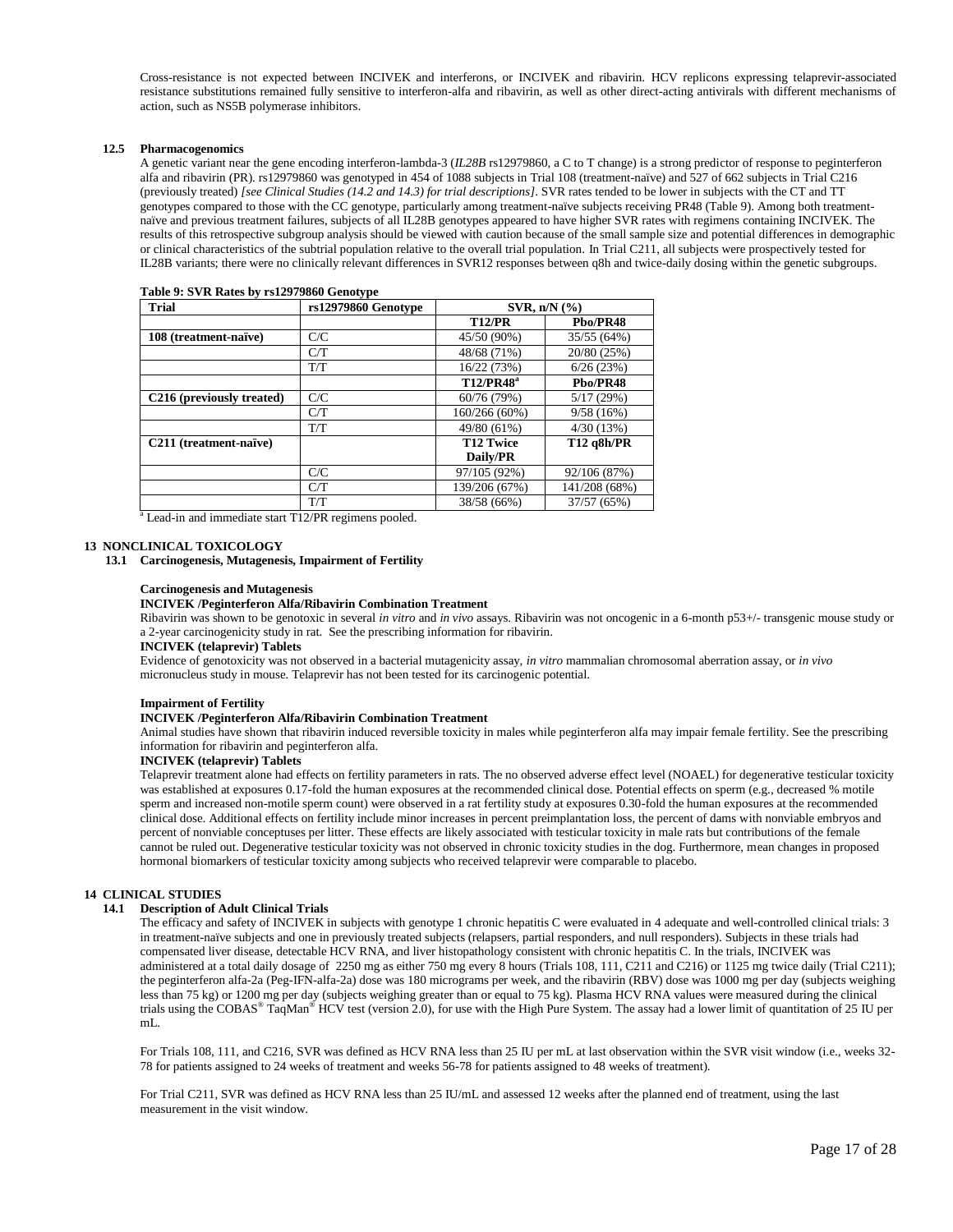## **14.2 Treatment-Naïve Adults**

### *Trial 108 (ADVANCE)*

Trial 108 was a randomized, double-blind, parallel-group, placebo-controlled trial conducted in treatment-naïve subjects (had received no prior therapy for HCV, including interferon or pegylated interferon monotherapy). INCIVEK was given for the first 8 weeks of treatment (T8/PR regimen) or the first 12 weeks of treatment (T12/PR regimen) in combination with Peg-IFN-alfa-2a/RBV for either 24 or 48 weeks. Subjects who had undetectable HCV RNA (Target Not Detected) at weeks 4 and 12 (extended Rapid Virologic Response [eRVR]) received 24 weeks of Peg-IFN-alfa-2a/RBV treatment, and subjects who did not have undetectable HCV RNA at weeks 4 and 12 (no eRVR) received 48 weeks of Peg-IFN-alfa-2a/RBV treatment. The control regimen (Pbo/PR48) had a fixed treatment duration, with telaprevir-matching placebo for the first 12 weeks and Peg-IFN-alfa-2a/RBV for 48 weeks.

The 1088 enrolled subjects had a median age of 49 years (range: 18 to 69); 59% of the subjects were male; 23% had a body mass index greater than or equal to 30 kg/m<sup>2</sup>; 9% were Black; 11% were Hispanic or Latino; 77% had baseline HCV RNA levels greater than 800,000 IU per mL; 15% had bridging fibrosis; 6% had cirrhosis; 59% had HCV genotype 1a; and 40% had HCV genotype 1b.

Table 10 shows the response rates for the T12/PR and Pbo/PR48 groups.

### **Table 10: Response Rates: Trial 108**

|                                             | <b>T12/PR</b><br>$N = 363$ | Pho/PR48<br>$N = 361$       |
|---------------------------------------------|----------------------------|-----------------------------|
| <b>Treatment Outcome</b>                    | $n/N$ $(\%$ )              | $n/N$ $(\%$ )               |
| <b>Overall SVR</b>                          | 79% (285/363)              | 46% (166/361)               |
| eRVR                                        | 58% (212/363)              | 8% (29/361)                 |
| SVR in eRVR subjects                        | 92% (195/212)              | 93% (27/29)                 |
| No eRVR                                     | 42% (151/363)              | 92% (332/361)               |
| SVR in no eRVR subjects                     | 60% (90/151)               | 42% (139/332)               |
| <b>Outcome for Subjects without SVR</b>     |                            |                             |
| On-treatment virologic failure <sup>a</sup> | 7% (26/363)                | 29% (105/361)               |
| Relapse <sup>b</sup>                        | 4% (11/298)                | 24% (53/220)                |
| Other <sup>c</sup>                          | 11% (41/363)               | 10% (37/361)                |
| $\sim$<br>.<br>.                            | .                          | $\sim$ $\sim$<br>. <u>.</u> |

<sup>a</sup> On-treatment virologic failure was defined as meeting a protocol-defined stopping rule and/or having detectable HCV RNA at end of treatment with viral breakthrough.

<sup>b</sup> Relapse was defined as having less than 25 IU/mL at last observation within the planned end of treatment visit window followed by detectable HCV RNA during follow-up.

<sup>c</sup> Other includes subjects with detectable HCV RNA at the time of their last trial drug but who did not have viral breakthrough, and subjects with a missing SVR assessment.

In the T8/PR group, the overall SVR rate was 72%. The eRVR rate was 57% and the SVR rate for eRVR subjects was 86%. The SVR rate for no eRVR subjects was 52%. More subjects in the T8/PR group experienced virologic failure after Week 12 while receiving peginterferon alfa and ribavirin alone, 7% compared to 4% in T12/PR group.

SVR rates were higher (absolute difference of at least 22%) for the T12/PR group than for the Pbo/PR48 group across subgroups by sex, age, race, ethnicity, body mass index, HCV genotype subtype, baseline HCV RNA (less than 800,000, greater than or equal to 800,000 IU per mL), and extent of liver fibrosis. However, there were small numbers of subjects enrolled in some key subgroups. In the T12/PR group:

- Twenty-one subjects had cirrhosis at baseline and the overall SVR in these subjects was 71% (15/21). Among subjects with cirrhosis, 43% (9/21)  $\bullet$ were assigned to 24 weeks of treatment and of those 78% (7/9) achieved SVR.
- Twenty-six subjects were Black/African Americans. The overall SVR among Black/African American subjects was 62% (16/26). Among these subjects, 35% (9/26) were assigned to 24 weeks of treatment and of those 89% (8/9) achieved SVR.

## *Trial 111 (ILLUMINATE)*

Trial 111 was a randomized, open-label trial conducted in treatment-naïve subjects. The trial was designed to compare SVR rates in subjects achieving eRVR who were treated with INCIVEK for 12 weeks in combination with Peg-IFN-alfa-2a/RBV for either 24 weeks (T12/PR24 regimen) or 48 weeks (T12/PR48 regimen).

The 540 enrolled subjects had a median age of 51 years (range: 19 to 70); 60% were male; 32% had a body mass index greater than or equal to 30  $kg/m<sup>2</sup>$ ; 14% were Black; 10% were Hispanic or Latino; 82% had baseline HCV RNA levels greater than 800,000 IU per mL; 16% had bridging fibrosis; 11% had cirrhosis; 72% had HCV genotype 1a; and 27% had HCV genotype 1b.

The overall SVR rate for all subjects enrolled in the trial was 74%. A total of 352 (65%) subjects achieved eRVR and of those 322 (60%) were randomized to 24 weeks (T12/PR24, n=162) or 48 weeks (T12/PR48, n=160) of treatment. The SVR rates were similar at 92% (T12/PR24) and 90% (T12/PR48), respectively. Again, small numbers of subjects were enrolled in some key subgroups:

- Sixty-one (11%) of subjects had cirrhosis at baseline. Among subjects with cirrhosis, 30 (49%) achieved an eRVR: 18 were randomized to T12/PR24 and 12 to T12/PR48. The SVR rates were 61% (11/18) for the T12/PR24 group and 92% (11/12) for the T12/PR48 group.
- Blacks/African Americans comprised 14% (73/540) of trial subjects. Thirty-four (47%) Black/African American subjects achieved an eRVR and were randomized to T12/PR24 or T12/PR48. The respective SVR rates were 88% (15/17) and 88% (15/17), compared to 92% (244/266) for Caucasians among randomized subjects.

## *Trial C211 (OPTIMIZE)*

Trial C211 was a randomized, open-label, Phase 3 trial conducted in treatment-naïve subjects. Enrolled subjects received 12 weeks of either INCIVEK 750 mg every 8 hours [T12 (q8h)/PR] or INCIVEK 1125 mg twice daily [T12 (twice daily)/PR] in combination with peginterferon alfa-2a and ribavirin. The trial was designed to compare twice-daily dosing [T12 (twice daily)/PR] versus q8h dosing [T12 (q8h)/PR] of INCIVEK. At week 12,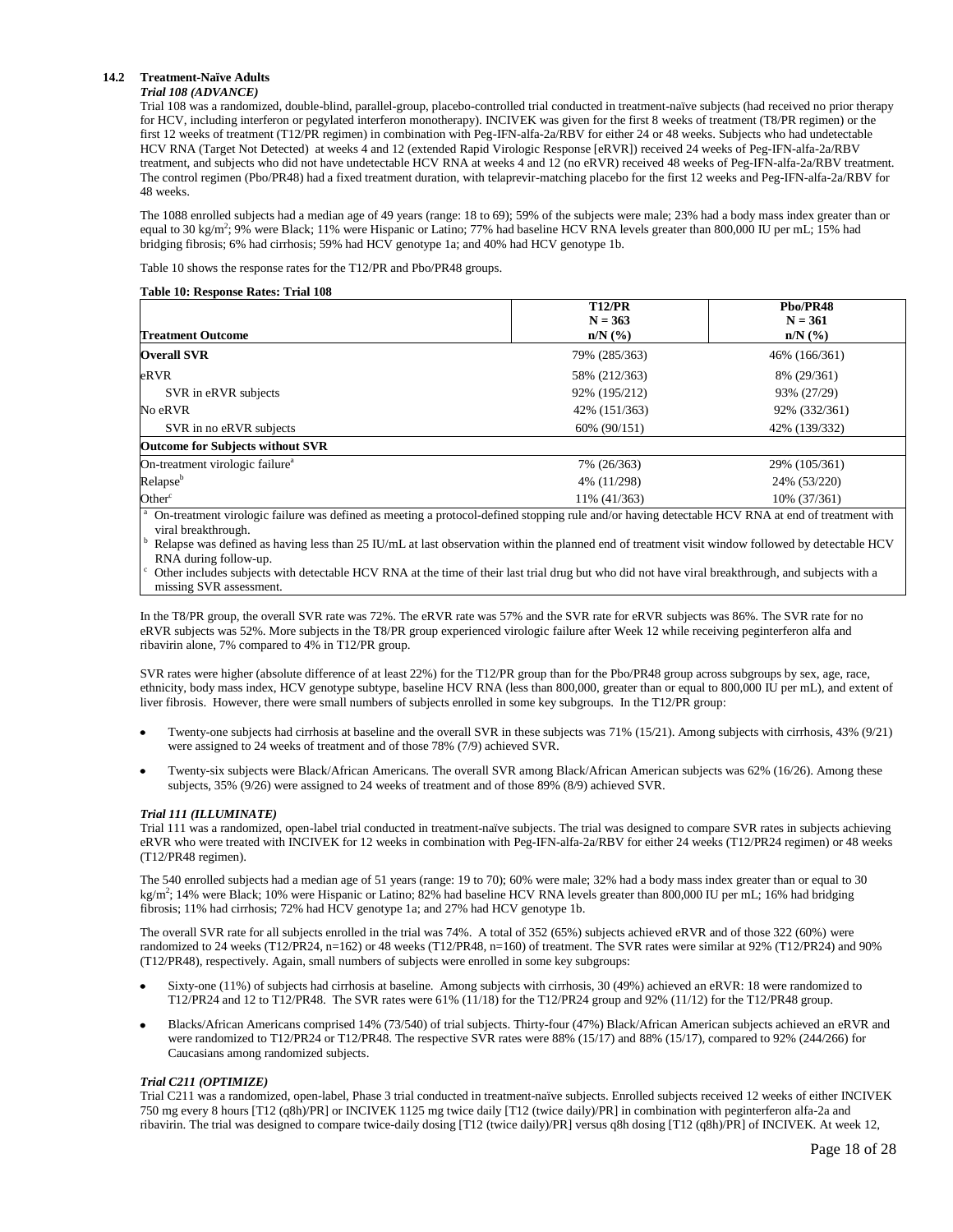INCIVEK dosing ended and subjects continued on peginterferon alfa-2a and ribavirin treatment. The total treatment duration was determined based on the subjects' individual on-treatment viral response. If a subject achieved undetectable HCV RNA < 25 IU/mL (target not detected) at week 4, the total treatment duration was 24 weeks. Otherwise, the total treatment duration was 48 weeks.

The 740 enrolled subjects had a median age of 51 years (range: 18 to 70); 60% of the subjects were male; 21% had a body mass index  $\geq 30 \text{ kg/m}^2$ ; 5% were Black; 2% were Asian; 85% had baseline HCV RNA levels ≥ 800,000 IU/ml; 15% had bridging fibrosis; 14% had cirrhosis; 57% had HCV genotype 1a; and 43% had HCV genotype 1b.

Table 11 shows the response rates for the T12 (twice daily)/PR group and the T12 (q8h)/PR groups by treatment outcomes. The overall SVR rates were similar at 74% [T12 (twice daily)/PR; 274/369] and 73% [T12 (q8h)/PR; 270/371], respectively.

| Table 11:<br><b>Response Rates: Trial C211</b>                               |                                              |                                        |
|------------------------------------------------------------------------------|----------------------------------------------|----------------------------------------|
| <b>Treatment outcome</b>                                                     | T12 (twice daily)/PR<br>$N = 369$<br>% (n/N) | $T12$ (q8h)/PR<br>$N = 371$<br>% (n/N) |
| <b>SVR</b>                                                                   | 74% (274/369)                                | 73% (270/371)                          |
| Undetectable HCV RNA (target not detected) at week $4^a$                     | 69% (256/369)                                | 67% (250/371)                          |
| SVR in subjects with undetectable HCV RNA (target not<br>detected) at week 4 | 86% (221/256)                                | 85% (213/250)                          |
| SVR in subjects who did not have undetectable HCV RNA at<br>week 4           | 47% (53/113)                                 | 47% (57/121)                           |
| <b>Outcome for Subjects without SVR</b>                                      | 26% (95/369)                                 | 27% (101/371)                          |
| On-treatment virologic failure <sup>b</sup>                                  | 10% (38/369)                                 | 10% (36/371)                           |
| Relapse <sup>c</sup>                                                         | 8% (23/300)                                  | 6% (19/293)                            |
| Other <sup>d</sup>                                                           | 9% (34/369)                                  | 12% (46/371)                           |

T12 (twice daily)/PR: INCIVEK 1125 mg twice daily for 12 weeks with peginterferon alfa-2a and ribavirin for 24 or 48 weeks; T12 (q8h)/PR: INCIVEK 750 mg every 8 hours for 12 weeks with peginterferon alfa-2a and ribavirin for 24 or 48 weeks

a Subjects with planned total treatment duration of 24 weeks.

<sup>b</sup> On-treatment-virologic failure includes subjects who met a protocol-defined virologic stopping rule and/or who had detectable HCV RNA at the time of their last dose of study drug and had viral breakthrough.

<sup>c</sup> Relapse was defined as having less than 25 IU/mL at the planned end of treatment followed by HCV RNA ≥ 25 IU/ml at the last observation within the SVR follow-up visit window.

d Other includes subjects with detectable HCV RNA at the planned end of treatment but who did not have viral breakthrough, and subjects with a missing SVR assessment during planned follow-up.

SVR rates were similar for the T12 (twice daily)/PR and T12 (q8h)/PR groups across subgroups determined by sex, age, race, ethnicity, body mass index, HCV genotype subtype, IL28B genotype, baseline HCV RNA (less than 800,000, greater than or equal to 800,000 IU per mL), and extent of liver fibrosis. However, there were small numbers of subjects enrolled in some key subgroups.

- Fifty-four and 49 subjects in T12 (twice daily)/PR and T12 (q8h)/PR groups, respectively, had cirrhosis at baseline. The SVR rate in these subjects was 54% (29/54) in the T12 (twice daily)/PR group and 49% (24/49) in the T12 (q8h)/PR group. In the T12 (twice daily)/PR group, 52% (28/54) of subjects with cirrhosis achieved undetectable HCV RNA (target not detected) at week 4; their SVR rate was 68% (19/28). In the T12 (q8h)/PR group, 59% (29/49) achieved undetectable HCV RNA (target not detected) at week 4; their SVR was 59% (17/29). The SVR rate for subjects assigned 48 weeks of treatment was 38% (10/26) in the T12 (twice daily)/PR group and 35% (7/20) in the T12 (q8h)/PR.
- Thirty-five subjects were Black/African Americans. The overall SVR among Black/African American subjects was 50% (10/20) in the T12 (twice daily)/PR group and 60% (9/15) in the T12 (q8h)/PR group. Among these subjects, 46% (16/35) were assigned to 24 weeks of treatment and of those 88% (14/16) achieved SVR.

## **14.3 Previously Treated Adults**

## *Trial C216 (REALIZE)*

Trial C216 was a randomized, double-blind, placebo-controlled trial conducted in subjects who did not achieve SVR with prior treatment with Peg-IFN-alfa-2a/RBV or Peg-IFN-alfa-2b/RBV. The trial enrolled prior relapsers (subjects with HCV RNA undetectable at end of treatment with a pegylated interferon-based regimen, but HCV RNA detectable within 24 weeks of treatment follow-up) and prior non-responders (subjects who did not have undetectable HCV RNA levels during or at the end of a prior course of at least 12 weeks of treatment). The nonresponder population included 2 subgroups: prior partial responders (greater than or equal to 2-log<sub>10</sub> reduction in HCV RNA at week 12, but not achieving HCV RNA undetectable at end of treatment with peginterferon alfa and ribavirin) and prior null responders (less than 2-log<sub>10</sub> reduction in HCV RNA at week 12 of prior treatment with peginterferon alfa and ribavirin).

Subjects were randomized in a 2:2:1 ratio to one of 2 INCIVEK combination treatment groups (with and without a Peg-IFN-alfa-2a/RBV lead-in) or a control group. The T12/PR48 group received INCIVEK and Peg-IFN-alfa-2a/RBV for 12 weeks (without a lead-in), followed by placebo and Peg-IFNalfa-2a/RBV for 4 weeks, followed by Peg-IFN-alfa-2a/RBV for 32 weeks. The T12 (DS)/PR48 group had a lead-in (delayed start of INCIVEK) with placebo and Peg-IFN-alfa-2a/RBV for 4 weeks, followed by INCIVEK and Peg-IFN-alfa-2a/RBV for 12 weeks, followed by Peg-IFN-alfa-2a/RBV for 32 weeks. The Pbo/PR48 group received placebo and Peg-IFN-alfa-2a/RBV for 16 weeks, followed by Peg-IFN-alfa-2a/RBV for 32 weeks.

The 662 enrolled subjects had a median age of 51 years (range: 21 to 70); 70% of the subjects were male; 26% had a body mass index greater than or equal to 30 kg/m<sup>2</sup>; 5% were Black; 11% were Hispanic or Latino; 89% had baseline HCV RNA levels greater than 800,000 IU per mL; 22% had bridging fibrosis; 26% had cirrhosis; 54% had HCV genotype 1a, and 46% had HCV genotype 1b. Null and partial responders had higher baseline HCV RNA levels and more advanced liver disease (cirrhosis) than relapsers; other characteristics were similar across these populations.

The lead-in and immediate start regimens produced comparable SVR and no SVR rates, so data from these 2 groups were pooled (Table 12).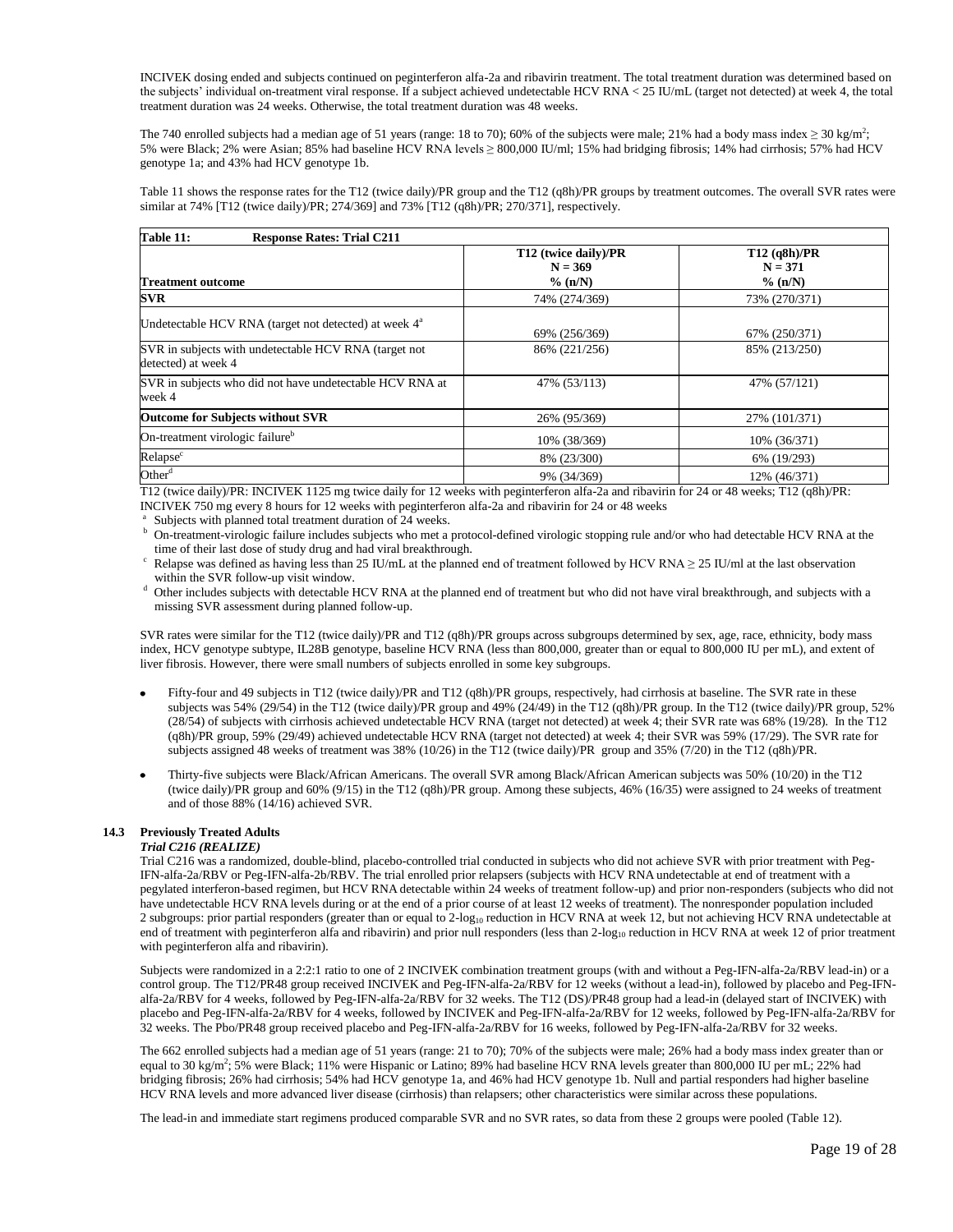#### **Table 12: Response Rates: Trial C216**

| <b>Treatment Outcome</b>                                     | All T12/PR48 <sup>a</sup><br>% (n/N) | Pbo/PR48<br>% (n/N) |
|--------------------------------------------------------------|--------------------------------------|---------------------|
| <b>SVR</b> rate                                              |                                      |                     |
| Prior relapsers                                              | 86% (246/286)                        | 22% (15/68)         |
| Prior partial responders                                     | 59% (57/97)                          | 15% (4/27)          |
| Prior null responders                                        | 32% (47/147)                         | 5% (2/37)           |
| <b>Treatment Outcomes for Subjects Without</b><br><b>SVR</b> |                                      |                     |
| On-treatment virologic failure <sup>b</sup>                  |                                      |                     |
| Prior relapsers                                              | 1% (3/286)                           | 26% (18/68)         |
| Prior partial responders                                     | 18% (17/97)                          | 70% (19/27)         |
| Prior null responders                                        | 52% (76/147)                         | 84% (31/37)         |
| <b>Relapse</b> <sup>c</sup>                                  |                                      |                     |
| Prior relapsers                                              | 3% (8/254)                           | 63% (27/43)         |
| Prior partial responders                                     | 20% (14/71)                          | $0\%$ (0/4)         |
| Prior null responders                                        | 24% (15/62)                          | 50% (2/4)           |

<sup>a</sup> Lead-in and immediate start T12/PR regimens pooled

<sup>b</sup>On-treatment virologic failure includes subjects who met a protocol-defined virologic stopping rule or who had detectable HCV RNA at the time of their last dose of INCIVEK and subjects who had viral breakthrough on peginterferon alfa/ribavirin.

<sup>c</sup> Relapse rates are calculated with a denominator of subjects with undetectable HCV RNA (Target Not Detected) at the end of treatment.

Among prior relapsers, 76% (218/286) achieved an eRVR and of those 95% (208/218) achieved an SVR. In an earlier, dose-finding clinical trial, 78% (52/67) of prior relapsers achieved an eRVR and were treated with 24 weeks of peginterferon alfa and ribavirin (T12/PR24); of those 94% (49/52) achieved an SVR.

For all populations in the trial (prior relapsers, prior partial responders, and prior null responders), SVR rates were higher for the T12/PR group than for the Pbo/PR48 group across subgroups by sex, age, ethnicity, body mass index, HCV genotype subtype, baseline HCV RNA level, and extent of liver fibrosis.

Twenty-six percent (139/530) of subjects treated with INCIVEK had cirrhosis at baseline. SVR rates among cirrhotic subjects who received INCIVEK combination treatment compared to Pbo/PR48 were: 84% (48/57) compared to 7% (1/15) for prior relapsers, 34% (11/32) compared to 20% (1/5) for prior partial responders, and 14% (7/50) compared to 10% (1/10) for prior null responders.

Four percent (19/530) of treatment experienced subjects who received INCIVEK combination treatment were Black/African Americans; the SVR rate for these subjects was 63% (12/19) compared to 66% (328/498) for Caucasians.

#### **16 HOW SUPPLIED/STORAGE AND HANDLING**

INCIVEK® (telaprevir) is supplied as purple film-coated capsule-shaped tablets containing 375 mg of telaprevir. Each tablet is debossed with the characters "V 375" on one side and is packaged as follows:

28-day packer contains 4 weekly cartons of 7 blister strips each (6 tablets per blister strip): twice-daily dose **NDC** 51167-100-03

Store at 25ºC (77ºF); excursions permitted to 15-30ºC (59-86ºF) [see USP Controlled Room Temperature].

#### **17 PATIENT COUNSELING INFORMATION**

See FDA-Approved Patient Labeling (Medication Guide).

#### **Serious Skin Reactions/Rash**

Patients should be informed that INCIVEK combination treatment may cause rash. The rash can be serious, may be accompanied by fever and skin breakdown, may require urgent treatment in a hospital, and may result in death *[see also Boxed Warning and Warnings and Precautions (5.1)].* Patients should promptly report any skin changes or itching to their healthcare provider. Patients should not stop INCIVEK due to rash unless instructed by their healthcare provider.

#### **Pregnancy**

Ribavirin must not be used by women who are pregnant or by men whose female partners are pregnant. Ribavirin therapy should not be initiated until a report of a negative pregnancy test has been obtained immediately before starting therapy. Because INCIVEK must be used in combination with ribavirin and peginterferon alfa, the contraindications and warnings applicable to those drugs are applicable to combination treatment. INCIVEK combination treatment is contraindicated in women who are pregnant and in men whose female partners are pregnant (see also the prescribing information for ribavirin).

Patients must be advised of the teratogenic/embryocidal risks of ribavirin and should be advised that extreme care must be taken to avoid pregnancy in female patients and in female partners of male patients—both during treatment and for 6 months after the completion of all treatment. Women of childbearing potential must be counseled about use of effective contraception (2 methods) prior to initiating treatment. Patients (both male and female) should be advised to notify their healthcare provider immediately in the event of a pregnancy *[see Contraindications (4), Warnings and Precautions (5.3), and Use in Specific Populations (8.1)]*.

Patients should also be advised that hormonal contraceptives may not be reliable during INCIVEK dosing and for up to 2 weeks following cessation of INCIVEK *[see Drug Interactions (7)].* During this time, female patients of childbearing potential should use 2 non-hormonal methods of effective birth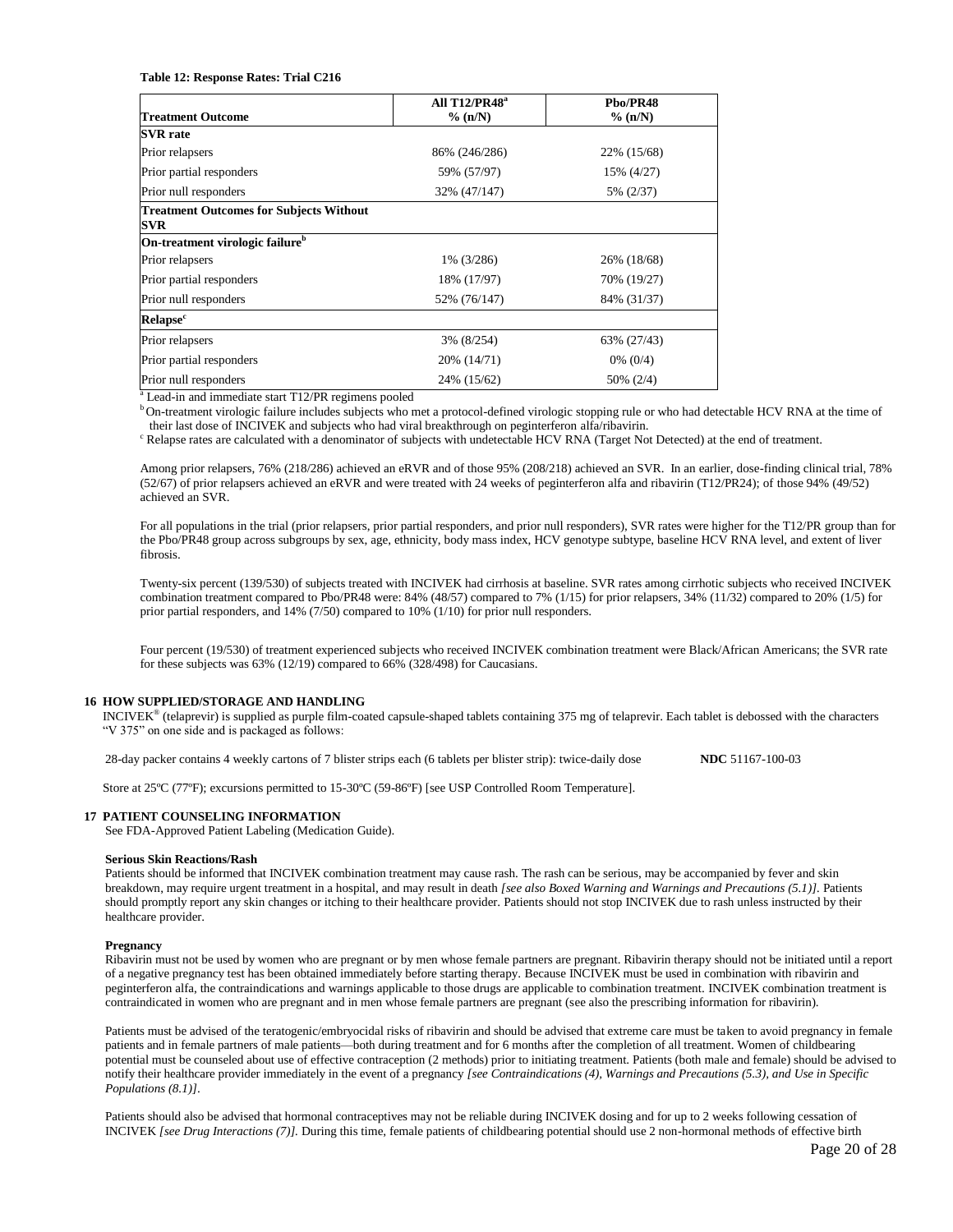control. Examples of non-hormonal methods of contraception include a male condom with spermicidal jelly OR female condom with spermicidal jelly (a combination of a male condom and a female condom is not suitable), a diaphragm with spermicidal jelly, a cervical cap with spermicidal jelly, or an intrauterine device (IUD).

### **Hepatitis C Virus Transmission**

Patients should be informed that the effect of treatment of hepatitis C infection on transmission is not known, and that appropriate precautions to prevent transmission of the hepatitis C virus during treatment or in the event of treatment failure should be taken.

#### **Importance of Hydration**

Patients should be informed about the importance of hydration and fluid intake during INCIVEK combination treatment. Patients should be instructed to recognize the signs and symptoms of dehydration such as increased thirst, dry mouth, decreased urine output, and more concentrated urine. Patients should be advised to contact their healthcare provider if oral fluid intake is poor or if the patient is experiencing severe vomiting and/or diarrhea.

#### **Administration**

Patients should be advised INCIVEK must be administered in combination with both peginterferon alfa and ribavirin. If peginterferon alfa and/or ribavirin is discontinued for any reason, INCIVEK must also be discontinued.

Patients should be advised that the dose of INCIVEK must not be reduced or interrupted, as it may increase the possibility of treatment failure.

The recommended dose of INCIVEK tablets is 1125 mg (three 375-mg tablets) taken orally twice daily (10-14 hours apart) with food containing approximately 20 grams of fat. Patients should be advised that the fat content of the meal or snack is critical for the absorption of telaprevir. Food that is taken with INCIVEK should be ingested within 30 minutes prior to each INCIVEK dose. Examples of some foods that could be taken with INCIVEK include: a bagel with cream cheese, 1/2 cup nuts, 3 tablespoons peanut butter, 1 cup ice cream, 2 ounces American or cheddar cheese, 2 ounces potato chips, or 1/2 cup trail mix.

Patients should be instructed to swallow INCIVEK tablets whole (e.g., patients should not chew, crush, break, cut, or dissolve the tablets).

Patients should be informed about what to do in the event they miss a dose of INCIVEK:

- In case a dose of INCIVEK is missed within 6 hours of the time it is usually taken, patients should be instructed to take the prescribed dose of INCIVEK with food as soon as possible.
- If more than 6 hours has passed since INCIVEK is usually taken, the missed dose should NOT be taken and the patient should resume the usual dosing schedule.
- Patients should be advised to contact their healthcare provider if they have questions.

Patients should be advised that they can contact the local Poison Control Center in the event of an overdose.



Manufactured for Vertex Pharmaceuticals Incorporated Cambridge, MA 02139

U.S. Patent Nos. 7,820,671 and 8,529,882

©2013 Vertex Pharmaceuticals Incorporated

All rights reserved.

INCIVEK and the Blue Arrow logo are registered trademarks of Vertex Pharmaceuticals Incorporated. VERTEX and the VERTEX triangle logo are registered trademarks of Vertex Pharmaceuticals Incorporated.

The brands listed are the registered trademarks of their respective owners and are not trademarks of Vertex Pharmaceuticals Incorporated.

91461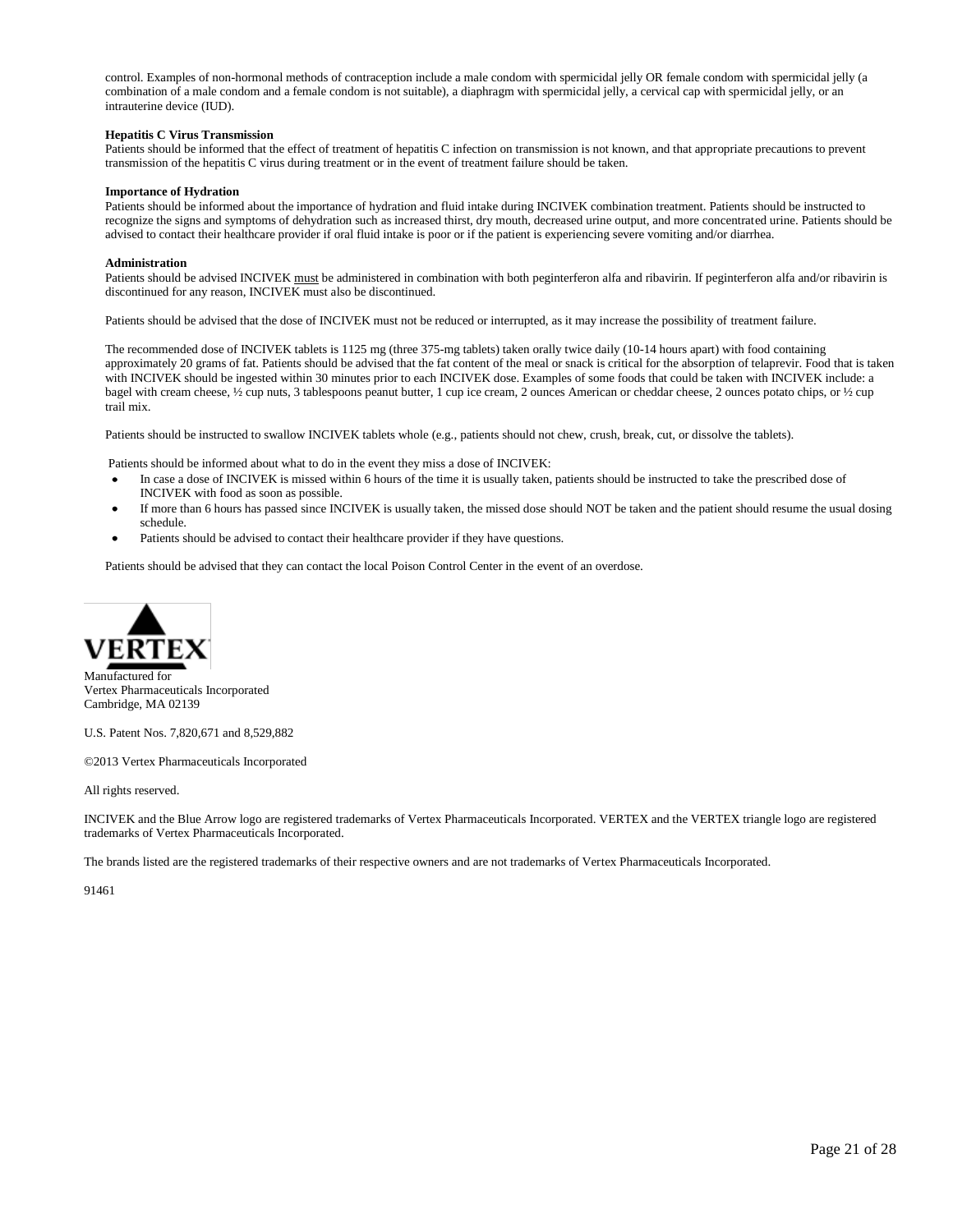# **MEDICATION GUIDE INCIVEK (in-SEE-veck) (telaprevir) Tablets**

Read this Medication Guide before you start taking INCIVEK<sup>®</sup> and each time you get a refill. There may be new information. This information does not take the place of talking with your healthcare provider about your medical condition or your treatment.

INCIVEK is taken along with peginterferon alfa and ribavirin. You should also read those Medication Guides.

# **What is the most important information I should know about INCIVEK?**

## **INCIVEK combination treatment may cause serious side effects including:**

- **1. Skin rash and serious skin reactions. Skin rashes are common with INCIVEK combination treatment. Sometimes these skin rashes and other skin reactions can become serious, require treatment in a hospital, and may lead to death.** 
	- **Call your healthcare provider right away if you develop any skin changes or itching during treatment with INCIVEK.**
	- Your healthcare provider will decide if your skin changes or any of the following symptoms may be a sign of a serious skin reaction:
		- skin rash, with or without itching
- **•** blisters or skin lesions
- $\bullet$ mouth sores or ulcers

- fever
- swelling of your face
- red or inflamed eyes, like "pink eye" (conjunctivitis)
- Your healthcare provider will decide if you need treatment for your skin rash or if you need to stop taking INCIVEK, or any of your other medicines.
- Never stop taking INCIVEK combination treatment without talking with your healthcare  $\bullet$ provider first.

See **"What are the possible side effects of INCIVEK?"** for more information about side effects.

- **2. Low red blood cell count (anemia),** which can be severe. Tell your healthcare provider if you have any of these symptoms of anemia:
	- dizziness

• tiredness

shortness of breath

weakness

Your healthcare provider will do blood tests regularly to check your red blood cell count during treatment. If your anemia is severe, your healthcare provider may tell you to stop taking INCIVEK. If INCIVEK is stopped for this reason, **do not** start taking it again.

**3. Birth defects or death of your unborn baby**. INCIVEK in combination with peginterferon alfa and ribavirin may cause birth defects or death of your unborn baby. If you are pregnant or your sexual partner is pregnant or plans to become pregnant, do not take these medicines. You or your sexual partner should not become pregnant while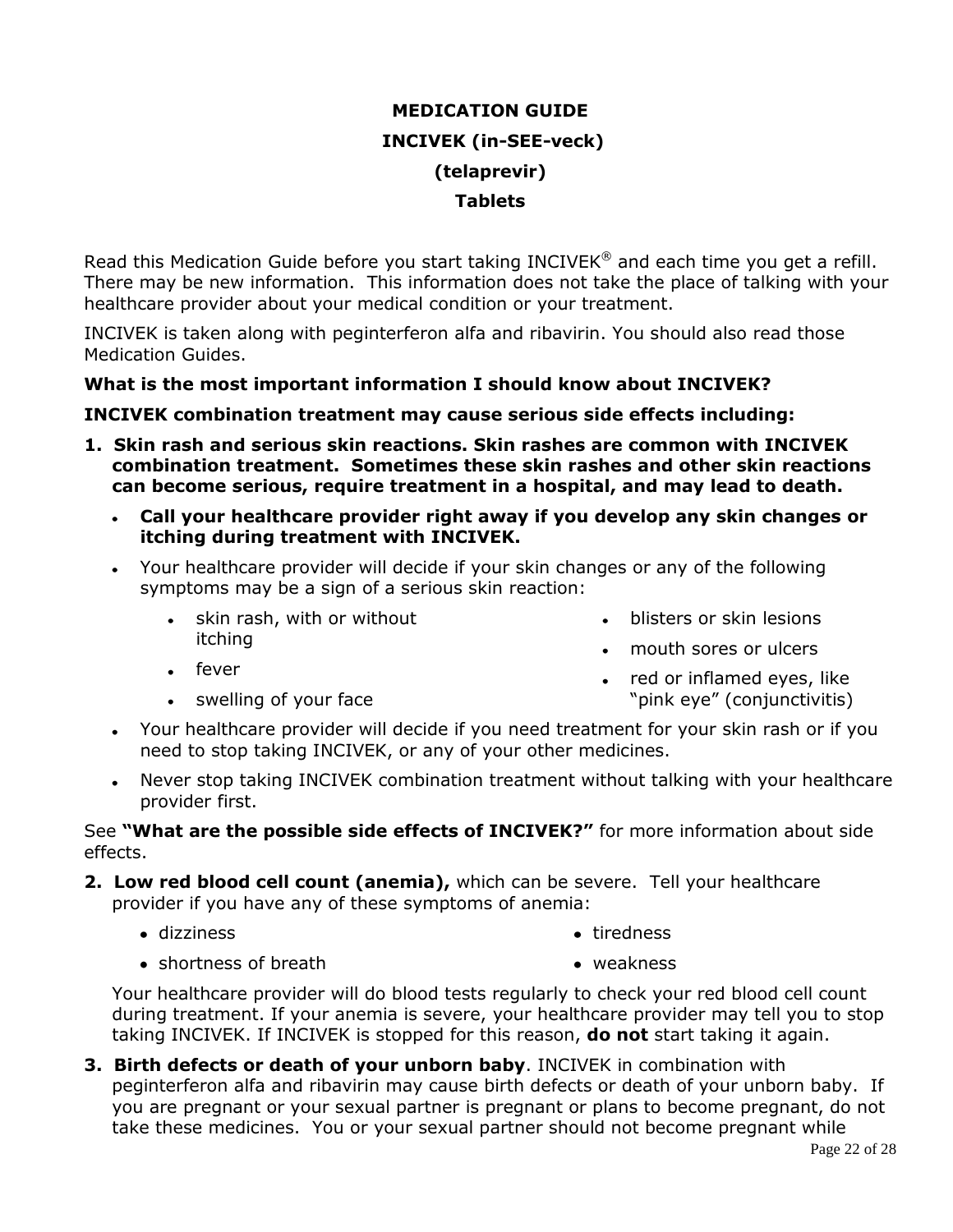taking INCIVEK with peginterferon alfa and ribavirin and for 6 months after treatment is over.

## **If you are a female who can become pregnant, or you are a female whose male partner takes these medicines:**

- You must have a negative pregnancy test before starting treatment, each month during treatment, and for 6 months after your treatment ends.
- **You must use 2 forms of effective birth control during treatment and for the 6 months after treatment with these medicines.** Hormonal forms of birth control including birth control pills, vaginal rings, implants, or injections may not work during treatment with INCIVEK. You could become pregnant. Talk to your healthcare provider about other forms of birth control that may be used during this time. If your healthcare provider tells you to stop taking INCIVEK, peginterferon alfa and ribavirin, **you must still use 2 forms of birth control for the 6 months after treatment with these medicines. You may use a hormonal form of birth control as one of your 2 forms of birth control after 2 weeks of stopping INCIVEK.**
- If you or your female sexual partner becomes pregnant while taking INCIVEK, peginterferon alfa, and ribavirin or within 6 months after you stop taking these medicines, tell your healthcare provider right away. You or your healthcare provider should contact the Ribavirin Pregnancy Registry by calling 1-800-593-2214. The Ribavirin Pregnancy Registry collects information about what happens to mothers and their babies if the mother takes ribavirin while she is pregnant.
- **4. Do not take INCIVEK alone to treat chronic hepatitis C infection. INCIVEK must be used with peginterferon alfa and ribavirin to treat chronic hepatitis C infection.**

# **What is INCIVEK?**

INCIVEK is a prescription medicine used with the medicines peginterferon alfa and ribavirin to treat chronic (lasting a long time) hepatitis C genotype 1 infection in adults with stable liver problems, who have not been treated before or who have failed previous treatment.

It is not known if INCIVEK is safe and effective in children under 18 years of age.

# **Who should not take INCIVEK?**

## **Do not take INCIVEK if you:**

- are pregnant or may become pregnant. See **"What is the most important information I should know about INCIVEK?"**
- are a man with a sexual partner who is pregnant.
- take certain medicines. **INCIVEK may cause serious side effects when taken with certain medicines**. **Read the section "What should I tell my healthcare provider before taking INCIVEK?"**

Talk to your healthcare provider before taking INCIVEK if any of the above applies to you.

# **What should I tell my healthcare provider before taking INCIVEK?**

Before you take INCIVEK, tell your healthcare provider if you:

- have certain blood problems, such as low red blood cell count (anemia)
- have liver problems other than hepatitis C infection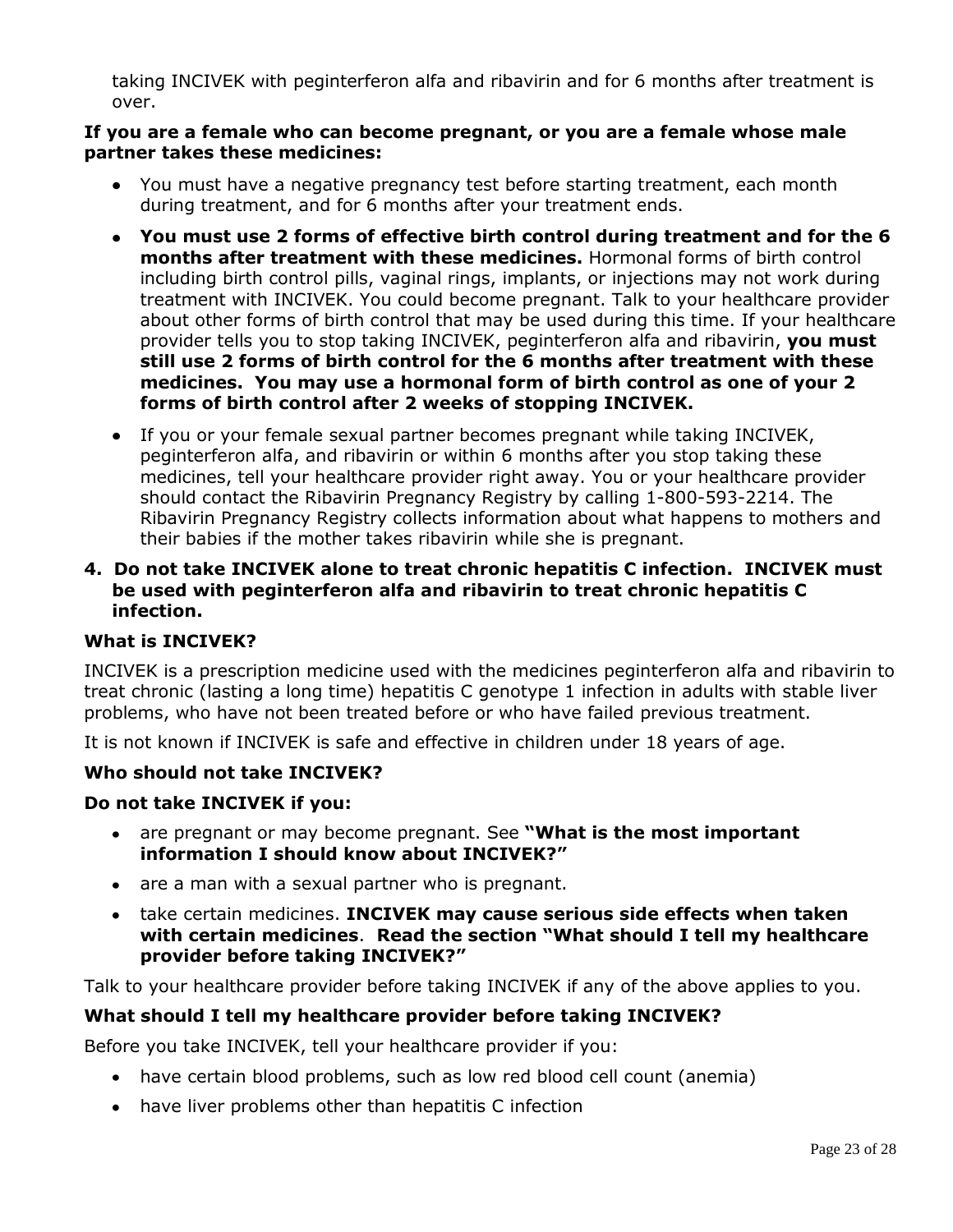- have hepatitis B infection
- have Human Immunodeficiency Virus (HIV) infection or any other problems with your immune system
- history of gout or high uric acid levels in your blood
- have had an organ transplant
- plan to have surgery
- have any other medical condition
- are breastfeeding. It is not known if INCIVEK passes into your breast milk. You and your healthcare provider should decide if you will take INCIVEK or breastfeed. You should not do both.

**Tell your healthcare provider about all the medicines you take,** including prescription and over-the-counter medicines, vitamins, and herbal supplements.

INCIVEK and other medicines can affect each other. This can cause you to have too much or not enough INCIVEK or your other medicines in your body, and cause side effects that can be serious or life-threatening. Your healthcare provider may need to change the amount of medicine you take.

# **Do not take INCIVEK if you take a medicine that contains:**

- alfuzosin hydrochloride (Uroxatral®)
- carbamazepine (Carbatrol®, Equetro®, Tegretol®)
- cisapride (Propulsid $^{\circledR}$ )
- ergot, including:
	- $\bullet$  dihydroergotamine mesylate (D.H.E. 45<sup>®</sup>, Migranal<sup>®</sup>)
	- ergotamine tartrate (Cafergot®, Migergot®, Ergomar®, Ergostat®, Medihaler Ergotamine, Wigraine®, Wigrettes)
	- methylergonovine maleate (Ergotrate®, Methergine®)
- lovastatin (Advicor®, Altoprev®, Mevacor®)
- midazolam, when taken by mouth
- phenobarbital
- phenytoin (Dilantin®, Phenytek®)
- pimozide (Orap®)
- rifampin (Rifadin®, Rifamate®, Rifater®)
- sildenafil citrate (Revatio<sup>®</sup>) or tadalafil (Adcirca<sup>®</sup>) for the lung problem, pulmonary artery hypertension (PAH)
- simvastatin (Zocor®, Vytorin®, Simcor®)
- St. John's wort (Hypericum perforatum) or products containing St. John's wort
- $\bullet$  triazolam (Halcion®)

# **Tell your healthcare provider if you are taking or starting to take medicines that contain:**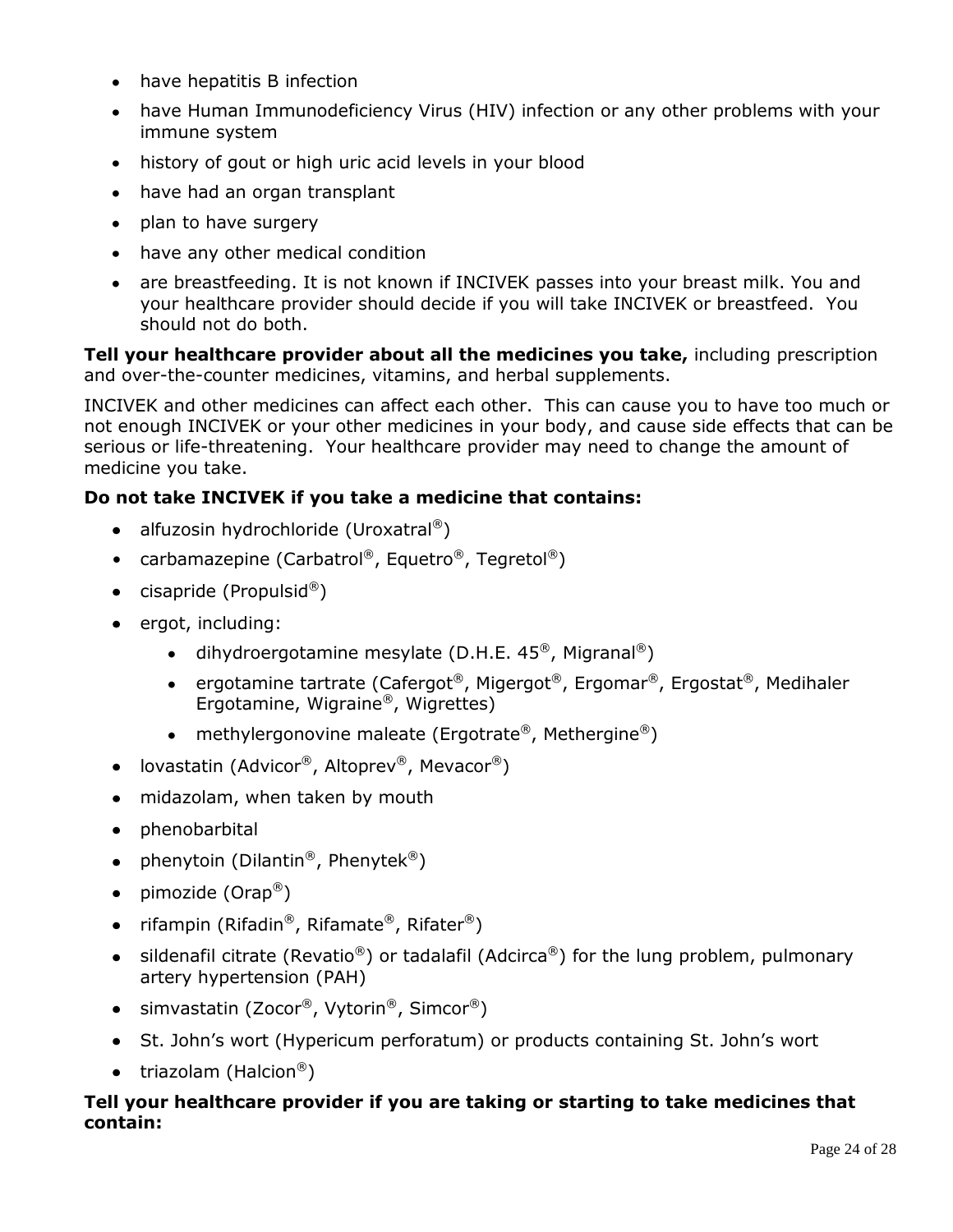- atorvastatin (Lipitor®, Caduet®)
- budesonide (Pulmicort®, Rhinocort®, Symbicort®)
- colchicine (Colcrys®)
- darunavir (Prezista®) and ritonavir (Norvir®)
- fluticasone (Advair®, Flonase®, Flovent®, Veramyst®)
- fosamprenavir (Lexiva®) and ritonavir (Norvir®)
- lopinavir and ritonavir (Kaletra®)
- methylprednisolone (Medrol®)
- prednisone
- rifabutin (Mycobutin<sup>®</sup>)
- salmeterol (Advair®, Serevent®)  $\bullet$

## **Your healthcare provider may need to monitor your therapy more closely if you take INCIVEK with the following medicines. Talk to your healthcare provider if you are taking or starting to take medicines that contain:**

- alfentanil (Alfenta®)
- alprazolam (Xanax®)
- $\bullet$  amiodarone (Cordarone®, Pacerone®)
- amlodipine (Norvasc<sup>®</sup>)
- atazanavir and ritonavir (Reyataz®, Norvir®)
- **•** bepridil hydrochloride (Vascor<sup>®</sup>, Bepadin)
- bosentan (Tracleer®)
- clarithromycin (Biaxin®, Prevpac®)
- colchicine (Colcrys®)
- cyclosporine (Gengraf®, Neoral®, Sandimmune®)
- dexamethasone
- $\bullet$  digoxin (Lanoxin®)
- $\bullet$  diltiazem (Cardizem®, Dilacor XR®, Tiazac®)
- efavirenz (Sustiva®, Atripla®)
- erythromycin (E.E.S. $^{\circledR}$ , Eryc $^{\circledR}$ , Ery-Tab $^{\circledR}$ , Erythrocin $^{\circledR}$ , Erythrocin Stearate $^{\circledR}$ )
- escitalopram (Lexapro®)
- ethinyl estradiol containing birth control methods (Lo Loestrin<sup>TM</sup> FE, Norinyl®, Ortho Tri-Cyclen Lo®)
- felodipine (Plendil $^{\circledR}$ )
- fentanyl (Duragesic<sup>®</sup>, Subsys<sup>®</sup>)
- flecainide (Tambocor $TM$ )
- fluvastatin (Lescol®, Lescol® XL)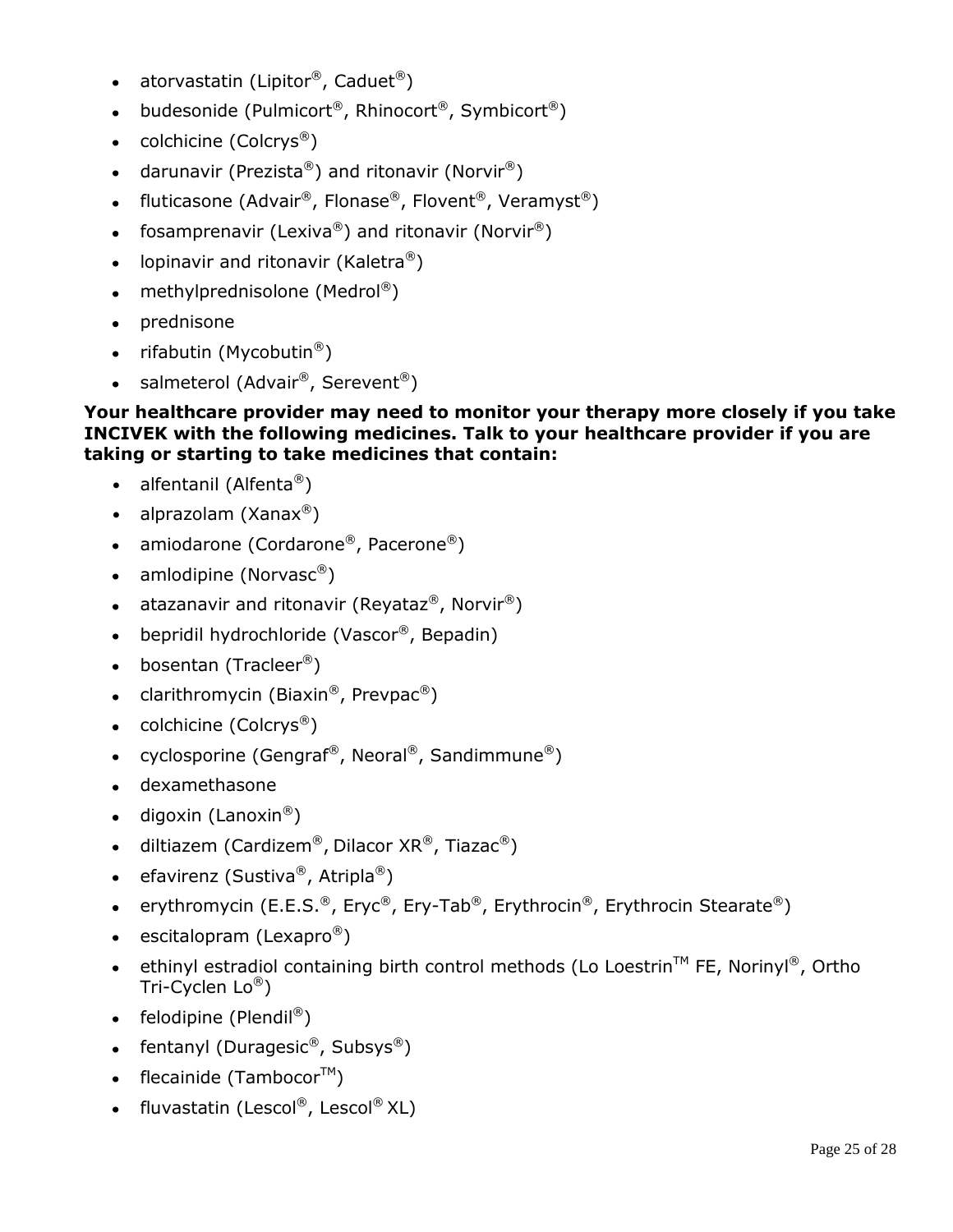- itraconazole (Sporanox®)
- ketoconazole (Nizoral®)  $\bullet$
- methadone (Dolophine®, Methadose™)  $\bullet$
- nicardipine (Cardene®)  $\bullet$
- nifedipine (Adalat®, Procardia®)
- nisoldipine (Sular®)
- pitavastatin (Livalo®)
- posaconazole (Noxafil®)
- pravastatin (Pravachol®)
- propafenone (Rythmol®)
- quinidine (Nuedexta®)  $\bullet$
- repaglinide (Prandin®)  $\bullet$
- rosuvastatin (Crestor®)
- sildenafil for the treatment of erectile dysfunction (Viagra<sup>®</sup>)
- sirolimus (Rapamune<sup>®</sup>)  $\bullet$
- tacrolimus (Prograf®)
- tadalafil for the treatment of erectile dysfunction (Cialis<sup>®</sup>)  $\bullet$
- telithromycin (Ketek®)
- tenofovir disoproxil fumarate (Atripla®, Complera®, Truvada®, Viread®)
- trazodone (Desyrel®, Trialodine, Oleptro<sup>TM</sup>)
- vardenafil for the treatment of erectile dysfunction (Levitra<sup>®</sup>, Staxyn<sup>®</sup>)
- verapamil (Calan®, Covera-HS®, Isoptin®, Tarka®)  $\bullet$
- voriconazole (Vfend®)
- warfarin (Coumadin®)  $\bullet$
- zolpidem (Ambien®, Edluar®)  $\bullet$

## **Know the medicines you take. Keep a list of them with you and show it to your healthcare provider and pharmacist each time you get a new medicine.**

## **How should I take INCIVEK?**

- Take INCIVEK exactly as your healthcare provider tells you. Your healthcare provider will tell you how much INCIVEK to take and when to take it.
- Take INCIVEK 2 times a day. Each dose should be taken 10 to 14 hours apart. Eat a meal or snack that contains about 20 grams of fat, within 30 minutes before you take each dose of INCIVEK. Talk to your healthcare provider about examples of foods that you can eat that contain about 20 grams of fat. **Always take INCIVEK with food.**
- Swallow INCIVEK tablets whole. Do not chew, crush, break, cut, or dissolve the tablets before you swallow them. Tell your healthcare provider if you have problems swallowing whole tablets.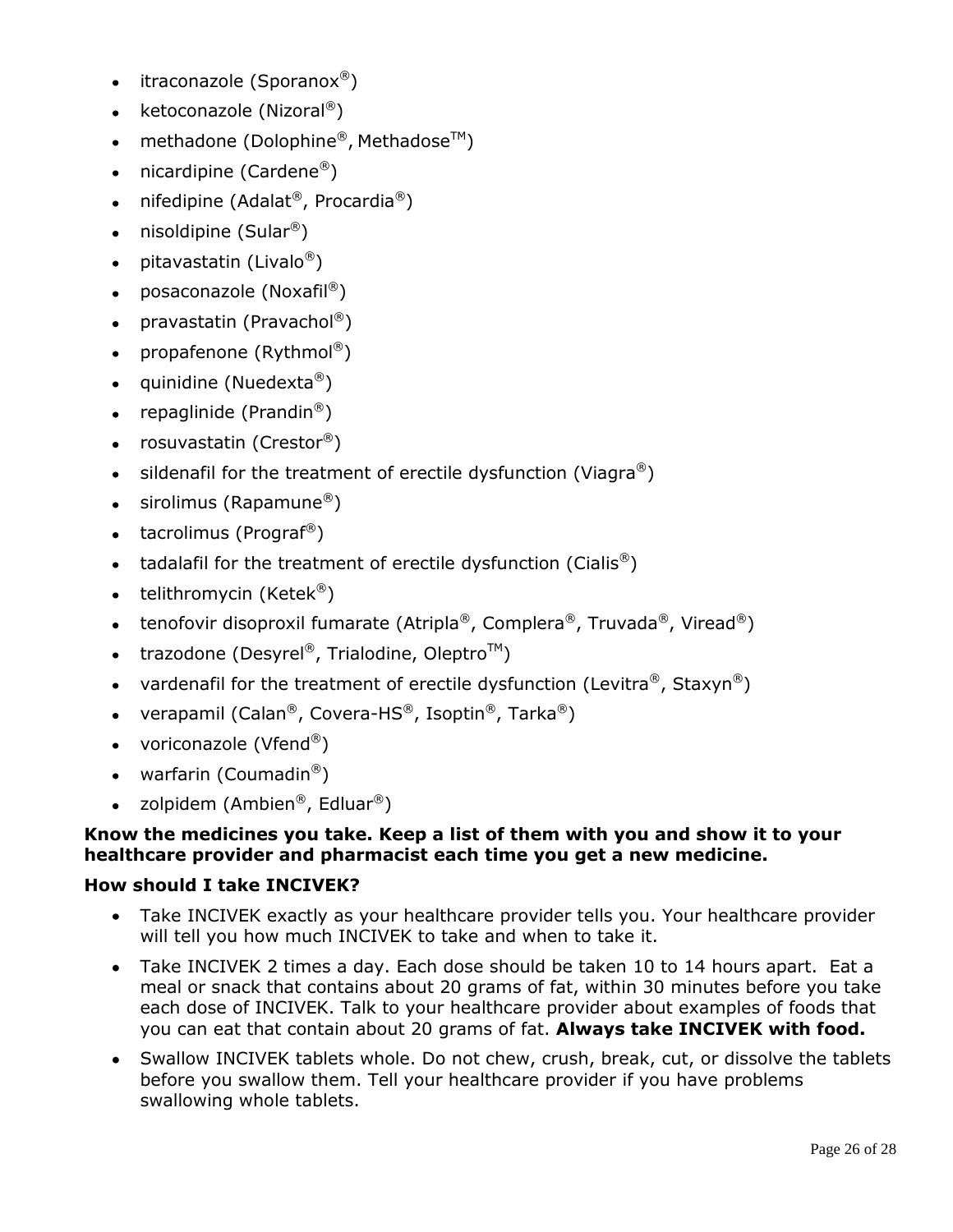- If you miss a dose **within 6 hours** of when you usually take it, take your dose with food as soon as possible.
- If you miss a dose and it is **more than 6 hours** after the time you usually take it, **skip that dose only** and take the next dose at your normal dosing schedule.
- Do not stop taking INCIVEK unless your healthcare provider tells you to. If you think there is a reason to stop taking INCIVEK, talk to your healthcare provider before doing so.
- If your healthcare provider tells you to stop taking INCIVEK, you should not start taking it again even if the reason for stopping goes away.
- If you take too much INCIVEK or overdose, call your healthcare provider or local Poison Control Center, or go to the nearest hospital emergency room right away.

## **What are the possible side effects of INCIVEK?**

INCIVEK may cause serious side effects including:

# See **"What is the most important information I should know about INCIVEK?"**

# **Common side effects of INCIVEK in combination with peginterferon alfa and ribavirin include:**

- $\bullet$  itching
- nausea
- diarrhea
- vomiting
- anal or rectal problems, including:
	- hemorrhoids
	- discomfort or burning around or near the anus
	- itching around or near the anus
- taste changes
- tiredness

It is important to stay hydrated with fluids during INCIVEK combination treatment. Signs and symptoms of dehydration include increased thirst, dry mouth, decreased urine frequency or volume, and dark colored urine. Tell your healthcare provider if you cannot drink fluids, eat, or have severe vomiting or diarrhea.

Tell your healthcare provider about any side effect that bothers you or does not go away.

These are not all the possible side effects of INCIVEK. For more information, ask your healthcare provider or pharmacist.

Call your doctor for medical advice about side effects. You may report side effects to FDA at 1-800-FDA-1088.

You may also report side effects to Vertex Pharmaceuticals Incorporated at 1-877-824-4281.

## **How should I store INCIVEK?**

Store INCIVEK tablets at room temperature between 68ºF to 77ºF (20°C to 25°C).

## **Keep INCIVEK and all medicines out of the reach of children.**